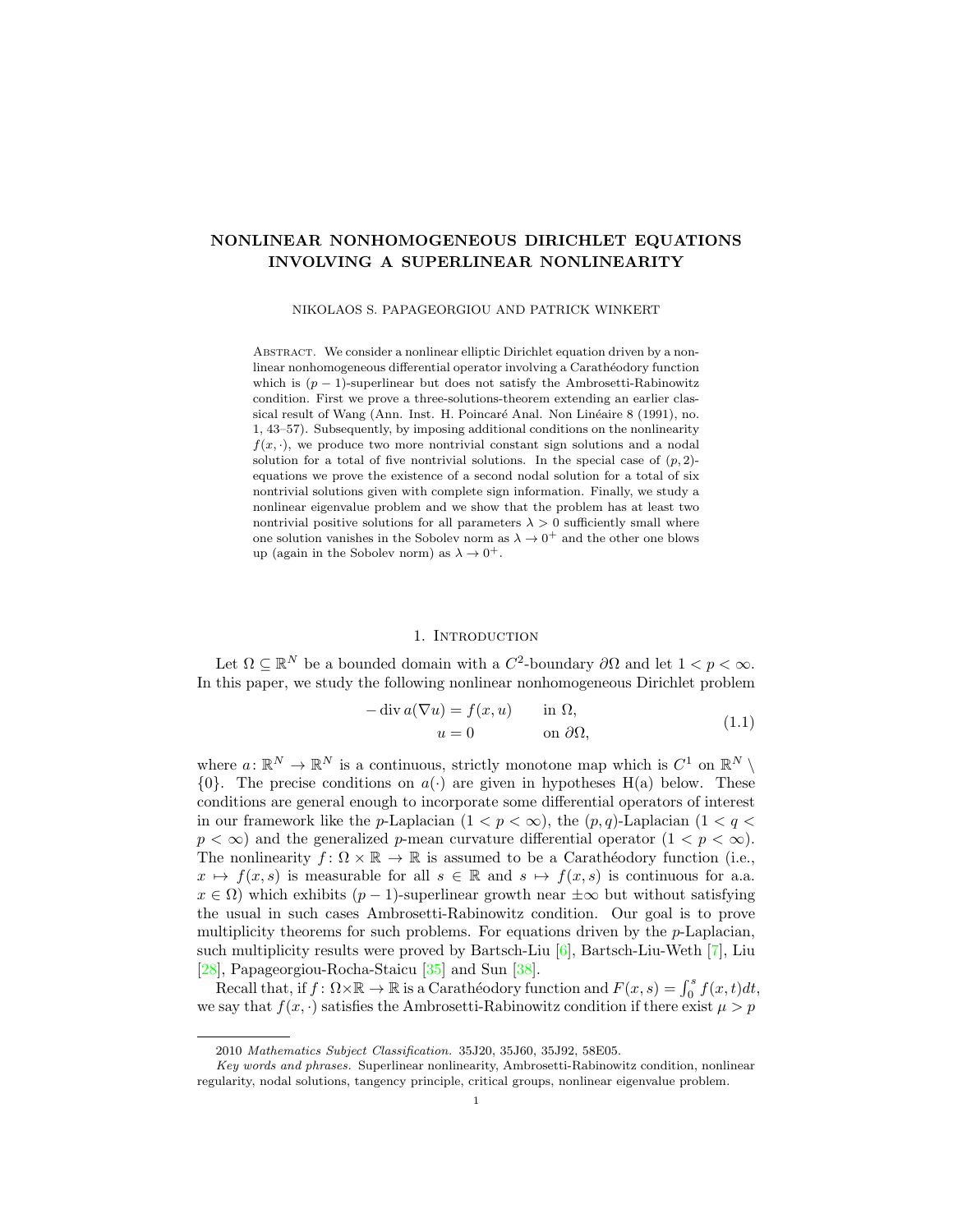and  $M > 0$  such that

$$
0 < \mu(x, s) \le f(x, s)s \quad \text{for a.a. } x \in \Omega \text{ and for all } |s| \ge M,\tag{1.2}
$$

$$
0 < \operatorname{essinf}_{\Omega} F(\cdot, \pm M),\tag{1.3}
$$

(see Ambrosetti-Rabinowitz [\[4\]](#page-41-2)). Integrating  $(1.2)$  and using  $(1.3)$ , we obtain the following growth conditions for the primitive  $F(x, \cdot)$ 

$$
\tilde{\eta}|s|^{\mu} \le F(x,s) \quad \text{for a.a. } x \in \Omega \text{, for all } |s| \ge M \text{, and some } \tilde{\eta} > 0. \tag{1.4}
$$

Thanks to  $(1.4)$  we have the much weaker condition

<span id="page-1-3"></span><span id="page-1-2"></span><span id="page-1-1"></span><span id="page-1-0"></span>
$$
\lim_{s \to \pm \infty} \frac{F(x, s)}{|s|^{\mu}} = +\infty \quad \text{uniformly for a.a. } x \in \Omega. \tag{1.5}
$$

This means that the primitive  $F(x, \cdot)$  is  $(p-1)$ -superlinear for a.a.  $x \in \Omega$ . In this paper we employ [\(1.5\)](#page-1-3) combined with another asymptotic condition (see  $H(f)<sub>1</sub>(iii)$ ), which together are weaker than the Ambrosetti-Rabinowitz condition (see  $(1.2)$ , [\(1.3\)](#page-1-1)) and fit in our analysis superlinear nonlinearities with slower growth near ±∞.

The Ambrosetti-Rabinowitz condition, although very convenient in checking the Palais-Smale condition for the energy functional, is rather restrictive as revealed in the discussion above. So there have been efforts to relax it. For an overview of the relevant literature we refer to the recent works of Liu  $[28]$ , Li-Yang  $[29]$ , and Miyagaki-Souto [\[30\]](#page-42-4).

Our tools come from critical point theory and from Morse theory (critical groups) and involve also truncation and comparison techniques. In the next section, for the reader's convenience, we review the main definitions and facts which will employ in this work. We also introduce the hypotheses on the map  $a(\cdot)$  and establish some useful consequences of these conditions.

## 2. Preliminaries and hypotheses

<span id="page-1-5"></span>Let X be a Banach space and  $X^*$  its topological dual while  $\langle \cdot, \cdot \rangle$  denotes the duality brackets to the pair  $(X^*, X)$ . We have the following definition.

**Definition 2.1.** The functional  $\varphi \in C^1(X)$  fulfills the Cerami condition (the Ccondition for short) if the following holds: every sequence  $(u_n)_{n\geq 1}\subseteq X$  such that  $(\varphi(u_n))_{n\geq 1}$  is bounded in  $\mathbb R$  and  $(1+\|u_n\|_X)\varphi'(u_n)\to 0$  in  $X^*$  as  $n\to\infty$ , admits a strongly convergent subsequence.

This compactness type condition on  $\varphi$  is more general than the well-known Palais-Smale condition which we encounter more often in the literature. Nevertheless, the C-condition suffices to have a deformation theorem from which one derives the minimax theory of certain critical values of  $\varphi$ . One result of this theory is the so-called mountain pass theorem.

<span id="page-1-4"></span>**Theorem 2.2.** Let  $\varphi \in C^1(X)$  be a functional satisfying the C-condition and let  $u_1, u_2 \in X, \|u_2 - u_1\| > \rho > 0,$ 

 $\max{\{\varphi(u_1), \varphi(u_2)\}} < \inf{\{\varphi(u): \|u - u_1\|_X = \rho\}} =: \eta_\rho$ 

and  $c = \inf_{\gamma \in \Gamma} \max_{0 \le t \le 1} \varphi(\gamma(t))$  with  $\Gamma = \{ \gamma \in C([0,1], X) : \gamma(0) = u_1, \gamma(1) =$  $u_2$ . Then  $c \geq \eta_\rho$  with c being a critical value of  $\varphi$ .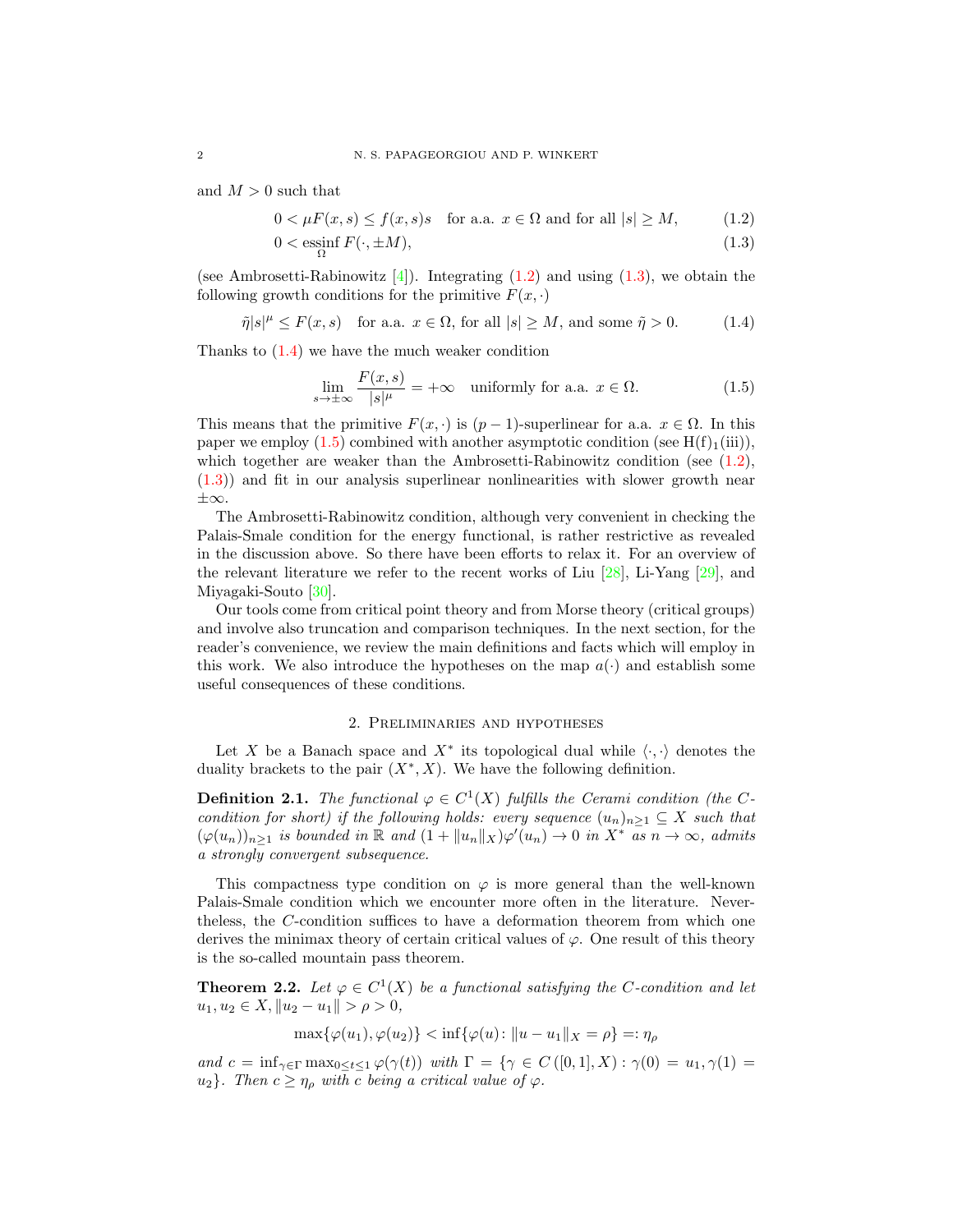By  $L^p(\Omega)$  (or  $L^p(\Omega;\mathbb{R}^N)$ ) and  $W_0^{1,p}(\Omega)$  we denote the usual Lebesgue and Sobolev spaces with their norms  $\|\cdot\|_p$  and  $\|\cdot\|_{W_0^{1,p}(\Omega)}$ . Thanks to the Poincaré inequality we have

$$
||u||_{W_0^{1,p}(\Omega)} = ||\nabla u||_p \text{ for all } u \in W_0^{1,p}(\Omega).
$$

The norm of  $\mathbb{R}^N$  is denoted by  $\|\cdot\|$  and  $(\cdot, \cdot)_{\mathbb{R}^N}$  stands for the inner product in  $\mathbb{R}^N$ . For  $s \in \mathbb{R}$ , we set  $s^{\pm} = \max\{\pm s, 0\}$  and for  $u \in W_0^{1,p}(\Omega)$  we define  $u^{\pm}(\cdot) = u(\cdot)^{\pm}$ . It is well known that

$$
u^{\pm} \in W_0^{1,p}(\Omega), \quad |u| = u^+ + u^-, \quad u = u^+ - u^-.
$$

The Lebesgue measure on  $\mathbb{R}^N$  is denoted by  $|\cdot|_N$  and for a measurable function  $h: \Omega \times \mathbb{R} \to \mathbb{R}$  (for example, a Carathéodory function), we define the Nemytskij operator corresponding to the function  $h$  by

$$
N_h(u)(\cdot) = h(\cdot, u(\cdot)) \quad \text{for all } u \in W_0^{1,p}(\Omega).
$$

Evidently,  $x \mapsto N_h(u)(x)$  is measurable.

In the analysis of problem [\(1.1\)](#page-0-0) in addition to the Sobolev space  $W_0^{1,p}(\Omega)$  we will also use the ordered Banach space

$$
C_0^1(\overline{\Omega}) = \left\{ u \in C^1(\overline{\Omega}) : u \big|_{\partial \Omega} = 0 \right\}
$$

and its positive cone

$$
C_0^1(\overline{\Omega})_+ = \left\{ u \in C_0^1(\overline{\Omega}) : u(x) \ge 0 \text{ for all } x \in \overline{\Omega} \right\}.
$$

This cone has a nonempty interior given by

$$
\operatorname{int}\left(C_0^1(\overline{\Omega})_+\right) = \left\{ u \in C_0^1(\overline{\Omega})_+ : u(x) > 0 \text{ for all } x \in \Omega; \frac{\partial u}{\partial n}(x) < 0 \text{ for all } x \in \partial\Omega \right\},\
$$

where  $n(\cdot)$  stands for the outward unit normal on  $\partial\Omega$ .

Let  $\vartheta \in C^1(0, +\infty)$  be a function satisfying

$$
0 < \hat{c} \le \frac{t\vartheta'(t)}{\vartheta(t)} \le c_0 \quad \text{and} \quad c_1 t^{p-1} \le \vartheta(t) \le c_2 (1 + t^{p-1}) \tag{2.1}
$$

for all  $t > 0$  and with some constants  $\hat{c}$ ,  $c_0$ ,  $c_1$ ,  $c_2 > 0$ .

Then the hypotheses on  $a(\cdot)$  are the following.

H(a):  $a(\xi) = a_0(||\xi||)\xi$  for all  $\xi \in \mathbb{R}^N$  with  $a_0(t) > 0$  for all  $t > 0$  and

(i)  $a_0 \in C^1(0,\infty), t \mapsto ta_0(t)$  is strictly increasing,  $\lim_{t\to 0^+} ta_0(t) = 0$ , and  $\lim_{t\to 0^+}$  $ta'_0(t)$  $\frac{\partial a_0(t)}{\partial a_0(t)} > -1;$ (ii)  $\|\nabla a(\xi)\| \leq c_3 \frac{\vartheta(\|\xi\|)}{\|\xi\|}$  $\frac{(\|\mathcal{S}\|)}{\|\xi\|}$  for all  $\xi \in \mathbb{R}^N \setminus \{0\}$  and some  $c_3 > 0$ ; (iii)  $(\nabla a(\xi)y, y)_{\mathbb{R}^N} \geq \frac{\vartheta(\|\xi\|)}{\|\xi\|}$  $\frac{(\|\xi\|)}{\|\xi\|} \|y\|^2$  for all  $\xi \in \mathbb{R}^N \setminus \{0\}$  and all  $y \in \mathbb{R}^N$ .

**Remark 2.3.** Owing to hypothesis  $H(a)(i)$  it follows that  $a \in C^1(\mathbb{R}^N \setminus \{0\}, \mathbb{R}^N) \cap$  $C\left(\mathbb{R}^N,\mathbb{R}^N\right)$  and hence, hypotheses  $H(a)(ii)$ ,  $(iii)$  make sense. Let  $G_0(t)=\int_0^t sa_0(s)ds$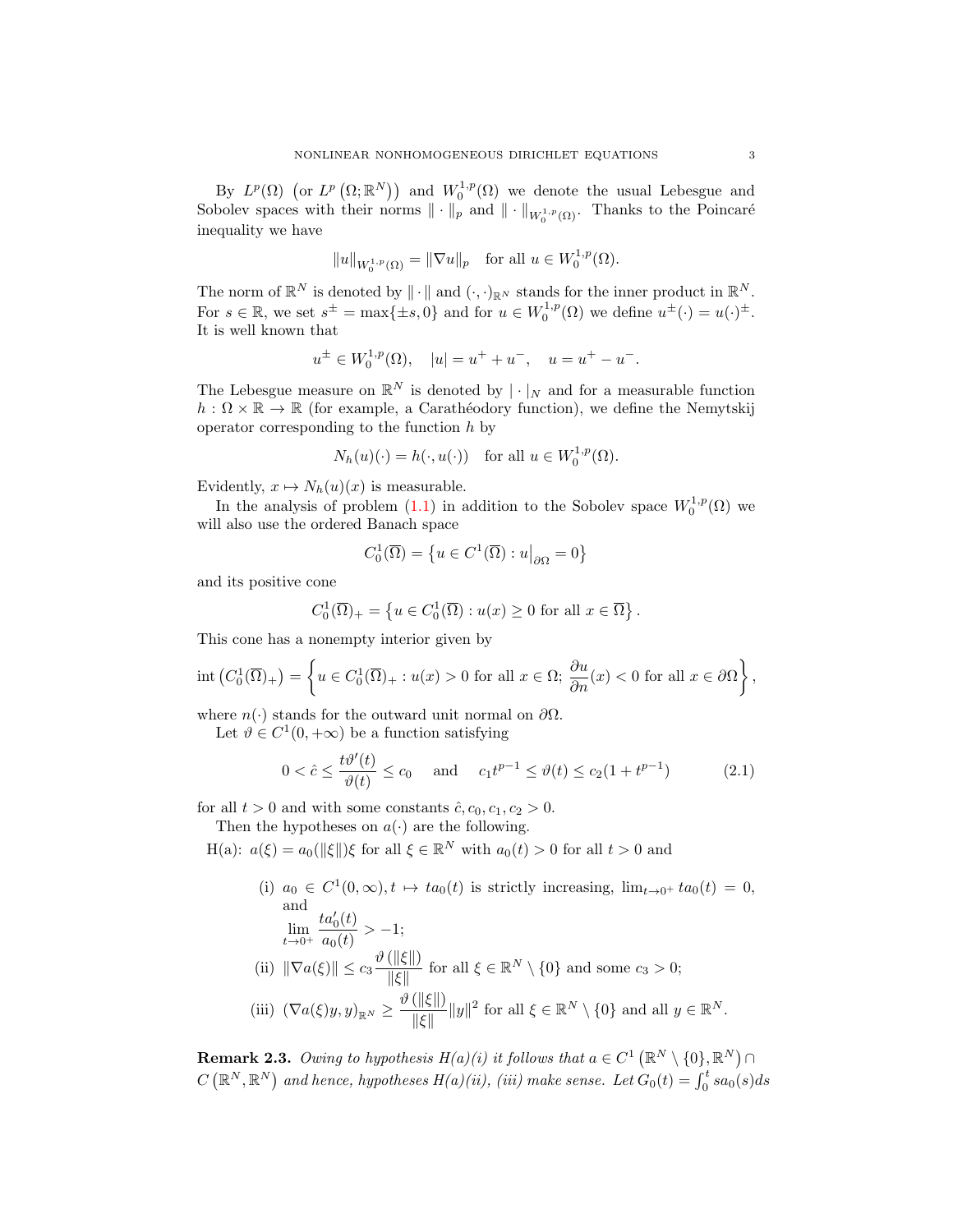and let  $G(\xi) = G_0(\|\xi\|)$  for all  $\xi \in \mathbb{R}^N$ . Then

$$
\nabla G(\xi) = G_0'(\|\xi\|) \frac{\xi}{\|\xi\|} = a_0(\|\xi\|) \xi = a(\xi) \quad \text{for all } \xi \in \mathbb{R}^N \setminus \{0\},
$$

which means that  $G(\cdot)$  is the primitive of  $a(\cdot)$ . Obviously,  $G(\cdot)$  is convex and since  $G(0) = 0$  we have the estimate

<span id="page-3-1"></span>
$$
G(\xi) \le (a(\xi), \xi)_{\mathbb{R}^N} \quad \text{for all } \xi \in \mathbb{R}^N. \tag{2.2}
$$

These hypotheses have some interesting consequences on the map  $a(\cdot)$ .

<span id="page-3-0"></span>**Lemma 2.4.** Let the hypotheses  $H(a)$  be satisfied. Then there hold

- (a)  $\xi \to a(\xi)$  is maximal monotone and strictly monotone;
- (b)  $||a(\xi)|| \leq c_4(1 + ||\xi||^{p-1})$  for all  $\xi \in \mathbb{R}^N$  and some  $c_4 > 0$ ;
- $(c)$   $(a(\xi), \xi)_{\mathbb{R}^N} \geq \frac{c_1}{p-1} ||\xi||^p$  for all  $\xi \in \mathbb{R}^N$ .

Taking into account Lemma [2.4](#page-3-0) combined with [\(2.2\)](#page-3-1) we infer the following growth estimates for the primitive  $G(\cdot)$ .

## <span id="page-3-3"></span>Corollary 2.5. If hypotheses  $H(a)$  hold, then

$$
\frac{c_1}{p(p-1)}\|\xi\|^p \le G(\xi) \le c_5\left(1 + \|\xi\|^p\right) \quad \text{for all } \xi \in \mathbb{R}^N \text{ and some } c_5 > 0.
$$

<span id="page-3-2"></span>**Example 2.6.** The following maps satisfy hypotheses  $H(a)$ :

(a)  $a(\xi) = ||\xi||^{p-2}\xi$  with  $1 < p < \infty$ . This map corresponds to the p-Laplacian defined by

$$
\Delta_p u = \text{div}(\|\nabla u\|^{p-2} \nabla u) \quad \text{for all } u \in W_0^{1,p}(\Omega).
$$

(b)  $a(\xi) = ||\xi||^{p-2}\xi + ||\xi||^{q-2}\xi$  with  $1 < q < p < \infty$ . This map corresponds to the  $(p, q)$ -differential operator defined by

$$
\Delta_p u + \Delta_q u \quad \text{for all } u \in W_0^{1,p}(\Omega).
$$

Note that this operator arises in problems of mathematical physics such as quantum physics (see Benci-D'Avenia-Fortunato-Pisani  $[8]$ ) and in plasma physics and biophysics (see Cherfils-Il'yasov  $[12]$ ).

(c)  $a(\xi) = (1 + ||\xi||^2)^{\frac{p-2}{2}} \xi$  with  $1 < p < \infty$ . This operator represents the generalized p-mean curvature differential operator defined by

$$
\operatorname{div}\left[(1+\|\nabla u\|^2)^{\frac{p-2}{2}}\nabla u\right] \quad \text{ for all } u \in W_0^{1,p}(\Omega).
$$
  
(*d*)  $a(\xi) = \|\xi\|^{p-2}\xi\left(1 + \frac{1}{1+\|\xi\|}\right)$  with  $1 < p < \infty$ .

Now, let  $f_0: \Omega \times \mathbb{R} \to \mathbb{R}$  be a Carathéodory function with subcritical growth in  $s \in \mathbb{R}$ , that is

$$
|f_0(x,s)| \le a(x) \left(1+|s|^{r-1}\right) \quad \text{ for a.a. } x \in \Omega \text{, and all } s \in \mathbb{R},
$$

with  $a \in L^{\infty}(\Omega)$ , and  $1 < r < p^*$ , where  $p^*$  is the critical exponent of p given by

$$
p^* = \begin{cases} \frac{Np}{N-p} & \text{if } p < N, \\ +\infty & \text{if } p \ge N. \end{cases}
$$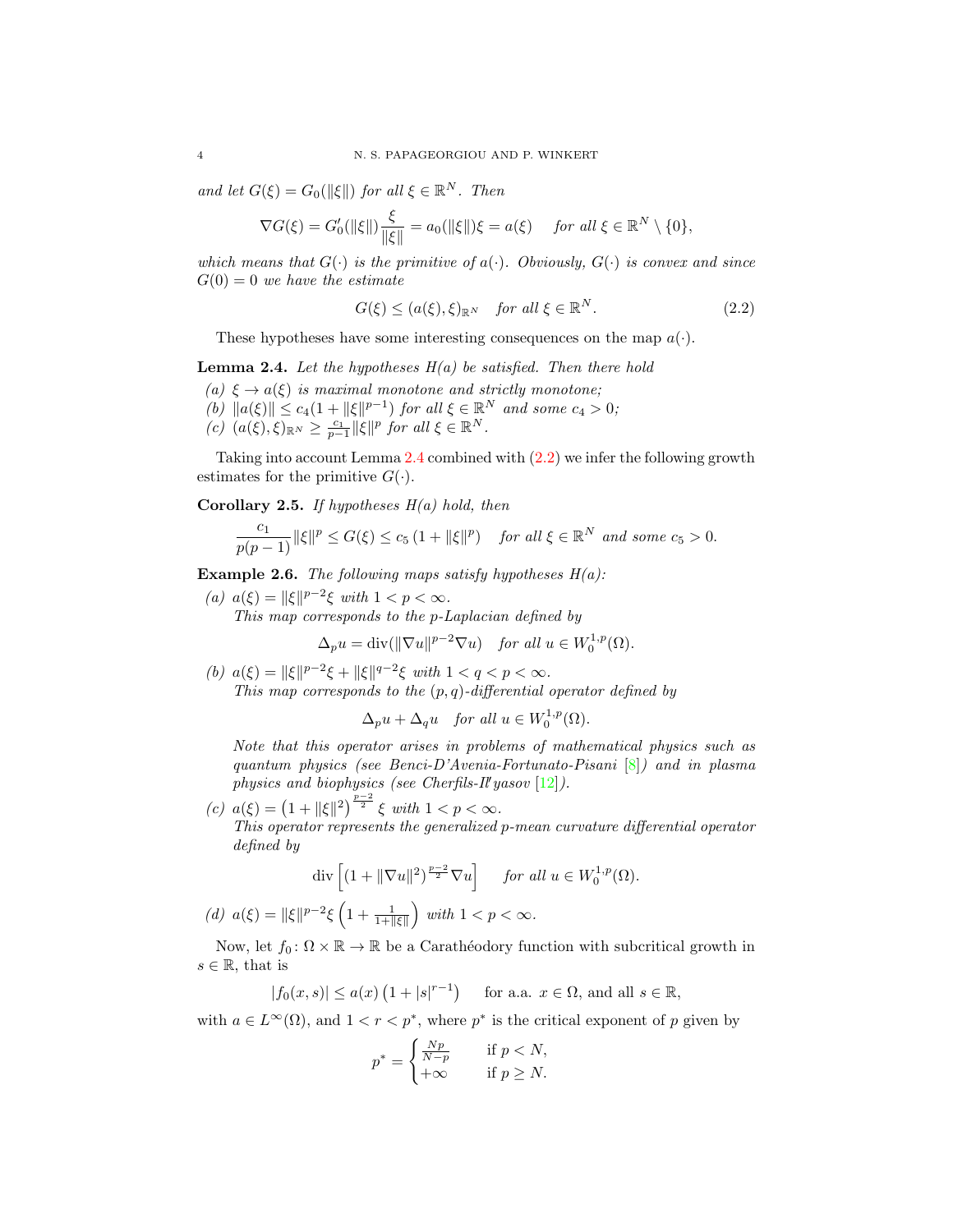Let  $F_0(x, s) = \int_0^s f_0(x, t)dt$  and let  $\varphi_0: W_0^{1, p}(\Omega) \to \mathbb{R}$  be the  $C^1$ -functional defined by

$$
\varphi_0(u) = \int_{\Omega} G(\nabla u) dx - \int_{\Omega} F_0(x, u) dx.
$$

The following result, originally due to Brezis-Nirenberg  $[10]$ , can be found in Gasinski-Papageorgiou  $[22]$ . We also refer to earlier results in this direction in García Azorero-Manfredi-Peral-Alonso [\[19\]](#page-41-6) and more recently, in Motreanu-Papageorgiou [\[32\]](#page-42-6) and Winkert [\[41\]](#page-42-7).

<span id="page-4-3"></span>**Proposition 2.7.** Let the assumptions in  $H(a)$  be satisfied. If  $u_0 \in W_0^{1,p}(\Omega)$  is a local  $C_0^1(\overline{\Omega})$ -minimizer of  $\varphi_0$ , i.e., there exists  $\rho_0 > 0$  such that

$$
\varphi_0(u_0) \leq \varphi_0(u_0 + h) \quad \text{for all } h \in C_0^1(\overline{\Omega}) \text{ with } ||h||_{C_0^1(\overline{\Omega})} \leq \rho_0,
$$

then  $u_0 \in C_0^{1,\beta}(\overline{\Omega})$  for some  $\beta \in (0,1)$  and  $u_0$  is also a local  $W_0^{1,p}(\Omega)$ -minimizer of  $\varphi_0$ , *i.e.*, there exists  $\rho_1 > 0$  such that

$$
\varphi_0(u_0) \leq \varphi_0(u_0 + h) \quad \text{for all } h \in W_0^{1,p}(\Omega) \text{ with } ||h||_{W_0^{1,p}(\Omega)} \leq \rho_1.
$$

Now, let  $\frac{1}{p} + \frac{1}{p'} = 1$  and let  $A: W_0^{1,p}(\Omega) \to (W_0^{1,p}(\Omega))^{*} = W^{-1,p'}(\Omega)$  be the nonlinear map defined by

<span id="page-4-0"></span>
$$
\langle A(u), v \rangle = \int_{\Omega} (a(\nabla u), \nabla v)_{\mathbb{R}^N} dx \quad \text{for all } u, v \in W_0^{1, p}(\Omega). \tag{2.3}
$$

Thanks to the results of Gasinski-Papageorgiou [\[21\]](#page-42-8)) the operator A has the following properties.

<span id="page-4-2"></span>**Proposition 2.8.** Under hypotheses  $H(a)$  the operator  $A: W_0^{1,p}(\Omega) \to W^{-1,p'}(\Omega)$ defined by [\(2.3\)](#page-4-0) is bounded, continuous, monotone (hence maximal monotone) and of type  $(S)_+$ , i.e., if  $u_n \rightharpoonup u$  in  $W_0^{1,p}(\Omega)$  and  $\limsup_{n\to\infty} \langle A(u_n), u_n - u \rangle \leq 0$ , then  $u_n \to u$  in  $W_0^{1,p}(\Omega)$ .

Given  $1 < r < \infty$ , the r-Laplacian  $\Delta_r$  is a special case of A which is defined by

$$
\langle \Delta_r(u), v \rangle = \int_{\Omega} \|\nabla u\|^{r-2} (\nabla u, \nabla v)_{\mathbb{R}^N} dx \quad \text{for all } u, v \in W_0^{1,r}(\Omega).
$$

If  $r = 2$ , then  $\Delta_r = \Delta$  becomes the well-known Laplace operator.

Let us recall some basic facts about the spectrum of the r-Laplacian with Dirichlet boundary condition. Consider the nonlinear eigenvalue problem

<span id="page-4-1"></span>
$$
-\Delta_r u = \hat{\lambda}|u|^{r-2}u \quad \text{in } \Omega,
$$
  
\n
$$
u = 0 \quad \text{on } \partial\Omega,
$$
\n(2.4)

we say that a number  $\hat{\lambda} \in \mathbb{R}$  is an eigenvalue of  $(-\Delta_r, W_0^{1,r}(\Omega))$  if problem  $(2.4)$ possesses a nontrivial solution  $\hat{u} \in W_0^{1,p}(\Omega)$  which is said to be an eigenfunction corresponding to the eigenvalue  $\hat{\lambda}$ . The set of all eigenvalues of  $(2.4)$  is denoted by  $\hat{\sigma}(r)$  and it is known that  $\hat{\sigma}(r)$  has a smallest element  $\hat{\lambda}_1(r)$  which has the following properties:

- $\hat{\lambda}_1(r)$  is positive;
- $\hat{\lambda}_1(r)$  is isolated, that is, there exists  $\varepsilon > 0$  such that  $(\hat{\lambda}_1(r), \hat{\lambda}_1(r) + \varepsilon)$  $\hat{\sigma}(r) = \emptyset$ ;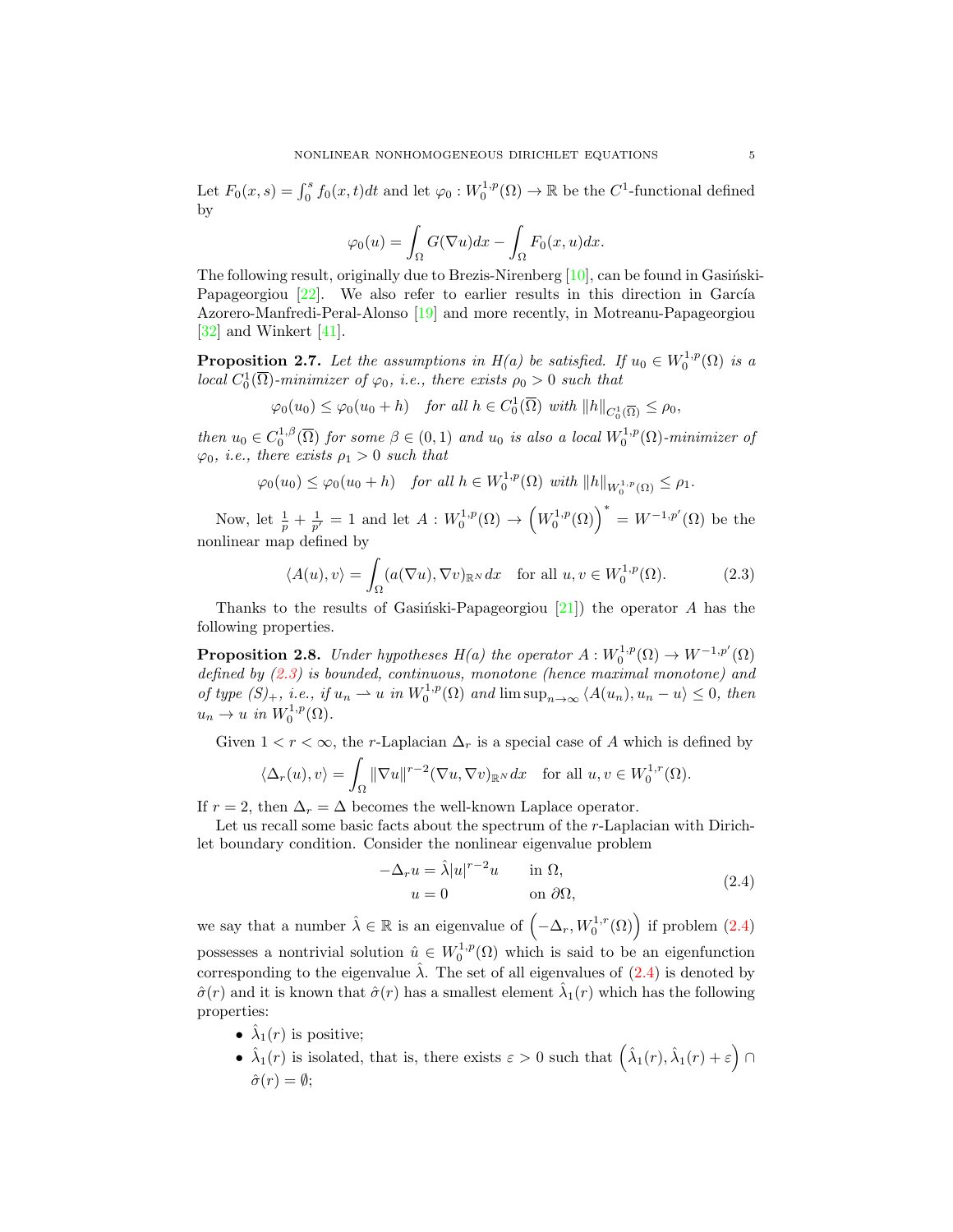•  $\hat{\lambda}_1(r)$  is simple, that is, if u, v are two eigenfunctions corresponding to  $\hat{\lambda}_1(r)$ , then  $u = kv$  for some  $k \in \mathbb{R} \setminus \{0\};$ 

<span id="page-5-0"></span>
$$
\hat{\lambda}_1(r) = \inf \left[ \frac{\|\nabla u\|_r^r}{\|u\|_r^r} : u \in W_0^{1,r}(\Omega), u \neq 0 \right].
$$
\n(2.5)

The infimum in [\(2.5\)](#page-5-0) is realized on the one dimensional eigenspace corresponding to  $\hat{\lambda}_1(r) > 0$ . In what follows we denote by  $\hat{u}_1(r)$  the L<sup>r</sup>-normalized eigenfunction (i.e.  $\|\hat{u}_1(r)\|_r = 1$ ) associated to  $\hat{\lambda}_1(r)$ . From the representation in [\(2.5\)](#page-5-0) we easily see that  $\hat{u}_1(r)$  does not change sign in  $\Omega$  and so we may assume that  $\hat{u}_1(r) \geq 0$ . The nonlinear regularity theory implies that  $\hat{u}_1(r) \in C_0^1(\overline{\Omega})$  and the usage of Vazquez's strong maximum principle [\[39\]](#page-42-9) provides that  $\hat{u}_1(r) \in \text{int}(C_0^1(\overline{\Omega})_+)$ .

As a consequence of the properties above we have the following simple lemma (see Papageorgiou-Kyritsi Yiallourou [\[34,](#page-42-10) p. 356]).

<span id="page-5-1"></span>**Lemma 2.9.** Let  $\eta \in L^{\infty}(\Omega)_{+}$  be such that  $\eta(x) \leq \hat{\lambda}_{1}(p)$  a.e. in  $\Omega$  and  $\eta \neq \hat{\lambda}_{1}(p)$ . Then there exists a positive number  $\kappa$  such that

$$
\|\nabla u\|_p^p - \int_{\Omega} \eta(x)|u|^p dx \ge \kappa \|\nabla u\|_p^p \quad \text{for all } u \in W_0^{1,p}(\Omega).
$$

The Lusternik-Schnirelmann minimax scheme produces a strictly increasing sequence  $(\hat{\lambda}_k(r))$ of eigenvalues such that  $\hat{\lambda}_k(r) \to +\infty$  as  $k \to \infty$ . We do not know if this sequence exhausts the whole spectrum of  $(-\Delta_r, W_0^{1,r}(\Omega))$  but if  $N = 1$  (ordinary differential equations) or if  $r = 2$  (linear eigenvalue problem), then the Lusternik-Schnirelmann sequence of eigenvalues is the whole spectrum. In the case  $r = 2$  we denote by  $E\left(\hat{\lambda}_k(2)\right), k \geq 1$ , the eigenspace corresponding to the eigenvalue  $\hat{\lambda}_k(2)$  and we have a direct sum decomposition of the form

$$
H_0^1(\Omega) = \overline{\bigoplus_{k \ge 1} E\left(\hat{\lambda}_k(2)\right)}.
$$

Next, let us recall some basic definitions and facts about Morse theory. Let  $X$ be a Banach space and let  $(Y_1, Y_2)$  be a topological pair such that  $Y_2 \subseteq Y_1 \subseteq X$ . For every integer  $k \geq 0$  the term  $H_k(Y_1, Y_2)$  stands for the  $k =$ -relative singular homology group with integer coefficients.

Recall that

$$
H_k(Y_1, Y_2) = \frac{Z_k(Y_1, Y_2)}{Z_k(Y_1, Y_2)}
$$
 for all  $k \in \mathbb{N}_0$ ,

where  $Z_k(Y_1, Y_2)$  is the group of relative singular k-cycles of  $Y_1$  mod  $Y_2$  (that is,  $Z_k(Y_1, Y_2) = \ker \partial_k$  with  $\partial_k$  being the boundary homomorphism) and  $B_k(Y_1, Y_2)$ is the group of relative singular k-boundaries of  $Y_1$  mod  $Y_2$  (that is,  $B_k(Y_1, Y_2)$  = im  $\partial_{k+1}$ ). We know that  $\partial_{k-1} \circ \partial_k = 0$  for all  $k \in \mathbb{N}$ , hence  $B_k(Y_1, Y_2) \subseteq Z_k(Y_1, Y_2)$ and so the quotient

$$
Z_k(Y_1, Y_2) / B_k(Y_1, Y_2)
$$

•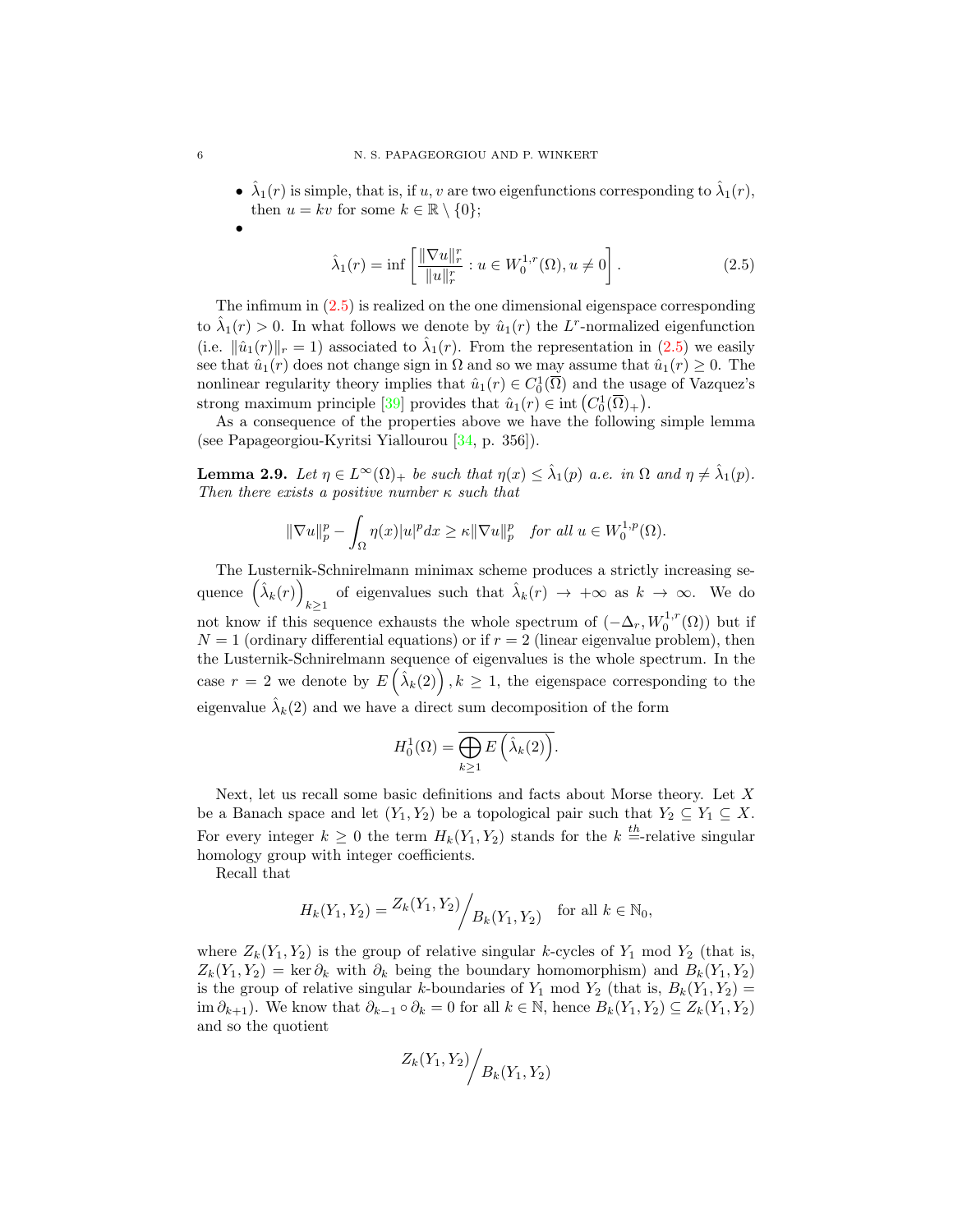makes sense. Note that  $H_k(Y_1, Y_2) = 0$  for all  $k < 0$ . Given  $\varphi \in C^1(X)$  and  $c \in \mathbb{R}$ , we introduce the following sets:

| $\varphi^c = \{u \in X : \varphi(u) \leq c\}$              | (the sublevel set of $\varphi$ at c),           |
|------------------------------------------------------------|-------------------------------------------------|
| $K_{\varphi} = \{u \in X : \varphi'(u) = 0\}$              | (the critical set of $\varphi$ ),               |
| $K_{\varphi}^{c} = \{u \in K_{\varphi} : \varphi(u) = c\}$ | (the critical set of $\varphi$ at the level c). |

For every isolated critical point  $u \in K^c_\varphi$  the critical groups of  $\varphi$  at  $u \in K^c_\varphi$  are defined by

$$
C_k(\varphi, u) = H_k(\varphi^c \cap U, \varphi^c \cap U \setminus \{u\}) \quad \text{for all } k \ge 0,
$$

where U is a neighborhood of u such that  $K_{\varphi} \cap \varphi^c \cap U = \{u\}$ . The excision property of singular homology theory implies that the definition of critical groups above is independent of the particular choice of the neighborhood U.

Suppose that  $\varphi \in C^1(X)$  satisfies the C-condition and that inf  $\varphi(K_{\varphi}) > -\infty$ . Let  $c < \inf \varphi(K_{\varphi})$ . The critical groups of  $\varphi$  at infinity are defined by

<span id="page-6-0"></span>
$$
C_k(\varphi,\infty) = H_k(X,\varphi^c) \quad \text{for all } k \ge 0 \tag{2.6}
$$

(see Bartsch-Li [\[5\]](#page-41-7)). This definition is independent of the choice of the level  $c < \inf \varphi(K_{\varphi})$  which is a consequence of the second deformation theorem (see, for example, Gasiński-Papageorgiou  $[20, p. 628]$ .

We now assume that  $K_{\varphi}$  is finite and introduce the following series in  $t \in \mathbb{R}$ :

$$
M(t, u) = \sum_{k \ge 0} \text{rank } C_k(\varphi, u)t^k \quad \text{for all } u \in K_{\varphi},
$$
  

$$
P(t, \infty) = \sum_{k \ge 0} \text{rank } C_k(\varphi, \infty)t^k.
$$

Then, the Morse relation (see  $[11,$  Theorem 5.1.29]) reads as follows:

$$
\sum_{u \in K_{\varphi}} M(t, u) = P(t, \infty) + (1 + t)Q(t) \quad \text{for all } t \in \mathbb{R},\tag{2.7}
$$

with  $Q(t)$  being a formal series in  $t \in \mathbb{R}$  with nonnegative integer coefficients.

Suppose next that  $X = H$  is a Hilbert space and let U be a neighborhood of a given point  $x \in H$ . We further assume that  $\varphi \in C^2(U)$ ,  $K_{\varphi}$  is finite and  $u \in K_{\varphi}$ . The Morse index of u, denoted by  $\mu = \mu(u)$ , is defined to be the supremum of the dimensions of the vector subspaces of H on which  $\varphi''(u) \in \mathcal{L}(H)$  is negative definite. The nullity of u, denoted by  $\nu = \nu(u)$ , is defined to be the dimension of ker  $\varphi''(U)$ . We say that  $u \in K_{\varphi}$  is nondegenerate if  $\varphi''(u)$  is invertible, that is,  $\nu = \nu(u) = 0$ . At a nondegenerate critical point u we have

<span id="page-6-1"></span>
$$
C_k(\varphi, u) = \delta_{k,\mu} \mathbb{Z} \quad \text{for all } k \ge 0,
$$

where  $\delta_{k,\mu}$  stands for the well-known Kronecker symbol.

#### 3. Three nontrivial solutions

In this section, using a combination of variational and Morse theoretic methods, we prove a multiplicity theorem producing three nontrivial solutions for problem [\(1.1\)](#page-0-0) when the nonlinearity  $f(x, \cdot)$  is  $(p-1)$ -superlinear but does not necessarily satisfies the Ambrosetti-Rabinowitz condition. Our result in this section improves significantly the well-known multiplicity theorem of Wang  $[40]$ . We point out that the results in this section are basically obtained by Gasingsiski-Papageorgiou in  $[23]$ .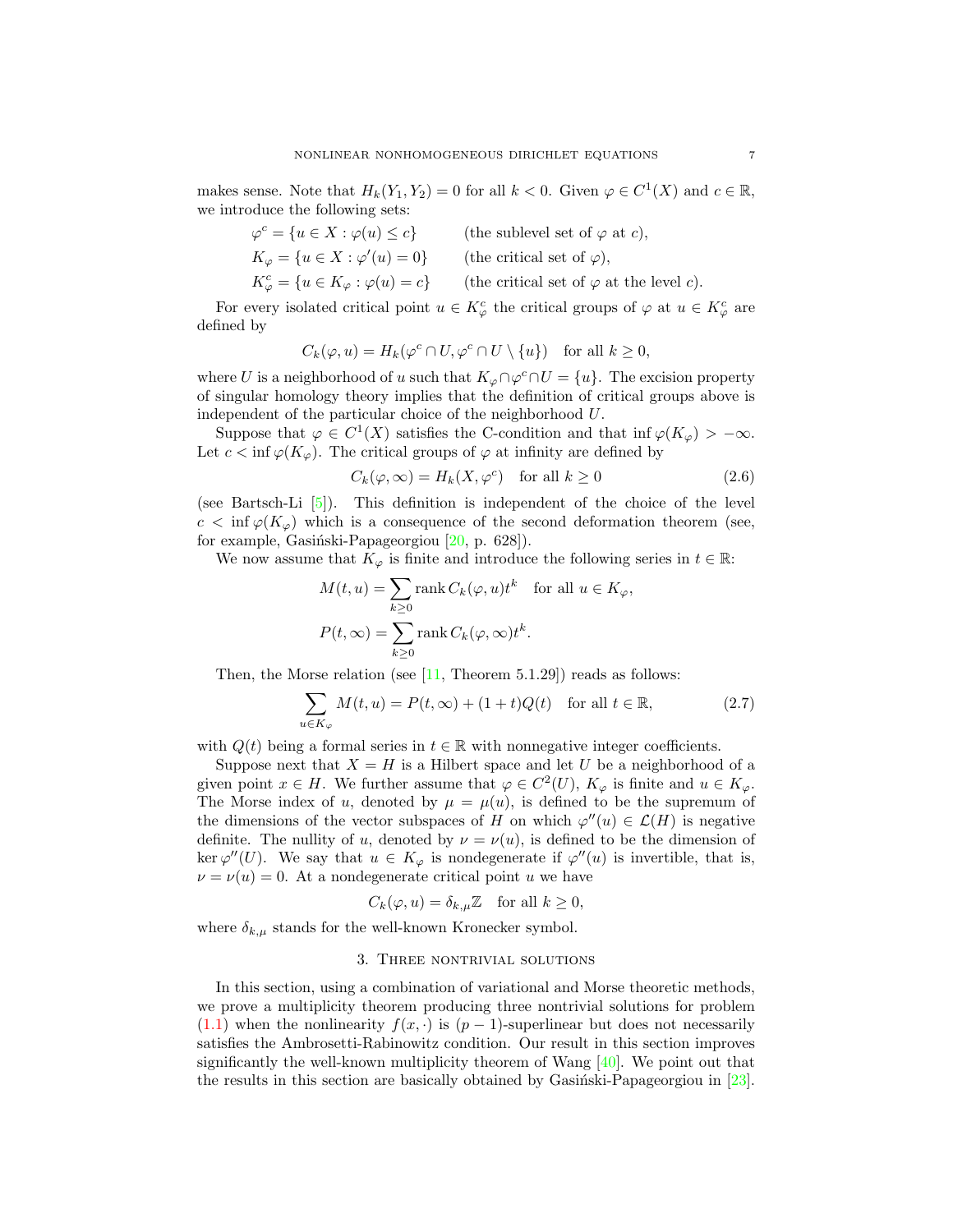We decided to add these results since we need some steps in later Sections and in order to give a complete analysis of superlinear equations involving nonhomogeneous operators. Furthermore, we note that our assumptions on the differential operator are slightly different than those in  $[23, \text{ see } H(a)(i)].$ 

First we slightly strengthen the assumptions on the map  $a(\cdot)$ .

- H(a)<sub>1</sub>:  $a(\xi) = a_0(\|\xi\|) \xi$  for all  $\xi \in \mathbb{R}^N$  with  $a_0(t) > 0$  for all  $t > 0$ , hypotheses  $H(a)_1(i)$ –(iii) are the same as the corresponding hypotheses  $H(a)(i)$ –(iii) and
	- (iv)  $pG_0(t) t^2 a_0(t) \ge -c_6$  and  $t^2 a_0(t) G_0(t) \ge \hat{\eta} t^p$  for all  $t > 0$  and for some  $c_6$ ,  $\hat{\eta} > 0$ .

Remark 3.1. Note that the examples given in Example [2.6](#page-3-2) satisfy this new condition stated in  $H(a)_1(iv)$ .

The hypotheses on the mapping  $f$  are the following:

 $H(f)_1: f: \Omega \times \mathbb{R} \to \mathbb{R}$  is a Caratheodory function with  $f(x, 0) = 0$  for a.a.  $x \in \Omega$ such that

(i)  $|f(x,s)| \le a(x) (1+|s|^{r-1})$  for a.a.  $x \in \Omega$ , for all  $s \in \mathbb{R}$ , with  $a \in \mathbb{R}$  $L^{\infty}(\Omega)_+$  and  $p < r < p^*$ ;

(ii) if 
$$
F(x, s) = \int_0^s f(x, t) dt
$$
, then

$$
\lim_{s \to \pm \infty} \frac{F(x, s)}{|s|^p} = +\infty \quad \text{uniformly for a.a. } x \in \Omega;
$$

(iii) there exist  $\tau \in \left( (r-p) \max \left\{ \frac{N}{p}, 1 \right\}, p^* \right)$  and  $\beta_0 > 0$  such that

$$
\liminf_{s \to \pm \infty} \frac{f(x,s)s - pF(x,s)}{|s|^\tau} \ge \beta_0 \quad \text{uniformly for a.a. } x \in \Omega;
$$

(iv) there exists  $\eta \in L^{\infty}(\Omega)$  with  $\eta(x) \leq \frac{c_1}{p-1}\hat{\lambda}_1(p)$  a.e. in  $\Omega$  and  $\eta \neq$  $\frac{c_1}{p-1}\hat{\lambda}_1(p)$  such that

$$
\limsup_{s\to 0}\frac{pF(x,s)}{|s|^p}\leq \eta(x)\quad \text{uniformly for a.a. }x\in\Omega;
$$

(v) for every  $\rho > 0$  there exists  $\kappa_{\varrho} > 0$  such that

$$
f(x, s)s + \kappa_{\varrho}|s|^p \ge 0
$$
 for a.a.  $x \in \Omega$  and all  $|s| \le \varrho$ .

**Remark 3.2.** Hypothesis  $H(f)$ <sub>1</sub>(ii) amounts to the superlinearity of the primitive  $F(x, \cdot)$ . This condition together with  $H(f)_1(iii)$  implies that  $f(x, \cdot)$  is  $(p-1)$ superlinear. We point out that the assumptions in  $H(f)_1(ii)$ , (iii) are weaker than the Ambrosetti-Rabinowitz condition (see  $(1.2)$ ,  $(1.3)$ ) which is the usual hypothesis when dealing with superlinear problems (see for example Wang  $[40]$ ). Indeed, assume that  $f(x, \cdot)$  satisfies the Ambrosetti-Rabinowitz condition and note that we may suppose  $(r-p)$  max  $\left\{\frac{N}{p},1\right\}<\mu$ . Hence, we have

$$
\frac{f(x,s) - pF(x,s)}{|s|^{\mu}} = \frac{f(x,s)s - \mu F(x,s)}{|s|^{\mu}} + \frac{(\mu - p)F(x,s)}{|s|^{\mu}}
$$

$$
\geq (\mu - p)\eta \quad \text{for all } x \in \Omega \text{ and for all } |s| \geq M
$$

(see  $(1.2)$  and  $(1.4)$ ).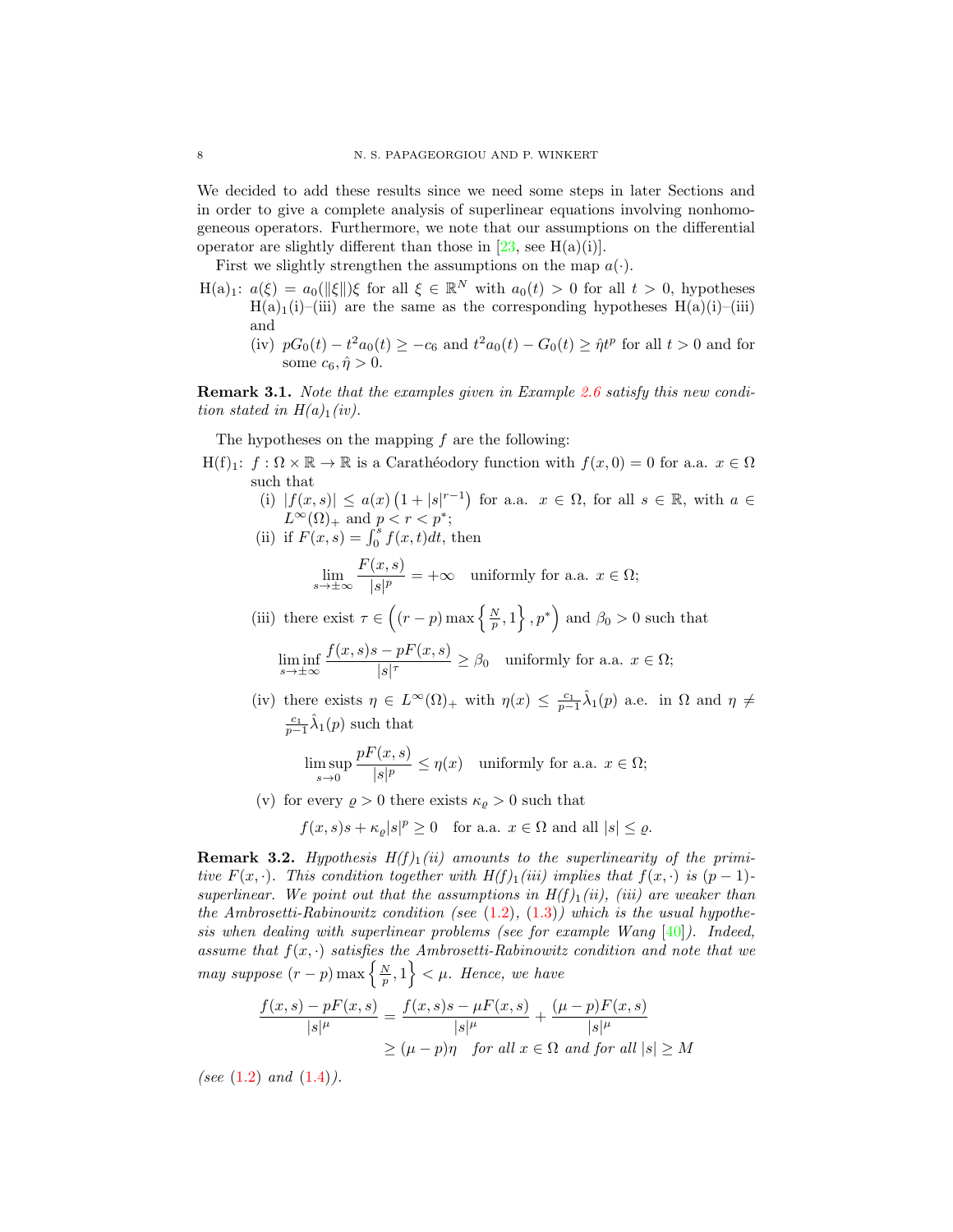**Example 3.3.** For the sake of simplicity we drop the x-dependence and consider the following two functions satisfying hypotheses  $H(f)_1$ :

$$
f_1(s) = \begin{cases} \eta s^p & \text{if } |s| \le 1, \\ \eta s^r & \text{if } |s| > 1 \end{cases} \text{ with } \eta \in (0, \hat{\lambda}_1(p)) \text{ and } p < r < p^*;
$$
  

$$
f_2(s) = |s|^{p-2} s \ln(1+|s|).
$$

Note that  $f_1$  satisfies the Ambrosetti-Rabinowitz condition but  $f_2$  does not.

Let  $\varphi: W_0^{1,p}(\Omega) \to \mathbb{R}$  be the energy functional of problem  $(1.1)$  given by

$$
\varphi(u) = \int_{\Omega} G(\nabla u) dx - \int_{\Omega} F(x, u) dx,
$$

which is of class  $C<sup>1</sup>$ . Furthermore, we define the positive and negative truncations of  $f(x, \cdot)$ , namely  $f_{\pm}(x, s) = f(x, \pm s^{\pm})$ , and consider the C<sup>1</sup>-functionals  $\varphi_{\pm}: W_0^{1,p}(\Omega) \to \mathbb{R}$  defined by

$$
\varphi_{\pm}(u) = \int_{\Omega} G(\nabla u) dx - \int_{\Omega} F_{\pm}(x, u) dx,
$$

with  $F_{\pm}(x, s) = \int_0^s f_{\pm}(x, t) dt$ .

<span id="page-8-5"></span>**Proposition 3.4.** If  $H(a)_1$  and  $H(f)_1$  are satisfied, then the functionals  $\varphi$  and  $\varphi_{\pm}$ fulfill the C-condition.

*Proof.* We start with the proof for  $\varphi_+$ . To this end, let  $(u_n)_{n\geq 1} \subseteq W_0^{1,p}(\Omega)$  be a sequence such that

<span id="page-8-2"></span><span id="page-8-0"></span>
$$
|\varphi_+(u_n)| \le M_1 \quad \text{ for all } n \ge 1 \tag{3.1}
$$

with some  $M_1 > 0$  and

$$
\left(1 + \|u_n\|_{W_0^{1,p}(\Omega)}\right)\varphi'_+(u_n) \to 0 \text{ in } W^{-1,p'}(\Omega). \tag{3.2}
$$

By means of  $(3.2)$  we obtain

$$
|\langle \varphi'_{+}(u_{n}), v \rangle| \leq \frac{\varepsilon_{n} ||v||_{W_{0}^{1,p}(\Omega)}}{1 + ||u_{n}||_{W_{0}^{1,p}(\Omega)}}
$$

for all  $v \in W_0^{1,p}(\Omega)$  and  $\varepsilon_n \searrow 0$  which means that

$$
\left| \int_{\Omega} \left( a(\nabla u_n), \nabla v \right)_{\mathbb{R}^N} dx - \int_{\Omega} f_+(x, u_n) v dx \right| \leq \frac{\varepsilon_n \|v\|_{W_0^{1, p}(\Omega)}}{1 + \|u_n\|_{W_0^{1, p}(\Omega)}} \tag{3.3}
$$

for all  $n \ge 1$ . Acting on [\(3.3\)](#page-8-1) with  $v = -u_n^- \in W_0^{1,p}(\Omega)$  and applying Lemma [2.4\(](#page-3-0)c) yields

<span id="page-8-4"></span><span id="page-8-3"></span><span id="page-8-1"></span>
$$
\frac{c_1}{p-1} \|\nabla u_n^-\|_p \le \varepsilon_n,
$$

for all  $n \geq 1$  which means that

$$
u_n^- \to 0 \quad \text{in } W_0^{1,p}(\Omega) \text{ as } n \to +\infty. \tag{3.4}
$$

Then, from  $(3.1)$  and  $(3.4)$  we obtain

$$
\int_{\Omega} pG(\nabla u_n^+)dx - \int_{\Omega} pF(x, u_n^+)dx \le M_2,
$$
\n(3.5)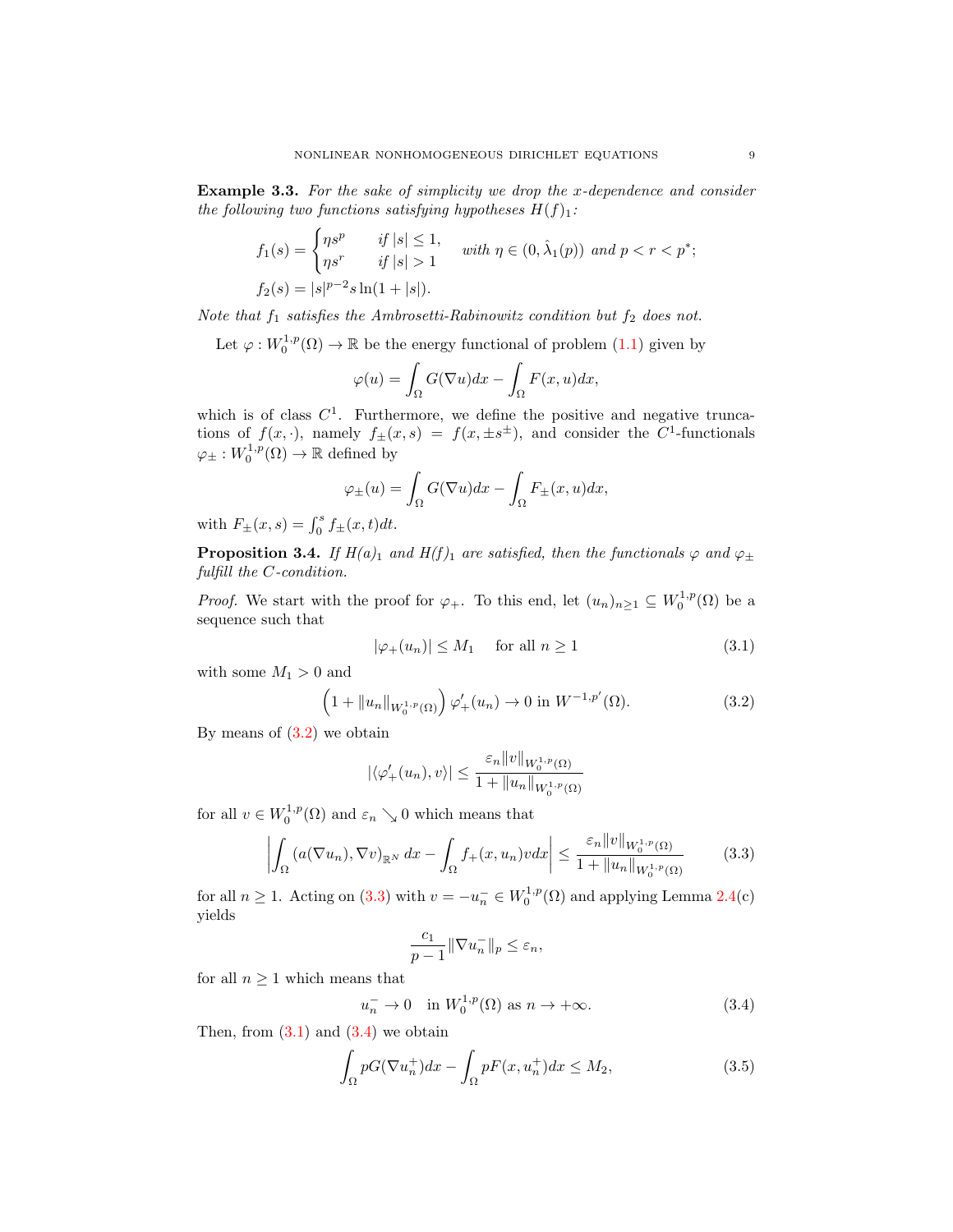with some  $M_2 > 0$ . Taking  $v = u_n^+ \in W_0^{1,p}(\Omega)$  in [\(3.3\)](#page-8-1) gives

$$
-\int_{\Omega} \left( a(\nabla u_n^+), \nabla u_n^+ \right)_{\mathbb{R}^N} dx + \int_{\Omega} f(x, u_n^+) u_n^+ dx \le \varepsilon_n,
$$
\n(3.6)

for all  $n \geq 1$ . Now, adding  $(3.5)$  and  $(3.6)$ , we get

<span id="page-9-0"></span>
$$
M_3 \ge \int_{\Omega} \left[ pG(\nabla u_n^+) - \left( a(\nabla u_n^+), \nabla u_n^+ \right)_{\mathbb{R}^N} \right] dx
$$
  
+ 
$$
\int_{\Omega} \left[ f(x, u_n^+) u_n^+ - pF(x, u_n^+) \right] dx,
$$
 (3.7)

for all  $n \ge 1$  and some  $M_3 > 0$ . By virtue of hypothesis  $H(a)_1(iv)$  we derive from [\(3.7\)](#page-9-1)

<span id="page-9-1"></span>
$$
\int_{\Omega} \left( f(x, u_n^+) u_n^+ - pF(x, u_n^+) \right) dx \le M_4. \tag{3.8}
$$

Taking into account hypotheses H(f)<sub>1</sub>(i) and (iii), there is a number  $\beta_1 \in (0, \beta_0)$ and a constant  $M_5 > 0$  such that

$$
\beta_1|s|^\tau - M_5 \le f(x,s)s - pF(x,s) \quad \text{for a.a. } x \in \Omega \text{ and for all } s \ge 0. \tag{3.9}
$$

Combining  $(3.8)$  and  $(3.9)$  gives

$$
(u_n^+)_{n\geq 1} \text{ is bounded in } L^\tau(\Omega). \tag{3.10}
$$

Let us first consider the case  $N > p$ . Without loss of generality we may suppose that  $1 < \tau \leq r < p^*$  (cf. hypothesis H(f)<sub>1</sub>(iii)). Then, we find a number  $t \in [0,1)$ such that

<span id="page-9-9"></span><span id="page-9-8"></span><span id="page-9-5"></span><span id="page-9-4"></span><span id="page-9-3"></span><span id="page-9-2"></span>
$$
\frac{1}{r} = \frac{1-t}{\tau} + \frac{t}{p^*}
$$
\n(3.11)

and the usage of the interpolation theory implies that

<span id="page-9-7"></span><span id="page-9-6"></span>
$$
\left\|u_{n}^{+}\right\|_{r} \leq \left\|u_{n}^{+}\right\|_{\tau}^{1-t} \left\|u_{n}^{+}\right\|_{p^{*}}^{t}
$$
\n(3.12)

(see Gasinski-Papageorgiou  $[20, p. 905]$ ). Combining  $(3.10), (3.12)$  $(3.10), (3.12)$ , and the Sobolev embedding theorem yields

$$
\left\|u_{n}^{+}\right\|_{r}^{r} \le M_{6} \left\|u_{n}^{+}\right\|_{W_{0}^{1,p}\left(\Omega\right)}^{tr} \quad \text{for all } n \ge 1 \tag{3.13}
$$

with some positive constant  $M_6$ . Applying again  $v = u_n^+$  in [\(3.3\)](#page-8-1) one has

$$
\left| \int_{\Omega} \left( a \left( \nabla u_n^+ \right), \nabla u_n^+ \right)_{\mathbb{R}^N} dx - \int_{\Omega} f(x, u_n^+) u_n^+ dx \right| \le \varepsilon_n \quad \text{for all } n \ge 1. \tag{3.14}
$$

Taking into account the growth condition of hypothesis  $H(f)_{1}(i)$  we infer

$$
f(x,s)s \le \hat{a}(x) + M_7|s|^r \quad \text{for a.a. } x \in \Omega, \text{ for all } s \in \mathbb{R}, \tag{3.15}
$$

with  $\hat{a} \in L^{\infty}(\Omega)$  and  $M_7 > 0$ . With the aid of Lemma [2.4\(](#page-3-0)c) and [\(3.15\)](#page-9-6) we obtain from [\(3.14\)](#page-9-7)

<span id="page-9-10"></span>
$$
\frac{c_1}{p-1} \left\| \nabla u_n^+ \right\|_p^p \le M_8 \left( 1 + \left\| u_n^+ \right\|_r^r \right) \quad \text{for all } n \ge 1
$$

with  $M_8 > 0$ . This estimate in conjunction with  $(3.13)$  yields

$$
||u_n^+||_{W_0^{1,p}(\Omega)}^p \le M_9 \left(1 + ||u_n^+||_{W_0^{1,p}(\Omega)}^{tr}\right) \quad \text{for all } n \ge 1 \tag{3.16}
$$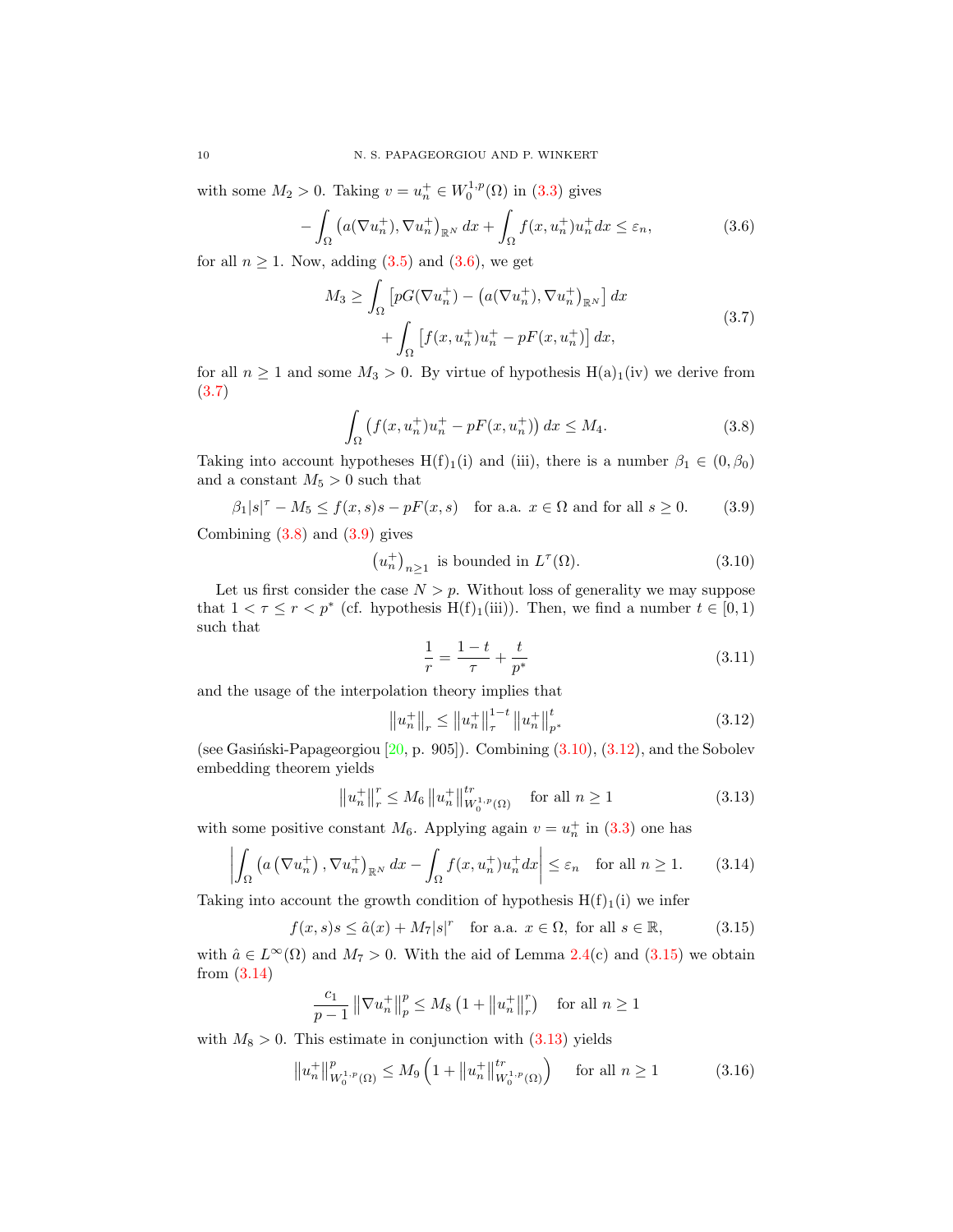and for some  $M_9 > 0$ . Taking into account the choice of  $\tau$  (see hypothesis H(f)<sub>1</sub>(iii)) and relation [\(3.11\)](#page-9-9) we see that  $tr < p$  which implies that  $(u_n^+)_{n \geq 1} \subseteq W_0^{1,p}(\Omega)$  is bounded (see  $(3.16)$ ).

Now, let  $N \leq p$  and note that in this case we have  $p^* = \infty$  and the Sobolev embedding theorem gives  $W_0^{1,p}(\Omega) \subseteq L^{\tilde{q}}(\Omega)$  for all  $\tilde{q} \in [1, +\infty)$ . Let  $\hat{q}$  be a number such that  $1 < \tau \le r < \hat{q}$ . As before, we find  $t \in [0, 1)$  such that

$$
\frac{1}{r} = \frac{1-t}{\tau} + \frac{t}{\hat{q}}
$$

Hence

$$
tr = \frac{\hat{q}(r-\tau)}{\hat{q}-\tau}.
$$

Moreover, we observe that

$$
tr = \frac{\hat{q}(r-\tau)}{\hat{q}-\tau} \to r-\tau \quad \text{as } \hat{q} \to +\infty = p^*.
$$
 (3.17)

<span id="page-10-0"></span>.

By the choice of  $\tau$  and since  $N \leq p$  we have  $r - \tau < p$ . Combining this fact with  $(3.17)$  we see that  $tr < p$  if  $\hat{q}$  is chosen large enough. Now we may apply the same arguments as in the case  $N > p$  where  $p^*$  is replaced by  $\hat{q} > r$  sufficiently large. This yields the boundedness of the sequence  $(u_n^+)_{n\geq 1}$  in  $W_0^{1,p}(\Omega)$  in the case  $N\leq p$ as well. We have shown in both cases that  $(u_n^+)_{n\geq 1}$  is bounded in  $W_0^{1,p}(\Omega)$  and due to [\(3.4\)](#page-8-3) we have that  $(u_n)_{n\geq 1}$  is bounded in  $W_0^{1,p}(\Omega)$  as well. Now we may suppose that (for a subsequence if necessary)

$$
u_n \rightharpoonup u \text{ in } W_0^{1,p}(\Omega) \quad \text{and} \quad u_n \to u \text{ in } L^p(\Omega). \tag{3.18}
$$

Using again [\(3.3\)](#page-8-1) with the special choice  $v = u_n - u$  and passing to the limit as n goes to  $+\infty$ , we derive, thanks to  $(3.18)$ ,

<span id="page-10-1"></span>
$$
\lim_{n \to \infty} \langle A(u_n), u_n - u \rangle = 0.
$$

Since A satisfies the  $(S)$ <sub>+</sub>-property (see Proposition [2.8\)](#page-4-2) we finally conclude

<span id="page-10-2"></span>
$$
u_n \to u \text{ in } W_0^{1,p}(\Omega).
$$

This proves that  $\varphi$  fulfills the C-condition. Analogously, applying similar arguments, one can prove the same result for the functionals  $\varphi$  and  $\varphi$ -. That finishes the proof.  $\Box$ 

Now we are going to show that the functionals  $\varphi$  and  $\varphi_{\pm}$  satisfy the mountain pass geometry.

<span id="page-10-3"></span>**Proposition 3.5.** Assume  $H(a)_1$  and  $H(f)_1$ , then  $u = 0$  is a local minimizer of the functionals  $\varphi$  and  $\varphi_{\pm}$ .

*Proof.* We only show this proposition for  $\varphi_+$ , the proofs for  $\varphi$  and  $\varphi_-$  can be done similarly. By means of hypothesis H(f)<sub>1</sub>(iv) we find for every  $\varepsilon > 0$  a number  $\delta = \delta(\varepsilon) > 0$  such that

$$
F(x,s) \le \frac{1}{p} (\eta(x) + \varepsilon) |s|^p \quad \text{for a.a. } x \in \Omega \text{ and for all } |s| \le \delta. \tag{3.19}
$$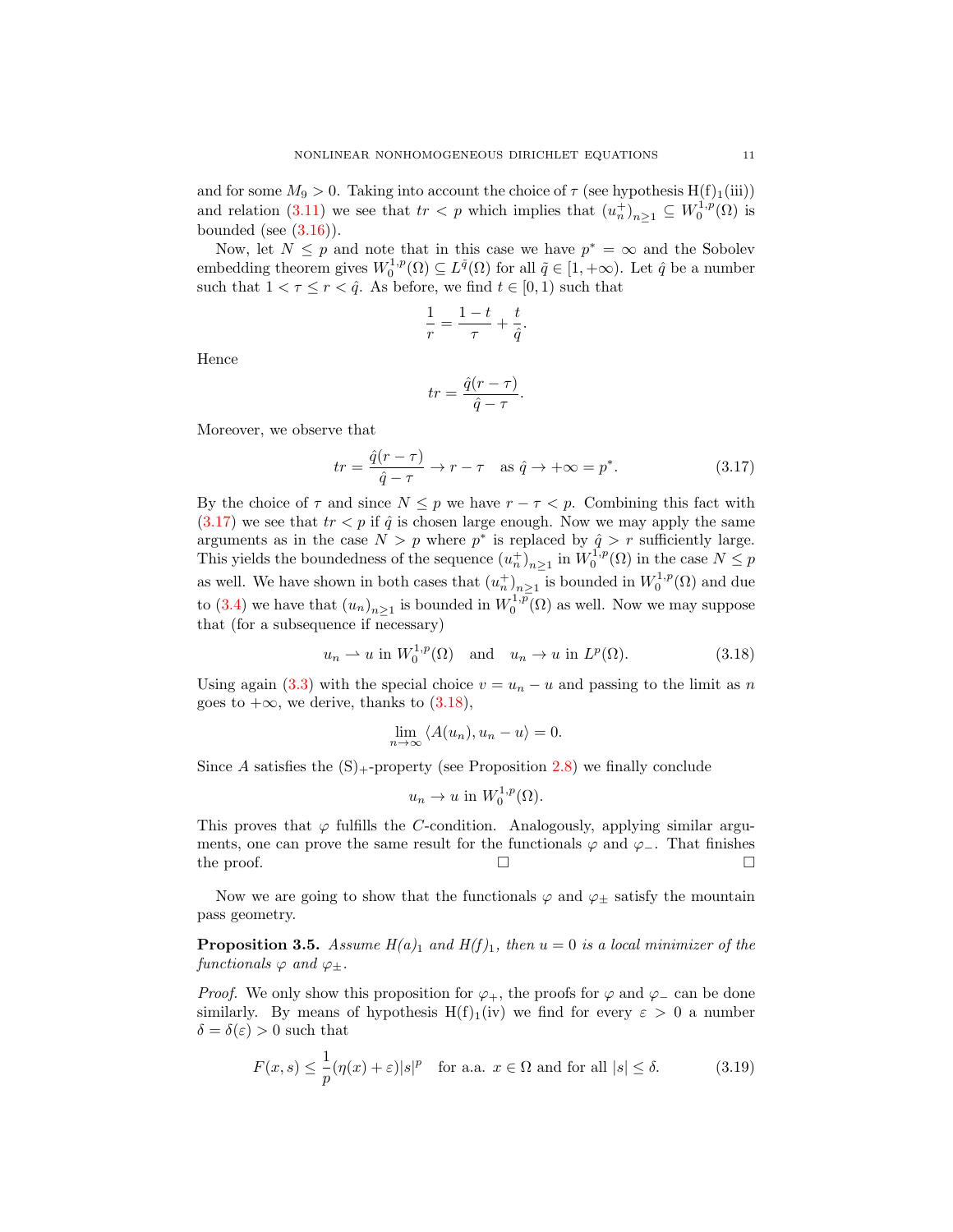Let  $u \in C_0^1(\overline{\Omega})$  be such that  $||u||_{C_0^1(\overline{\Omega})} \leq \delta$ . With regards to Corollary [2.5,](#page-3-3) [\(3.19\)](#page-10-2), Lemma  $2.9$ , and  $(2.5)$  we obtain

<span id="page-11-0"></span>
$$
\varphi_{+}(u) = \int_{\Omega} G(\nabla u) dx - \int_{\Omega} F_{+}(x, u) dx
$$
  
\n
$$
\geq \frac{c_{1}}{p(p-1)} ||\nabla u||_{p}^{p} - \frac{1}{p} \int_{\Omega} \eta(x) (u^{+})^{p} dx - \frac{\varepsilon}{p} ||u^{+}||_{p}^{p}
$$
  
\n
$$
\geq \frac{1}{p} \left( \frac{c_{1}}{p-1} ||\nabla u||_{p}^{p} - \int_{\Omega} \eta(x) |u|^{p} dx \right) - \frac{\varepsilon}{p \hat{\lambda}_{1}(p)} ||\nabla u||_{p}^{p}
$$
  
\n
$$
\geq \frac{1}{p} \left( \kappa - \frac{\varepsilon}{\hat{\lambda}_{1}(p)} \right) ||\nabla u||_{p}^{p}.
$$
\n(3.20)

Choosing  $\varepsilon > 0$  small enough such that  $\varepsilon \in (0, \kappa \hat{\lambda}_1(p))$  we see from [\(3.20\)](#page-11-0) that

$$
\varphi_+(u) \ge 0 = \varphi_+(0) \quad \text{for all } u \in C_0^1(\overline{\Omega}) \text{ with } 0 \le ||u||_{C_0^1(\overline{\Omega})} \le \delta.
$$

This implies that  $u = 0$  is a local  $C_0^1(\overline{\Omega})$ -minimizer of  $\varphi_+$ . Invoking Proposition [2.7](#page-4-3) yields that  $u = 0$  is a local  $W_0^{1,p}(\Omega)$ -minimizer of  $\varphi_+$  as well.  $\Box$ 

It is easy to see that the critical points of  $\varphi_+$  (resp. of  $\varphi_-$ ) are positive (resp. negative). Therefore, we may assume that  $u = 0$  is an isolated critical point of the functionals  $\varphi_{\pm}$ , otherwise there would exist a sequence of distinct positive, resp. negative, solutions of  $(1.1)$ .

Consequently, we find small numbers  $\varrho_{\pm} \in (0,1)$  such that

$$
\inf \left\{ \varphi_{\pm}(u) : \|u\|_{W_0^{1,p}(\Omega)} = \varrho_{\pm} \right\} =: m_{\pm} > 0 = \varphi_{\pm}(0) \tag{3.21}
$$

(see Aizicovici-Papageorgiou-Staicu [\[1,](#page-41-9) Proof of Proposition 29]).

Now we are going to prove the existence of two constant sign solutions of problem  $(1.1).$  $(1.1).$ 

<span id="page-11-5"></span>**Proposition 3.6.** Under the assumptions  $H(a)$ <sub>1</sub> and  $H(f)$ <sub>1</sub> problem [\(1.1\)](#page-0-0) possesses at least two constant sign solutions  $u_0 \in \text{int}\left(C_0^1(\overline{\Omega})_+\right)$  and  $v_0 \in -\text{int}\left(C_0^1(\overline{\Omega})_+\right)$ .

Proof. We start with the proof of the existence of the positive solution. Recall that  $\hat{u}_1(p) \in \text{int}\left(C_0^1(\overline{\Omega})_+\right)$  denotes the L<sup>p</sup>-normalized (i.e.  $\|\hat{u}_1(p)\|_p = 1$ ) eigenfunction corresponding to the first eigenvalue  $\hat{\lambda}_1(p)$  of  $(-\Delta_p, W_0^{1,p}(\Omega))$ . First, we show that

<span id="page-11-4"></span><span id="page-11-3"></span><span id="page-11-2"></span><span id="page-11-1"></span>
$$
\varphi_+(t\hat{u}_1(p)) \to -\infty \quad \text{as } t \to +\infty. \tag{3.22}
$$

By means of hypotheses  $H(f)_1(i)$  and (ii), for every  $\varepsilon > 0$  there exists a constant  $M_{10} = M_{10}(\varepsilon) > 0$  such that

$$
F(x,s) \ge \varepsilon |s|^p - M_{10} \quad \text{for a.a. } x \in \Omega \text{ and for all } s \in \mathbb{R}.\tag{3.23}
$$

From Corollary [2.5](#page-3-3) and  $(3.23)$  we obtain for  $t > 0$ 

$$
\varphi_{+}\left(t\hat{u}_{1}(p)\right) \leq c_{5}|\Omega|_{N} + t^{p} \|\nabla \hat{u}_{1}(p)\|_{p}^{p} - \varepsilon t^{p} + M_{10}|\Omega|_{N}
$$

$$
= t^{p} \left(\hat{\lambda}_{1}(p) - \varepsilon\right) + (c_{5} + M_{10})|\Omega|_{N}.
$$
(3.24)

Choosing  $\varepsilon > \hat{\lambda}_1(p)$  in [\(3.24\)](#page-11-2) and letting  $t \to +\infty$  implies [\(3.22\)](#page-11-3).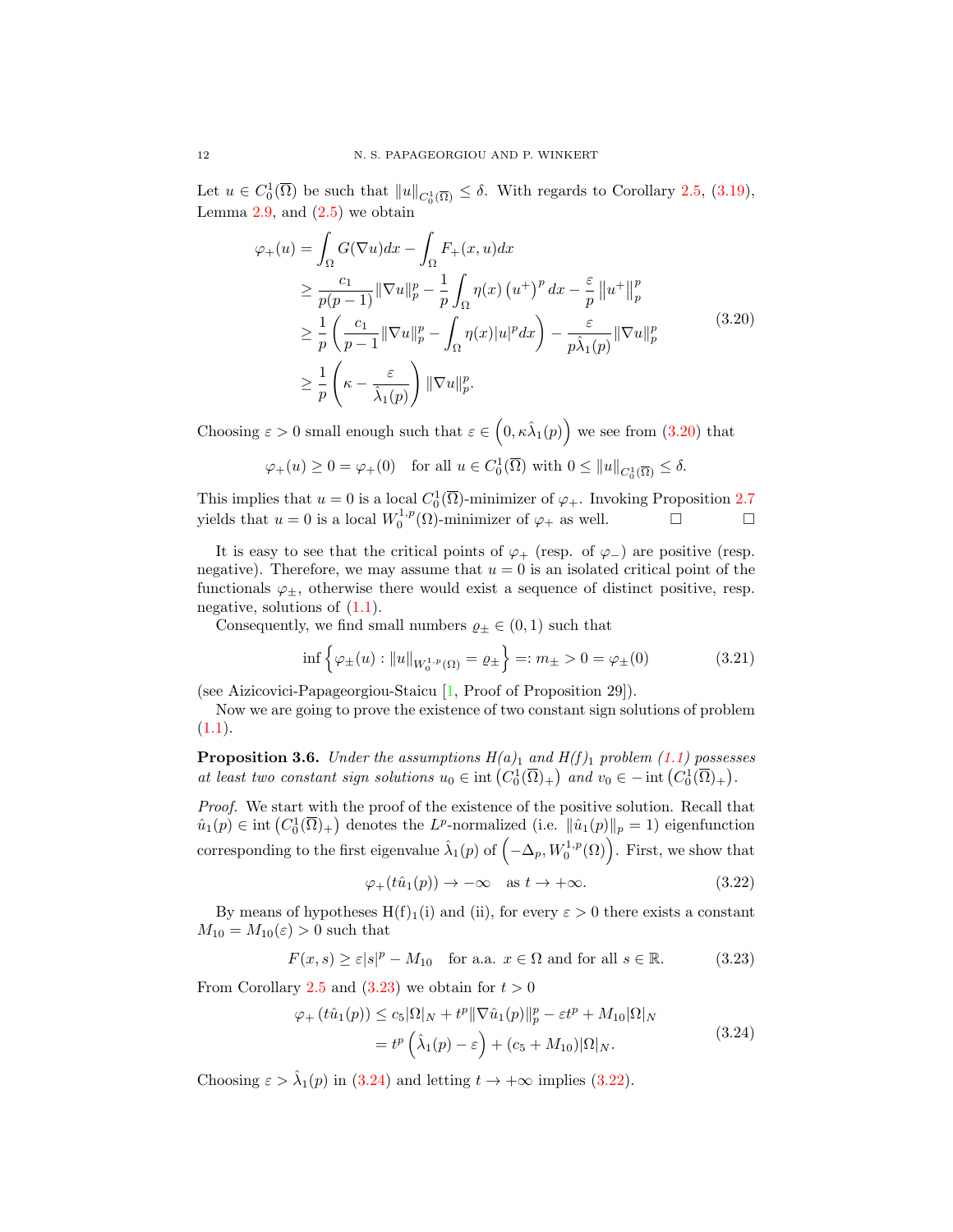Taking into account  $(3.22)$  and  $(3.21)$  we find a number  $t > 0$  large enough such that

$$
\varphi_+(t\hat{u}_1(p)) \le \varphi_+(0) = 0 < m_+ \quad \text{and} \quad \varrho_+ < \|t\hat{u}_1(p)\|_{W_0^{1,p}(\Omega)}\,. \tag{3.25}
$$

Thanks to [\(3.21\)](#page-11-4), [\(3.25\)](#page-12-0) and Proposition [3.4](#page-8-5) we may apply Theorem [2.2](#page-1-4) (mountain pass theorem) which provides the existence of an element  $u_0 \in W_0^{1,p}(\Omega)$  such that

$$
\varphi_{+}(0) = 0 < m_{+} \leq \varphi_{+}(u_{0}) \quad \text{and} \quad \varphi'_{+}(u_{0}) = 0.
$$
\n
$$
(3.26)
$$

The first relation in [\(3.26\)](#page-12-1) ensures that  $u_0 \neq 0$  and the second one results in

 $\langle Au_0, v \rangle = \langle N_{f_+}(u_0), v \rangle$  for all  $v \in W_0^{1,p}$  $(3.27)$ 

Choosing  $v = -u_0^-$  as test function in [\(3.27\)](#page-12-2) gives

<span id="page-12-0"></span>
$$
\int_{\Omega} \left( a(\nabla u_0), -\nabla u_0^-\right)_{\mathbb{R}^N} dx = 0.
$$
\n(3.28)

Combining  $(3.28)$  and Lemma  $2.4(c)$  $2.4(c)$  we have

<span id="page-12-3"></span><span id="page-12-2"></span><span id="page-12-1"></span>
$$
\frac{c_1}{p-1} \left\| \nabla u_0^- \right\|_p^p \le 0.
$$

Hence,

$$
u_0 \ge 0, u_0 \ne 0.
$$

Then, [\(3.27\)](#page-12-2) becomes

$$
-\operatorname{div} a(\nabla u_0) = f(x, u_0) \quad \text{in } \Omega,
$$
  

$$
u = 0 \quad \text{on } \partial\Omega.
$$

From the nonlinear regularity theory we obtain  $u_0 \in L^{\infty}(\Omega)$  (see Ladyzhenskaya-Ural'tseva [\[26,](#page-42-14) p. 286]) and then  $u_0 \in C_0^1(\overline{\Omega})$  (see Lieberman [\[27\]](#page-42-15)). By means of hypothesis H(f)<sub>1</sub>(v) we find, for  $\varrho = ||u_0||_{C(\overline{\Omega})}$ , a constant  $\kappa_{\varrho} > 0$  such that

 $-\text{div } a(\nabla u_0(x)) + \kappa_\varrho u_0(x)^{p-1} = f(x, u_0(x)) + \kappa_\varrho u_0(x)^{p-1} \geq 0 \text{ for a.a. } x \in \Omega.$ 

Hence,

$$
\operatorname{div} a(\nabla u_0(x)) \le \kappa_\varrho u_0(x)^{p-1} \quad \text{for a.a. } x \in \Omega. \tag{3.29}
$$

Let  $\gamma(t) = ta_0(t)$  for  $t > 0$ . We have

<span id="page-12-5"></span><span id="page-12-4"></span>
$$
t\gamma'(t) = t^2 a'_0(t) + t a_0(t). \tag{3.30}
$$

Integration by parts and applying  $H(a)_1(iv)$  yields

$$
\int_0^t s\gamma'(s)ds = t\gamma(t) - \int_0^t \gamma(s)ds = t^2 a_0(t) - G_0(t) \ge \hat{\eta}t^p.
$$
 (3.31)

Then, due to  $(3.29)$  and  $(3.31)$ , we may apply the strong maximum principle of Pucci-Serrin [\[37,](#page-42-16) p. 111] which implies that  $u_0(x) > 0$  for all  $x \in \Omega$ . In addition, the boundary point theorem of Pucci-Serrin [\[37,](#page-42-16) p. 120] yields  $u_0 \in \text{int}(C_0^1(\overline{\Omega})_+)$ .

Using similar arguments one could easily verify the assertion for the existence of the constant sign solution  $v_0 \in - \text{int} (C_0^1(\overline{\Omega})_+)$  working with the functional  $\varphi_$ instead of  $\varphi_+$ .

Now, we are interested to find a third nontrivial solutions of  $(1.1)$  via Morse theory. To this end, we will compute certain critical groups of the functionals  $\varphi$ and  $\varphi_{\pm}$ . We start with the computation of the critical groups of  $\varphi$  at infinity.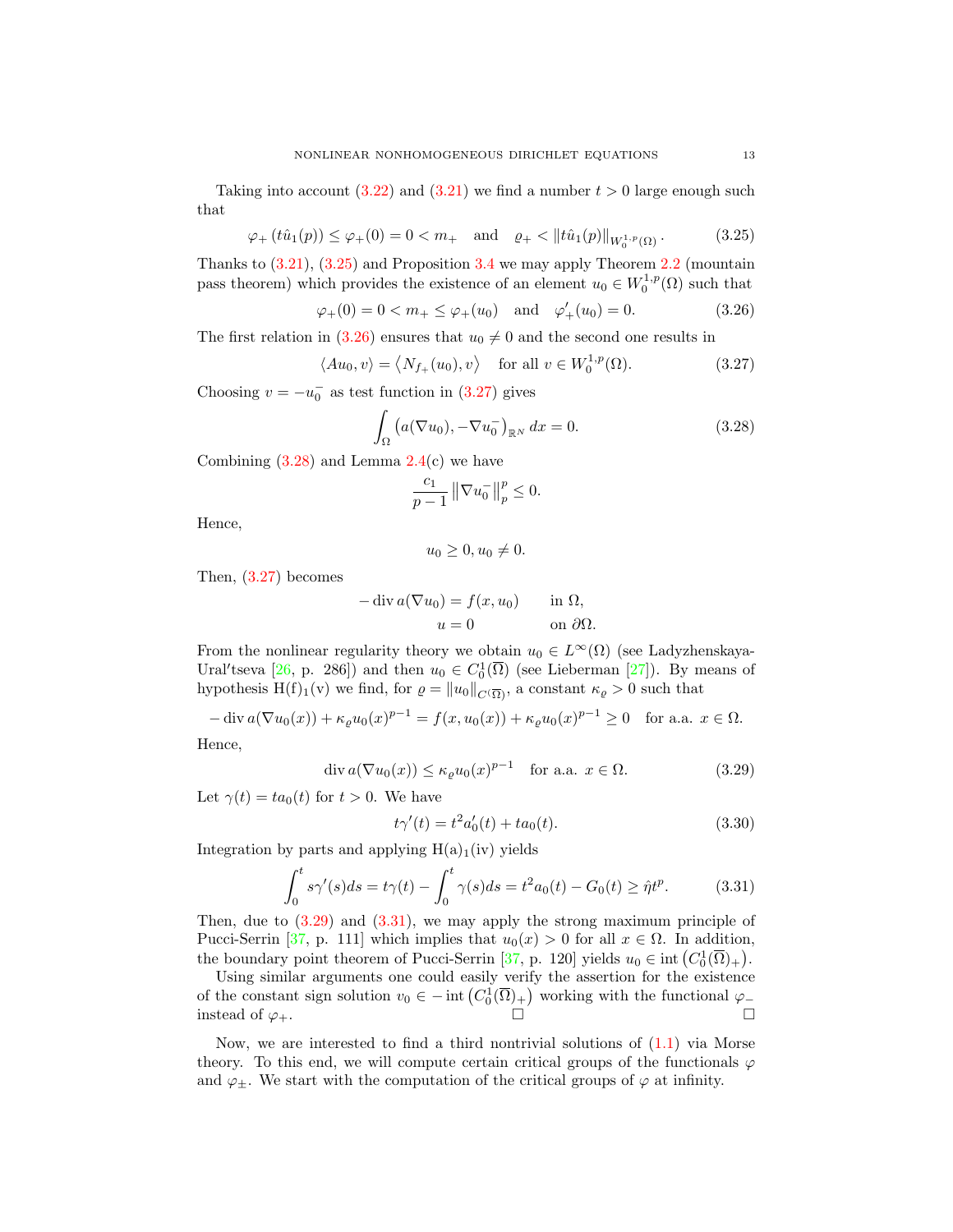<span id="page-13-4"></span>**Proposition 3.7.** Assume  $H(a)_1$  and  $H(f)_1$ , then  $C_k(\varphi,\infty) = 0$  for all  $k \geq 0$ .

*Proof.* By means of H(f)<sub>1</sub>(i) and (ii), for every  $\varepsilon > 0$ , there exists a constant  $M_{11} > 0$  such that

$$
F(x,s) \ge \varepsilon |s|^p - M_{11} \quad \text{for a.a. } x \in \Omega \text{ and for all } s \in \mathbb{R}.\tag{3.32}
$$

By virtue of Corollary [2.5](#page-3-3) and [\(3.32\)](#page-13-0) there holds for  $u \in W_0^{1,p}(\Omega) \setminus \{0\}$  and for every  $t > 0$ 

$$
\varphi(tu) = \int_{\Omega} G(t\nabla u)dx - \int_{\Omega} F(x, tu)dx
$$
  
\n
$$
\leq c_5 \left( |\Omega|_N + t^p \|\nabla u\|_p^p \right) - \varepsilon t^p \|u\|_p^p + M_{11} |\Omega|_N
$$
  
\n
$$
= t^p \left( c_5 \|\nabla u\|_p^p - \varepsilon \|u\|_p^p \right) + M_{12},
$$

with  $M_{12} = (c_5 + M_{11}) |\Omega_N|$ . Choosing  $\varepsilon > \frac{c_5 ||\nabla u||_p^p}{||u||_p^p}$  implies that

<span id="page-13-3"></span><span id="page-13-2"></span><span id="page-13-1"></span><span id="page-13-0"></span>
$$
\varphi(tu) \to -\infty \quad \text{as } t \to +\infty. \tag{3.33}
$$

Thanks to the hypotheses H(f)<sub>1</sub>(i) and (iii), there is a number  $\beta_2 \in (0, \beta_0)$  and a constant  $M_{13} > 0$  such that

 $pF(x, s) - f(x, s)s \leq M_{13} - \beta_2|s|^\tau$  for a.a.  $x \in \Omega$  and for all  $s \in \mathbb{R}$ . (3.34)

Taking into account hypothesis  $H(a)_1(iv)$  and  $(3.34)$  we obtain

$$
\frac{d}{dt}\varphi(tu) = \langle \varphi'(tu), u \rangle \n= \frac{1}{t} \langle \varphi'(tu), tu \rangle \n= \frac{1}{t} \left[ \int_{\Omega} (a(t\nabla u), t\nabla u)_{\mathbb{R}^N} dx - \int_{\Omega} f(x, tu) t u dx \right] \n\leq \frac{1}{t} \left[ \int_{\Omega} pG(t\nabla u) dx + (c_6 + M_{13}) |\Omega|_N - \int_{\Omega} pF(x, tu) dx \right] \n= \frac{1}{t} [p\varphi(tu) + M_{14}]
$$
\n(3.35)

with  $M_{14} = (c_6 + M_{13})|\Omega|_N$ . Combining [\(3.33\)](#page-13-2) and [\(3.35\)](#page-13-3) we conclude that

$$
\frac{d}{dt}\varphi(tu)<0\quad\text{ for }t>0\text{ sufficiently large}.
$$

Therefore, for every  $u \in \partial B_1 = \left\{ y \in W_0^{1,p}(\Omega) : ||y||_{W_0^{1,p}(\Omega)} = 1 \right\}$ , there exists a unique  $\psi(u) > 0$  such that

$$
\varphi(\psi(u)u) = \varrho_* < -\frac{M_{14}}{p}
$$

(see [\(3.35\)](#page-13-3)). Moreover, the implicit function theorem implies that  $\psi \in C(\partial B_1)$ . Now we extend  $\psi$  on  $W_0^{1,p}(\Omega) \setminus \{0\}$  by setting

$$
\tilde{\psi}(u) = \frac{1}{\|u\|_{W_0^{1,p}(\Omega)}} \psi\left(\frac{u}{\|u\|_{W_0^{1,p}(\Omega)}}\right) \text{ for all } u \in W_0^{1,p}(\Omega) \setminus \{0\}.
$$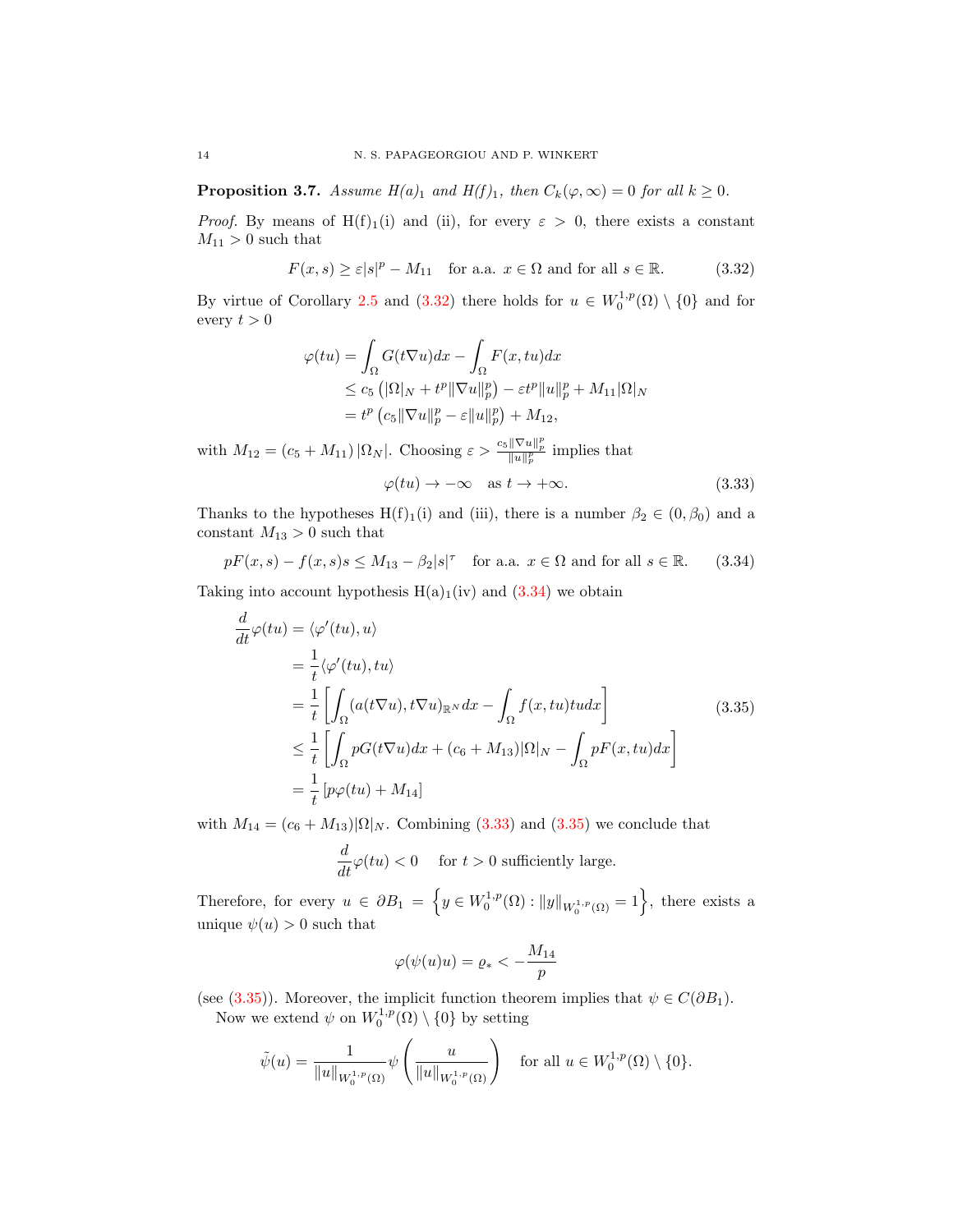It is clear that  $\tilde{\psi} \in C\left(W_0^{1,p}(\Omega) \setminus \{0\}\right)$  and  $\varphi\left(\tilde{\psi}(u)u\right) = \varrho_*$  for all  $u \in W_0^{1,p}(\Omega) \setminus$ {0}. Note that  $\varphi(u) = \varrho_*$  implies  $\psi(u) = 1$ . Then, putting

<span id="page-14-0"></span>
$$
\hat{\psi}(u) = \begin{cases}\n1 & \text{if } \varphi(u) \le \varrho_*, \\
\tilde{\psi}(u) & \text{if } \varphi(u) > \varrho_*,\n\end{cases}
$$
\n(3.36)

we have  $\hat{\psi} \in C\left(W_0^{1,p}(\Omega) \setminus \{0\}\right)$ .

Next, we introduce the deformation  $h: [0,1] \times W_0^{1,p}(\Omega) \setminus \{0\} \to W_0^{1,p}(\Omega) \setminus \{0\}$ defined by

$$
h(t, u) = (1 - t)u + t\hat{\psi}(u)u.
$$

It is easy to see that  $h(0, u) = u$  and  $h(1, u) \in \varphi^{\varrho_*}$  for all  $u \in W_0^{1, p}(\Omega) \setminus \{0\}.$ Moreover, thanks to  $(3.36)$  there holds

$$
h(t, \cdot)|_{\varphi^{\varrho_*}} = id|_{\varphi^{\varrho_*}} \quad \text{for all } t \in [0, 1].
$$

This means that the sublevel set  $\varphi^{\varrho_*}$  is a deformation retract of  $W_0^{1,p}(\Omega) \setminus \{0\}.$ Because of the radial retraction  $u \to \frac{u}{\|u\|_{W_0^{1,p}(\Omega)}}$  for all  $u \in W_0^{1,p}(\Omega) \setminus \{0\}$  we see that  $\partial B_1$  is a retract of  $W_0^{1,p}(\Omega) \setminus \{0\}$  while the deformation

$$
h_0(t, u) = (1 - t)u + t \frac{u}{\|u\|_{W_0^{1, p}(\Omega)}} \quad \text{for all } (t, u) \in [0, 1] \times W_0^{1, p}(\Omega) \setminus \{0\},\
$$

points out that  $W_0^{1,p}(\Omega) \setminus \{0\}$  is deformable into  $\partial B_1$  over  $W_0^{1,p}(\Omega)$ . Then, we may apply Theorem 6.5 of Dugundji [\[16,](#page-41-10) p. 325] which implies that  $\partial B_1$  is a deformation retract of  $W_0^{1,p}(\Omega) \setminus \{0\}$ . We conclude that  $\varphi^{\varrho_*}$  and  $\partial B_1$  are homotopy equivalent. Hence,

$$
H_k\left(W_0^{1,p}(\Omega),\varphi^{\varrho*}\right) = H_k\left(W_0^{1,p}(\Omega),\partial B_1\right) \quad \text{for all } k \ge 0. \tag{3.37}
$$

Since the space  $W_0^{1,p}(\Omega)$  is infinite dimensional, it follows that  $\partial B_1$  is contractible in itself. Then, from Granas-Dugundji [\[24,](#page-42-17) p. 389] we have

<span id="page-14-1"></span>
$$
H_k\left(W_0^{1,p}(\Omega),\partial B_1\right) = 0 \quad \text{for all } k \ge 0,
$$

which in view of [\(3.37\)](#page-14-1) gives

<span id="page-14-2"></span>
$$
H_k\left(W_0^{1,p}(\Omega),\varphi^{\varrho_*}\right) = 0 \quad \text{for all } k \ge 0. \tag{3.38}
$$

Choosing  $\rho_* < -\frac{M_{14}}{p}$  even smaller if necessary, we conclude from [\(3.38\)](#page-14-2) that

$$
C_k(\varphi, \infty) = 0 \quad \text{for all } k \ge 0
$$
  
(see (2.6)).

A similar reasoning leads to the following result.

<span id="page-14-3"></span>**Proposition 3.8.** Assume  $H(a)_1$  and  $H(f)_1$ , then

$$
C_k(\varphi_{\pm}, \infty) = 0 \quad \text{for all } k \ge 0.
$$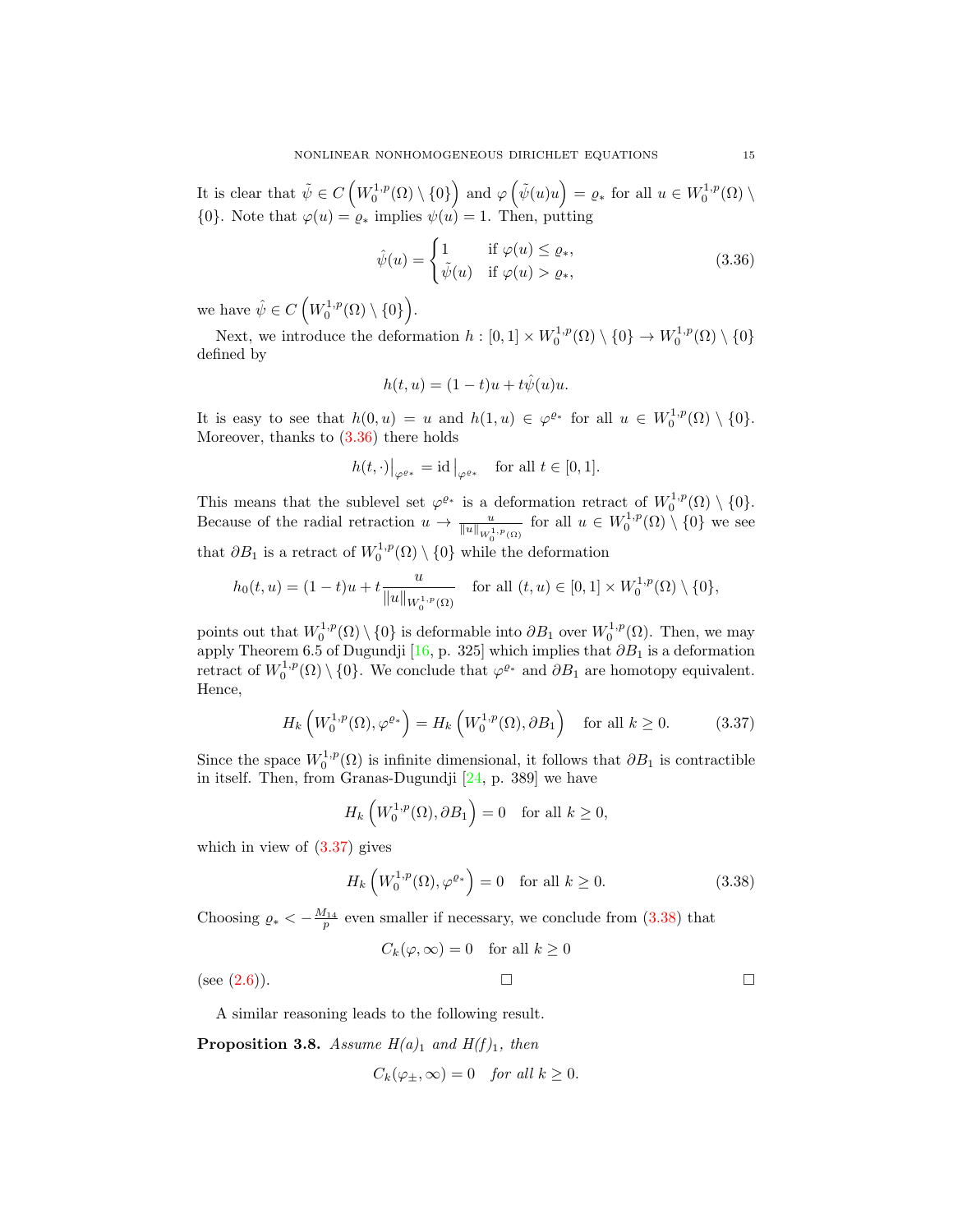*Proof.* We do the proof only for the functional  $\varphi_+$ , the assertion for  $\varphi_-$  can be done similarly. Let  $\partial B_1^+ := \{u \in \partial B_1 : u^+ \neq 0\}$  and  $t > 0$ . As in the proof of Proposition [3.7](#page-13-4) we can show that for all  $u \in \partial B_1^+$  there holds

<span id="page-15-1"></span><span id="page-15-0"></span>
$$
\varphi_{+}(tu) \to -\infty \quad \text{as } t \to +\infty. \tag{3.39}
$$

Taking into account H(a)<sub>1</sub>(iv) and [\(3.34\)](#page-13-1) yields, for all  $u \in \partial B_1^+$ ,

$$
\frac{d}{dt}\varphi_{+}(tu) = \langle \varphi'_{+}(tu), u \rangle \n= \frac{1}{t} \langle \varphi'_{+}(tu), tu \rangle \n= \frac{1}{t} \left[ \int_{\Omega} (a(t\nabla u), t\nabla u)_{\mathbb{R}^{N}} dx - \int_{\Omega} f_{+}(x, tu) t u dx \right] \qquad (3.40) \n\leq \frac{1}{t} \left[ \int_{\Omega} pG(t\nabla u) dx + (c_{6} + M_{15}) |\Omega|_{N} - \int_{\Omega} pF(x, tu^{+}) dx \right] \n\leq \frac{1}{t} \left[ p\varphi_{+}(tu) + M_{16} \right]
$$

where  $M_{16} = (c_6 + M_{15})|\Omega|_N$  and  $M_{15} > 0$ . Regarding [\(3.39\)](#page-15-0) and [\(3.40\)](#page-15-1), we conclude that

$$
\frac{d}{dt}\varphi_+(tu) < 0 \quad \text{for all } t > 0 \text{ sufficiently large.}
$$

As before, for every  $u \in \partial B_1^+$ , we find an unique  $\psi_+(u) > 0$  such that  $\varphi_+(\psi_+(u)u) =$  $\rho_*^+ < -\frac{M_{16}}{p}$  and the implicit function theorem implies that  $\psi_+ \in C(\partial B_1^+)$ .

Let  $E_{+} = \{u \in W_0^{1,p}(\Omega) : u^{+} \neq 0\}$  and set for all  $u \in E_{+}$ 

$$
\tilde{\psi}_{+}(u) = \frac{1}{\|u\|_{W_{0}^{1,p}(\Omega)}} \psi_{+}\left(\frac{u}{\|u\|_{W_{0}^{1,p}(\Omega)}}\right).
$$

Obviously,  $\tilde{\psi}_+ \in C(E_+)$  and  $\varphi_+\left(\tilde{\psi}_+(u)u\right) = \varrho_*^+$ . Moreover, if  $\varphi_+(u) = \varrho_*^+$ , then  $\widetilde{\psi}_+(u) = 1$ . Hence,

$$
\hat{\psi}_{+}(u) := \begin{cases} 1 & \text{if } \varphi_{+}(u) \leq \varrho_{*}^{+}, \\ \tilde{\psi}_{+}(u) & \text{if } \varphi_{+}(u) > \varrho_{*}^{+}, \end{cases}
$$
\n(3.41)

belongs to  $C(E_+).$ 

Consider the deformation  $h_+ : [0,1] \times E_+ \to E_+$  defined by

<span id="page-15-2"></span>
$$
h_{+}(t, u) = (1-t)u + t\hat{\psi}_{+}(u)u.
$$

We see at once that  $h_+(0, u) = u$ ,  $h_+(1, u) \in (\varphi_+)^{e^+_*}$  for all  $u \in E_+$ , and

$$
h_+(t,\cdot)\big|_{(\varphi_+)^{\varrho_*^+}} = \mathrm{id}\big|_{(\varphi_+)^{\varrho_*^+}} \quad \text{for all } t \in [0,1]
$$

(cf. [\(3.41\)](#page-15-2)). Consequently,  $(\varphi_+)^{e^+_*}$  is a strong deformation retract of  $E_+$ . Let us consider the deformation  $\hat{h}_+ : [0,1] \times E_+ \to E_+$  defined by

$$
\hat{h}_+(t, u) = (1 - t)u + tu_0,
$$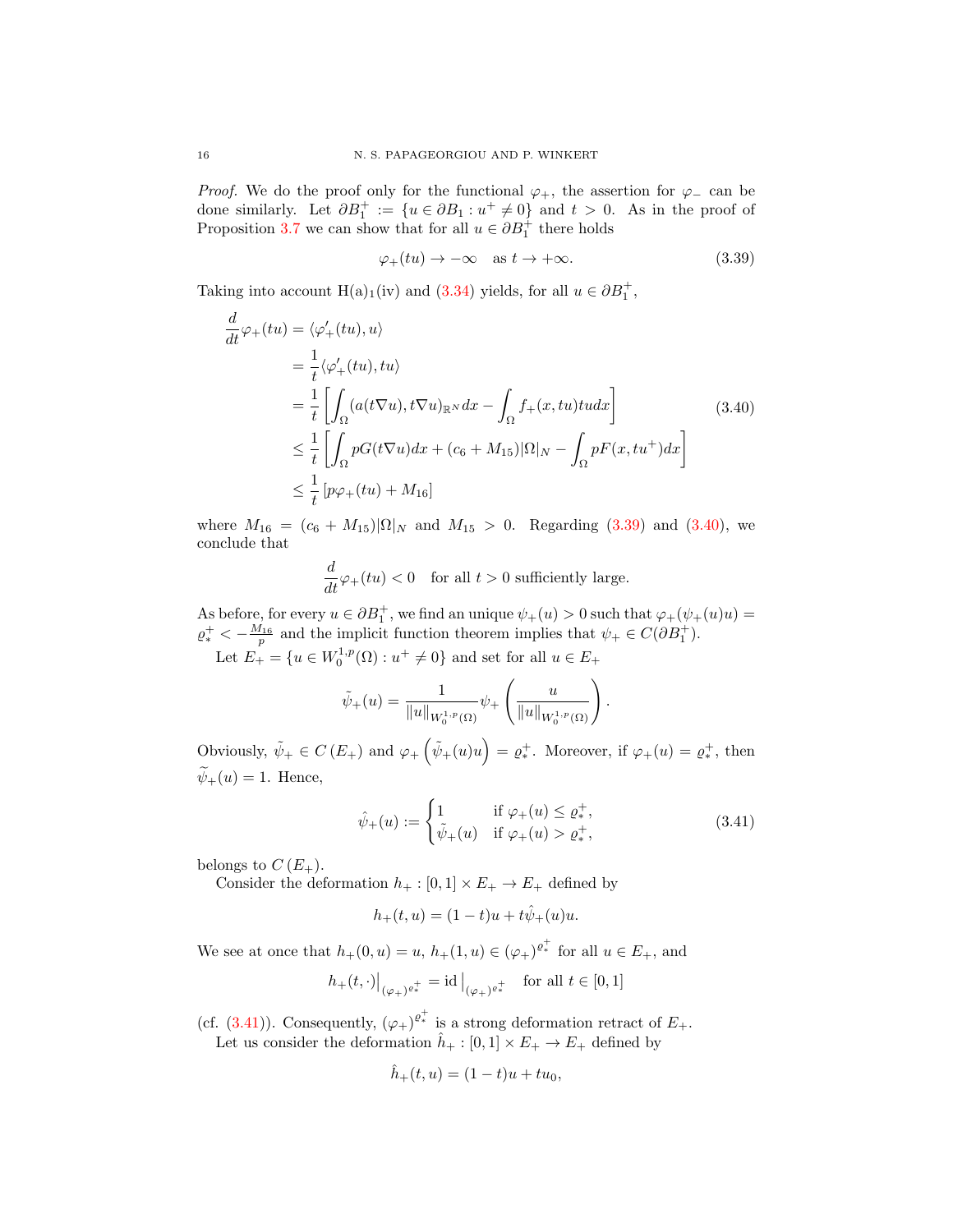where  $u_0 \in E_+$  is fixed. Then,  $\hat{h}_+(0, u) = u$  and  $\hat{h}_+(1, u) = u_0$  which means that  $id_{E_+}$  is homotopic to the constant map  $u \mapsto u_0$ . Thus,  $E_+$  is contractible to itself (see Bredon [\[9,](#page-41-11) Proposition 14.5]) and from Granas-Dugundji [\[24,](#page-42-17) p. 389], it follows

$$
H_k\left(W_0^{1,p}(\Omega), E_+\right) = 0 \quad \text{for all } k \ge 0.
$$

Then we infer

$$
H_k\left(W_0^{1,p}(\Omega), \left(\varphi_+\right)^{\varrho_*^+}\right) = 0 \quad \text{for all } k \ge 0. \tag{3.42}
$$

As before, we choose  $\rho_*^+ < -\frac{M_{16}}{p}$  sufficiently small. Thus, [\(3.42\)](#page-16-0) implies

<span id="page-16-0"></span>
$$
C_k(\varphi_+, \infty) = 0 \quad \text{for all } k \ge 0.
$$

This yields the assertion of the proposition.  $\Box$ 

Recall that 
$$
u_0 \in \text{int}(C_0^1(\overline{\Omega})_+)
$$
 and  $v_0 \in -\text{int}(C_0^1(\overline{\Omega})_+)$  are the constant sign solutions of (1.1) obtained in Proposition 2.7. We may assume that  $K_{\varphi} = \{0, u_0, v_0\}$ , otherwise we would find another nontrivial solution of (1.1) which would belong to  $C_0^1(\Omega)$  as a consequence of the nonlinear regularity theory (see Ladyzhenskaya-  
Ural'tseva [26]) and Lieberman [27]) and therefore we would have done.

Note that  $K_{\varphi} = \{0, u_0, v_0\}$  ensures that  $K_{\varphi_+} = \{0, u_0\}$  and  $K_{\varphi_-} = \{0, v_0\}.$ 

<span id="page-16-5"></span>**Proposition 3.9.** Assume  $H(a)_1$  and  $H(f)_1$ , then

$$
C_k(\varphi_+, u_0) = C_k(\varphi_-, v_0) = \delta_{k,1} \mathbb{Z} \quad \text{for all } k \ge 0.
$$

*Proof.* We only compute  $C_k(\varphi_+, u_0)$ , the computation of  $C_k(\varphi_-, v_0)$  is done in a similar way. Let  $\varsigma_1, \varsigma_2 \in \mathbb{R}$  be two numbers such that

$$
\varsigma_1 < 0 = \varphi_+(0) < \varsigma_2 < m_+ \leq \varphi_+(u_0) \tag{3.43}
$$

(see  $(3.21)$ ) and  $(3.26)$ ) and consider the following triple of sets

<span id="page-16-4"></span><span id="page-16-2"></span><span id="page-16-1"></span>
$$
(\varphi_+)^{\varsigma_1}\subseteq (\varphi_+)^{\varsigma_2}\subseteq W^{1,p}_0(\Omega).
$$

Concerning this triple of sets we study the corresponding long exact sequence of homology groups which is given by

$$
\cdots \longrightarrow H_k\left(W_0^{1,p}(\Omega), (\varphi_+)^{s_1}\right) \xrightarrow{i_*} H_k\left(W_0^{1,p}(\Omega), (\varphi_+)^{s_2}\right)
$$
  

$$
\xrightarrow{\partial_*} H_{k-1}\left((\varphi_+)^{s_2}, (\varphi_+)^{s_1}\right) \longrightarrow \cdots,
$$
 (3.44)

where  $i_{\ast}$  denotes the group homomorphism induced by the inclusion mapping i:  $(\varphi_+)^{s_1} \to (\varphi_+)^{s_2}$  and  $\partial_*$  stands for the boundary homomorphism. Recall that  $K_{\varphi_+} = \{0, u_0\}$  and thanks to [\(3.43\)](#page-16-1) as well as Proposition [3.8](#page-14-3) it follows

$$
H_k\left(W_0^{1,p}(\Omega), (\varphi_+)^{\varsigma_1}\right) = C_k\left(\varphi_+, \infty\right) = 0 \quad \text{for all } k \ge 0. \tag{3.45}
$$

Furthermore, from Chang [\[11,](#page-41-8) p. 338], [\(3.43\)](#page-16-1), and Proposition [3.5](#page-10-3) we have

<span id="page-16-3"></span>
$$
H_k\left(W_0^{1,p}(\Omega),\left(\varphi_+\right)^{s_2}\right) = C_k\left(\varphi_+,u_0\right) \quad \text{for all } k \ge 0 \tag{3.46}
$$

and

$$
H_{k-1}((\varphi_+)^{s_2}, (\varphi_+)^{s_1}) = C_{k-1}(\varphi_+, 0) = \delta_{k,1}\mathbb{Z} \text{ for all } k \ge 0.
$$
 (3.47)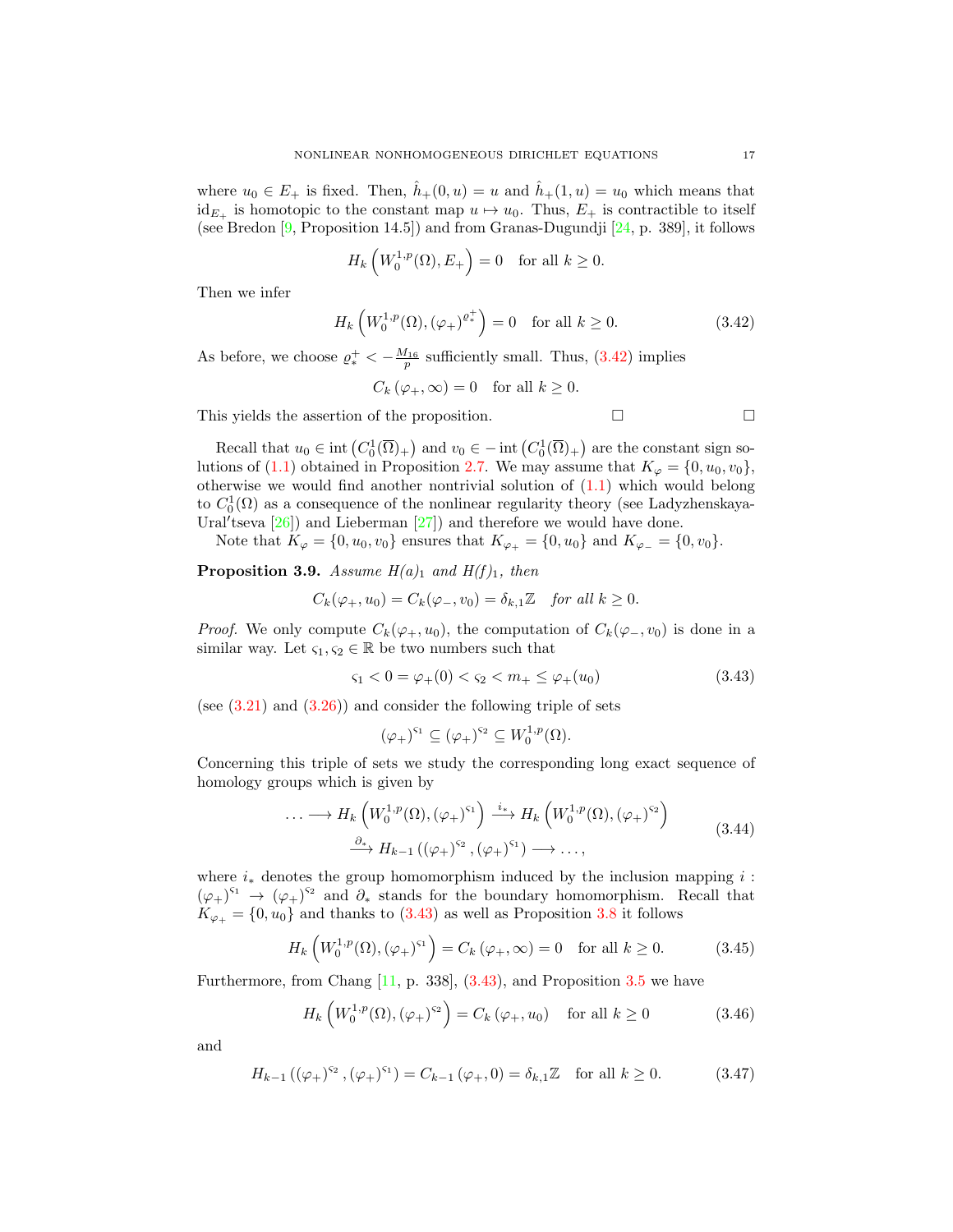Taking into account  $(3.45)$  and  $(3.47)$  one observes that only the tail  $k = 1$  in  $(3.44)$ is nontrivial. Applying the rank theorem yields

rank 
$$
H_1\left(W_0^{1,p}(\Omega), (\varphi_+)^{s_2}\right) = \text{rank}(\ker \partial_*) + \text{rank}(\text{im }\partial_*)
$$
.

Then from  $(3.44)$ – $(3.47)$  it follows

$$
\operatorname{rank} C_1 (\varphi_+, u_0) = \operatorname{rank} (\ker \partial_*) + \operatorname{rank} (\operatorname{im} \partial_*)
$$
  
=  $\operatorname{rank} (\operatorname{im} i_*) + \operatorname{rank} (\operatorname{im} \partial_*)$   
 $\leq 0 + 1.$  (3.48)

However, the proof of Proposition [3.6](#page-11-5) has shown that  $u_0 \in \text{int}\left( C_0^1(\overline{\Omega})_+\right)$  is a critical point of  $\varphi_+$  of mountain pass type. Thus,

<span id="page-17-1"></span><span id="page-17-0"></span>
$$
C_1 \left( \varphi_+, u_0 \right) \neq 0. \tag{3.49}
$$

Combining [\(3.48\)](#page-17-0) and [\(3.49\)](#page-17-1) yields

$$
C_k(\varphi_+, u_0) = \delta_{k,1} \mathbb{Z} \quad \text{for all } k \ge 0.
$$

With the aid of Proposition [3.9](#page-16-5) we are now in the position to compute the critical groups of  $\varphi$  at  $u_0$  and  $v_0$ .

<span id="page-17-4"></span>**Proposition 3.10.** Assume  $H(a)_1$  and  $H(f)_1$ , then

$$
C_k(\varphi, u_0) = C_k(\varphi, v_0) = \delta_{k,1} \mathbb{Z} \quad \text{for all } k \ge 0.
$$

*Proof.* As before, we only compute  $C_k(\varphi, u_0)$ , the other one works similarly. We consider the homotopy  $h: [0,1] \times W_0^{1,p}(\Omega) \to W_0^{1,p}(\Omega)$  defined by

<span id="page-17-2"></span>
$$
h(t, u) = t\varphi(u) + (1 - t)\varphi_+(u).
$$

Recall that  $K_{\varphi} = \{0, u_0, v_0\}$ . We are going to prove the existence of a number  $\rho > 0$  such that  $u_0$  is the only critical point of  $h(t, \cdot)$  in

$$
B_{\rho} = \left\{ u \in W_0^{1,p}(\Omega) : \|u - u_0\|_{W_0^{1,p}(\Omega)} < \rho \right\}
$$

for all  $t \in [0, 1]$ . We proceed by contradiction. If we assume that this assertion is not true, then we find a sequence  $(t_n, u_n)_{n \geq 1} \subseteq [0, 1] \times W_0^{1, p}(\Omega)$  such that

$$
t_n \to t
$$
, in [0, 1],  $u_n \to u_0$  in  $W_0^{1,p}(\Omega)$ , and  $h'_u(t_n, u_n) = 0$  for all  $n \ge 1$ . (3.50)

Relation [\(3.50\)](#page-17-2) gives

$$
\langle A(u_n), v \rangle = t_n \int_{\Omega} f(x, u_n) v dx + (1 - t_n) \int_{\Omega} f_+(x, u_n) v dx \quad \text{for all } v \in W_0^{1, p}(\Omega),
$$

which means that  $u_n$  solves the problem

<span id="page-17-3"></span>
$$
-\operatorname{div} a(\nabla u_n(x)) = t_n f(x, u_n(x)) + (1 - t_n) f_+(x, u_n(x)) \quad \text{in } \Omega,
$$
  
\n
$$
u = 0 \quad \text{on } \partial\Omega.
$$
 (3.51)

Because of  $(3.50)$ , from Ladyzhenskaya-Ural'tseva [\[26,](#page-42-14) p. 286], there exists  $M_{17} > 0$ such that  $||u_n||_{L^{\infty}(\Omega)} \leq M_{17}$  for all  $n \geq 1$  and due to Lieberman [\[27,](#page-42-15) p. 320] we find  $\beta \in (0,1)$  and  $M_{18} > 0$  such that

$$
||u_n||_{C_0^{1,\alpha}(\overline{\Omega})} \le M_{18} \quad \text{for all } n \ge 1.
$$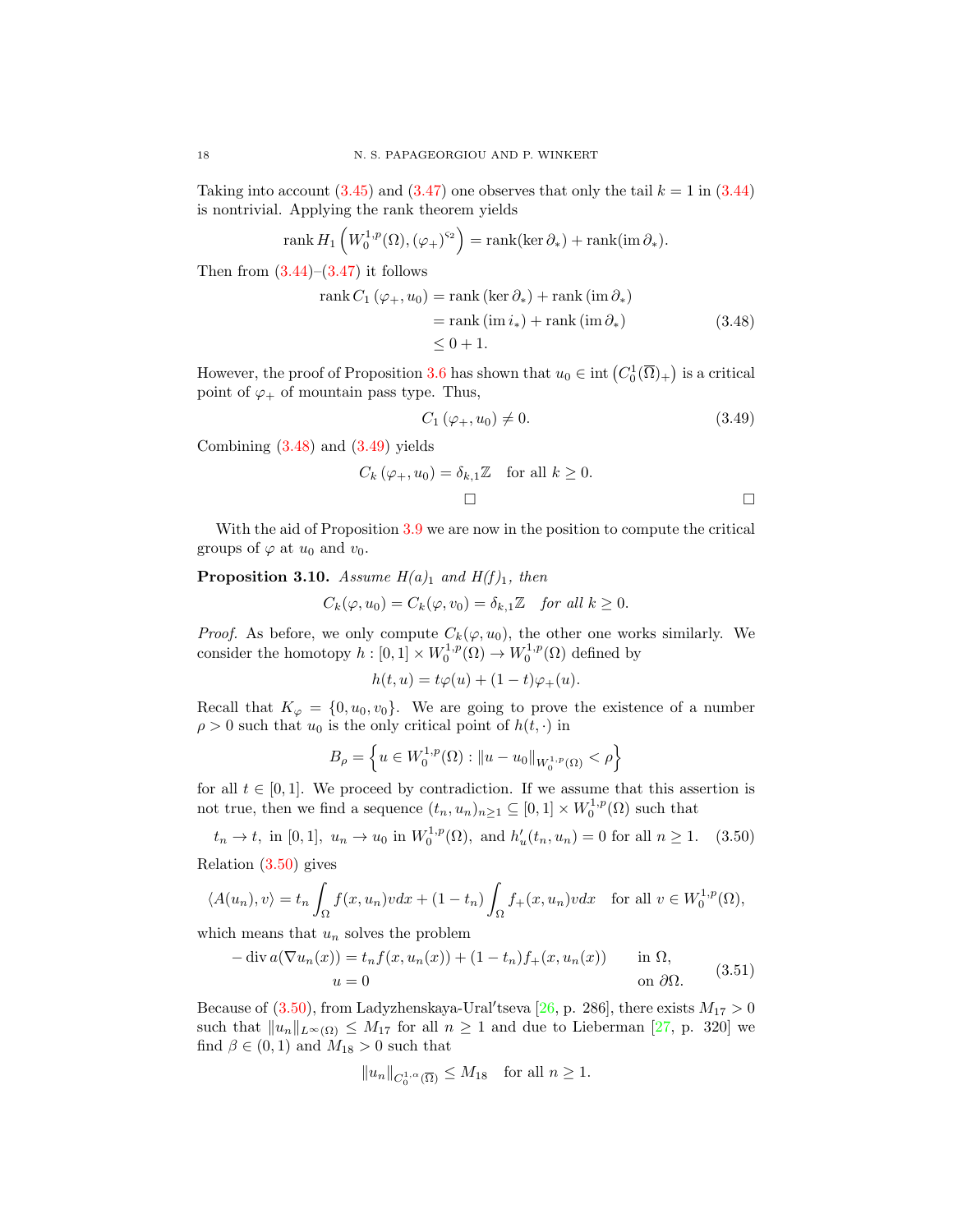Due to the compact embedding  $C_0^{1,\alpha}(\overline{\Omega}) \hookrightarrow C_0^1(\overline{\Omega})$ , we may assume that  $u_n \to u_0$ in  $C_0^1(\overline{\Omega})$  for a subsequence if necessary. Recalling  $u_0 \in \text{int}(C_0^1(\overline{\Omega})_+)$  there exists a number  $n_0 \geq 1$  such that  $(u_n)_{n \geq n_0} \subseteq \text{int}(C_0^1(\overline{\Omega})_+)$ . Thus  $(3.51)$  reduces to

$$
-\operatorname{div} a(\nabla u_n) = f(x, u_n) \quad \text{in } \Omega,
$$

$$
u = 0 \quad \text{on } \partial\Omega.
$$

Hence,  $(u_n)_{n \ge n_0}$  is a sequence of distinct solutions of  $(1.1)$  which contradicts the fact that  $K_{\varphi} = \{0, u_0, v_0\}.$ 

Therefore, we find a number  $\rho > 0$  such that  $h'_u(t, u) \neq 0$  for all  $t \in [0, 1]$  and all  $u \in B<sub>o</sub>(u<sub>0</sub>) \setminus \{u<sub>0</sub>\}.$  Similar to the proof of Proposition [3.4](#page-8-5) one could verify that  $h(t, \cdot)$  fulfills the C-condition for every  $t \in [0, 1]$ . Thus, we can invoke the homotopy invariance of critical groups to get

$$
C_k(h(0, \cdot), u_0) = C_k(h(1, \cdot), u_0)
$$
 for all  $k \ge 0$ ,

which is equivalent to

$$
C_k(\varphi, u_0) = C_k(\varphi_+, u_0) \quad \text{for all } k \ge 0.
$$

Combining this with Proposition [3.9](#page-16-5) implies that

$$
C_k(\varphi, u_0) = C_k(\varphi_+, u_0) = \delta_{k,1} \mathbb{Z} \quad \text{for all } k \ge 0.
$$

Similarly, we show that

$$
C_k(\varphi, v_0) = \delta_{k,1} \mathbb{Z} \quad \text{for all } k \ge 0.
$$

Now we are ready to produce a third nontrivial solution of problem  $(1.1)$ . We have the following multiplicity theorem.

<span id="page-18-2"></span>**Theorem 3.11.** Under hypotheses  $H(a)$ <sub>1</sub> and  $H(f)$ <sub>1</sub> problem [\(1.1\)](#page-0-0) has at least three nontrivial solutions

$$
u_0 \in \text{int}\left(C_0^1(\overline{\Omega})_+\right), \quad v_0 \in -\text{int}\left(C_0^1(\overline{\Omega})_+\right) \quad \text{and} \quad y_0 \in C_0^1(\overline{\Omega}).
$$

*Proof.* The existence of the two constant-sign solutions of  $(1.1)$  follows directly from Proposition [3.6,](#page-11-5) that is

$$
u_0 \in \text{int}\left(C_0^1(\overline{\Omega})_+\right), \quad v_0 \in -\text{int}\left(C_0^1(\overline{\Omega})_+\right).
$$

Suppose that  $K_{\varphi} = \{0, u_0, v_0\}$  and recall that

$$
C_k(\varphi, u_0) = C_k(\varphi, v_0) = \delta_{k,1} \mathbb{Z} \quad \text{for all } k \ge 0
$$
 (3.52)

(see Proposition [3.10\)](#page-17-4). Thanks to Proposition [3.5](#page-10-3) we know that

<span id="page-18-0"></span>
$$
C_k(\varphi, 0) = \delta_{k,0} \mathbb{Z} \quad \text{for all } k \ge 0.
$$
 (3.53)

Finally, Proposition [3.7](#page-13-4) implies

$$
C_k(\varphi,\infty) = 0 \quad \text{for all } k \ge 0. \tag{3.54}
$$

Combining  $(3.52)$ – $(3.54)$  and the Morse relation with  $t = -1$  (see  $(2.7)$ ) yields

<span id="page-18-1"></span>
$$
2(-1)^{1} + (-1)^{0} = 0,
$$

which is a contradiction. Thus, we can find  $y_0 \in K_{\varphi} \setminus \{0, u_0, v_0\}$  which means that  $y_0$  is a third nontrivial solution of  $(1.1)$  and as before, the nonlinear regularity theory guarantees that  $y_0 \in C_0^1(\overline{\Omega})$ . That finishes the proof.  $\Box$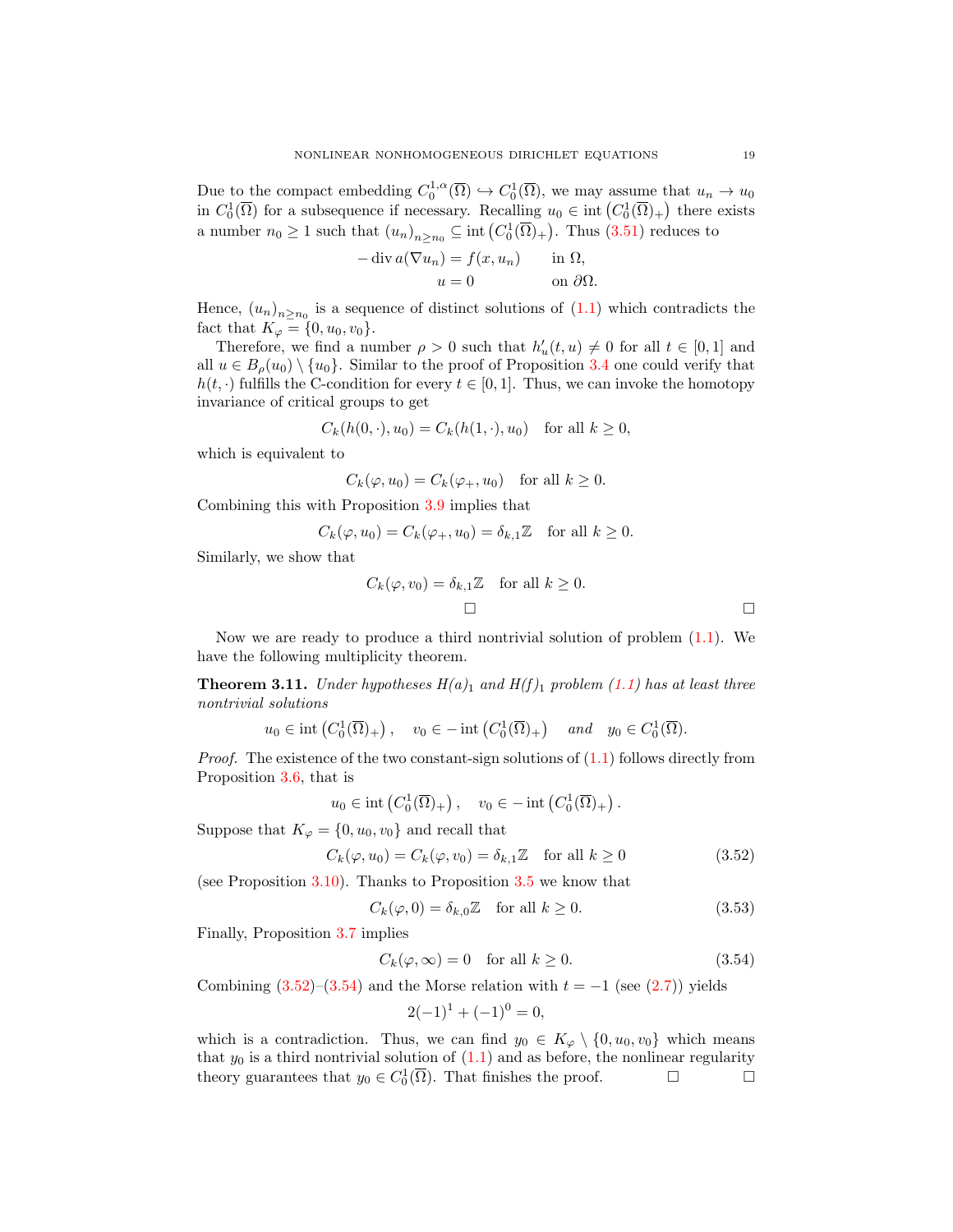Remark 3.12. The first multiplicity result (three-solutions-theorem) for superlin-ear elliptic equations has been proved by Wang [\[40\]](#page-42-12). In that work  $p = 2, a(\xi) = \xi$  for all  $\xi \in \mathbb{R}^N$  (hence the differential operator is the Laplacian, semilinear equation) and  $f(x, \cdot) = f(\cdot)$  (i.e., the nonlinearity is x-independent),  $f \in C^1(\mathbb{R})$ ,  $f'(0) = 0$ and it satisfies the Ambrosetti-Rabinowitz condition (see  $(1.2)$ ,  $(1.3)$ ). We point out that Theorem [3.11](#page-18-2) extends significantly the multiplicity result of Wang [\[40\]](#page-42-12). Other multiplicity results for p-Laplacian equations with a superlinear nonlinearity satisfying more restrictive conditions than  $H(f)_1$  were proved by Liu [\[28\]](#page-42-0) and Sun [\[38\]](#page-42-2). For Neumann problems driven by the p-Laplacian we refer to Aizicovici-Papageorgiou-Staicu [\[2\]](#page-41-12).

## 4. Five nontrivial solutions

<span id="page-19-1"></span>In this section we produce additional nontrivial solutions for problem  $(1.1)$  by changing the geometry of the problem near the origin. Roughly speaking we require that  $f(x, \cdot)$  exhibits an oscillatory behavior near zero. We also suppose some stronger assumptions on the map  $a(\cdot)$  which allows us to prove the existence of five nontrivial solutions of  $(1.1)$  given with complete sign information. The results in this section extend the recent work of Aizicovici-Papageorgiou-Staicu [\[3\]](#page-41-13).

The new hypotheses on the map  $a(\cdot)$  are the following.

H(a)<sub>2</sub>:  $a(\xi) = a_0(\|\xi\|)\xi$  for all  $\xi \in \mathbb{R}^N$  with  $a_0(t) > 0$  for all  $t > 0$ , hypotheses  $H(a)_2(i)$ –(iii) are the same as the corresponding hypotheses  $H(a)_1(i)$ –(iii) and

- (iv)  $pG_0(t) t^2 a_0(t) \ge -c_6$  for all  $t > 0$  and some  $c_6 > 0$ ;
- (v) there exists  $q \in (1, p)$  such that  $t \mapsto G_0\left(t^{\frac{1}{q}}\right)$  is convex in  $(0, +\infty)$ ,

<span id="page-19-0"></span>
$$
\limsup_{t \to 0^+} \frac{qG_0(t)}{t^q} < +\infty,
$$

and  $t^2 a_0(t) - q G_0(t) \geq \hat{\eta} t^p$  for all  $t > 0$  and some  $\hat{\eta} > 0$ .

Remark 4.1. The examples given in Example [2.6](#page-3-2) still satisfy the new hypotheses  $H(a)_2$ . Note that hypothesis  $H(a)_2(v)$  implies

$$
G(\xi) \le c_7(||\xi||^q + ||\xi||^p) \quad \text{for all } \xi \in \mathbb{R}^N,\tag{4.1}
$$

with some  $c_7 > 0$ .

Furthermore, we suppose new hypotheses on the nonlinearity  $f : \Omega \times \mathbb{R} \to \mathbb{R}$  as follows.

 $H(f)_2: f : \Omega \times \mathbb{R} \to \mathbb{R}$  is a Carathéodory function such that  $f(x, 0) = 0$  for a.a.  $x \in \Omega$ , hypotheses H(f)<sub>2</sub>(i)-(iii) are the same as the corresponding hypotheses  $H(f)<sub>1</sub>(i)–(iii)$  and

(iv) there exist  $\zeta \in (1,q)$  (q as in hypothesis H(a)<sub>2</sub>(v)) and  $\delta > 0$  such that

$$
\zeta F(x, s) \ge f(x, s)s > 0
$$
 for a.a.  $x \in \Omega$  and for all  $0 < |s| \le \delta$ 

and

$$
\operatorname*{ess\,inf}_{\Omega} F(\cdot,\pm \delta) > 0;
$$

(v) there exist real numbers  $\xi_{-} < 0 < \xi_{+}$  such that

$$
f(x,\xi_+) \le \eta_1 < 0 < \eta_2 \le f(x,\xi_-)
$$
 for a.a.  $x \in \Omega$ ;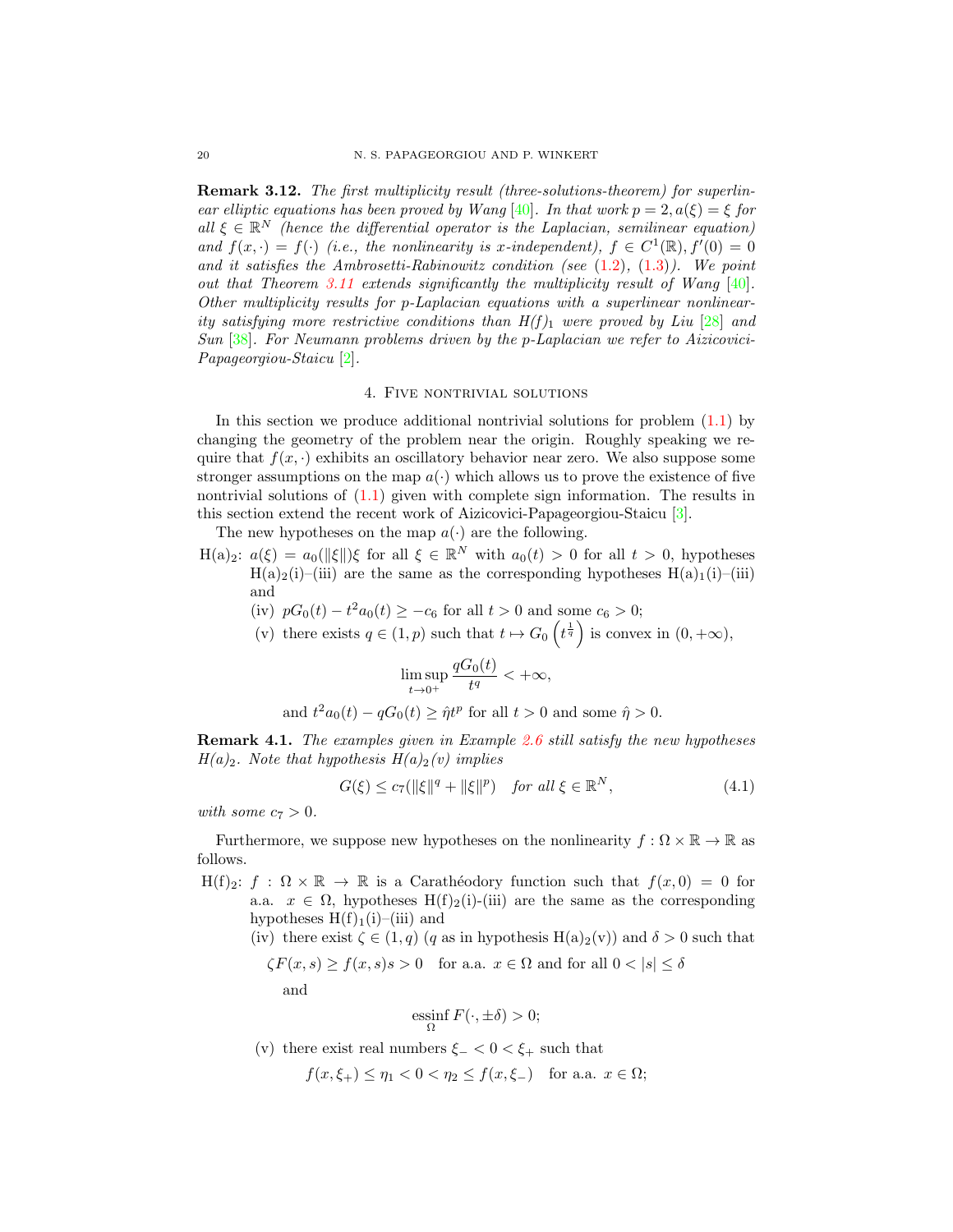(vi) for every  $\rho > 0$ , there exists  $\xi_{\rho} > 0$  such that

$$
s \mapsto f(x, s) + \xi_{\varrho} |s|^{p-2} s
$$

is nondecreasing on  $[-\varrho, \varrho]$  for a.a.  $x \in \Omega$ .

**Remark 4.2.** Hypothesis  $H(f)_2(iv)$  implies that  $F(x,s) \geq M_{19}|s|^\zeta$  for a.a.  $x \in \Omega$ , for all  $|s| \leq \delta$ , and some  $M_{19} > 0$ . We also point out that  $f(x, \cdot)$  exhibits an oscillatory behavior near zero which follows directly from hypothesis  $H(f)_2(v)$ .

Example 4.3. As before, we drop the x-dependence. The following function satisfies hypotheses  $H(f)_2$ .

$$
f(s) = \begin{cases} |s|^{\tau-2}s - 2|s|^{p-2}s & \text{if } |s| \le 1, \\ |s|^{p-2}s \ln |s| - |s|^{q-2}s & \text{if } |s| > 1 \end{cases} \text{ with } 1 < q, \tau < p.
$$

Note that this f does not satisfy the Ambrosetti-Rabinowitz condition.

First we produce two nontrivial constant sign solutions.

<span id="page-20-3"></span>**Proposition 4.4.** Let the hypotheses  $H(a)_2$  and  $H(f)_2$  be satisfied. Then problem [\(1.1\)](#page-0-0) has at least two nontrivial constant sign solutions  $u_0 \in \text{int}(C_0^1(\overline{\Omega}))$  and  $v_0 \in$  $-\operatorname{int}\left(C_0^1(\overline{\Omega})\right)$  such that

$$
\xi_- < v_0(x) \le 0 \le u_0(x) < \xi_+ \quad \text{for all } x \in \Omega.
$$

Moreover, both solutions are local minimizers of the energy functional  $\varphi$ .

*Proof.* Let  $\hat{f}_+ : \Omega \times \mathbb{R} \to \mathbb{R}$  be the truncation function defined by

<span id="page-20-0"></span>
$$
\hat{f}_{+}(x,s) = \begin{cases}\n0 & \text{if } s < 0 \\
f(x,s) & \text{if } 0 \le s \le \xi_{+} , \\
f(x,\xi_{+}) & \text{if } \xi_{+} < s\n\end{cases}
$$
\n(4.2)

which is known to be a Carathéodory function. We introduce the  $C<sup>1</sup>$ -functional  $\hat{\varphi}_+ \colon W_0^{1,p}(\Omega) \to \mathbb{R}$  through

$$
\hat{\varphi}_+(u) = \int_{\Omega} G(\nabla u) dx - \int_{\Omega} \hat{F}_+(x, u) dx
$$

with  $\hat{F}_+(x,s) = \int_0^s \hat{f}_+(x,t)dt$ . It is clear that  $\hat{\varphi}_+ : W_0^{1,p}(\Omega) \to \mathbb{R}$  is coercive (see Corollary  $2.5, (4.2)$  $2.5, (4.2)$ ) and sequentially weakly lower semicontinuous. Hence, its global minimizer  $u_0 \in W_0^{1,p}(\Omega)$  exists, that is

$$
\hat{\varphi}_+(u_0) = \inf \{ \hat{\varphi}_+(u) : u \in W_0^{1,p}(\Omega) \} = \hat{m}_+.
$$

By virtue of hypothesis H(f)<sub>2</sub>(v) we know that we can find  $\beta > 0$  and  $\delta_0 \in$  $(0, \min{\{\delta, \xi_+\}})$  such that

<span id="page-20-2"></span><span id="page-20-1"></span>
$$
G(\xi) \le \beta \|\xi\|^q \quad \text{for all } \|\xi\| \le \delta_0. \tag{4.3}
$$

Recall that hypothesis  $H(f)_2(iv)$  implies

$$
F(x,s) \ge M_{20}|s|^{\zeta} \quad \text{for a.a. } x \in \Omega \text{ and for all } |s| \le \delta_0,
$$
 (4.4)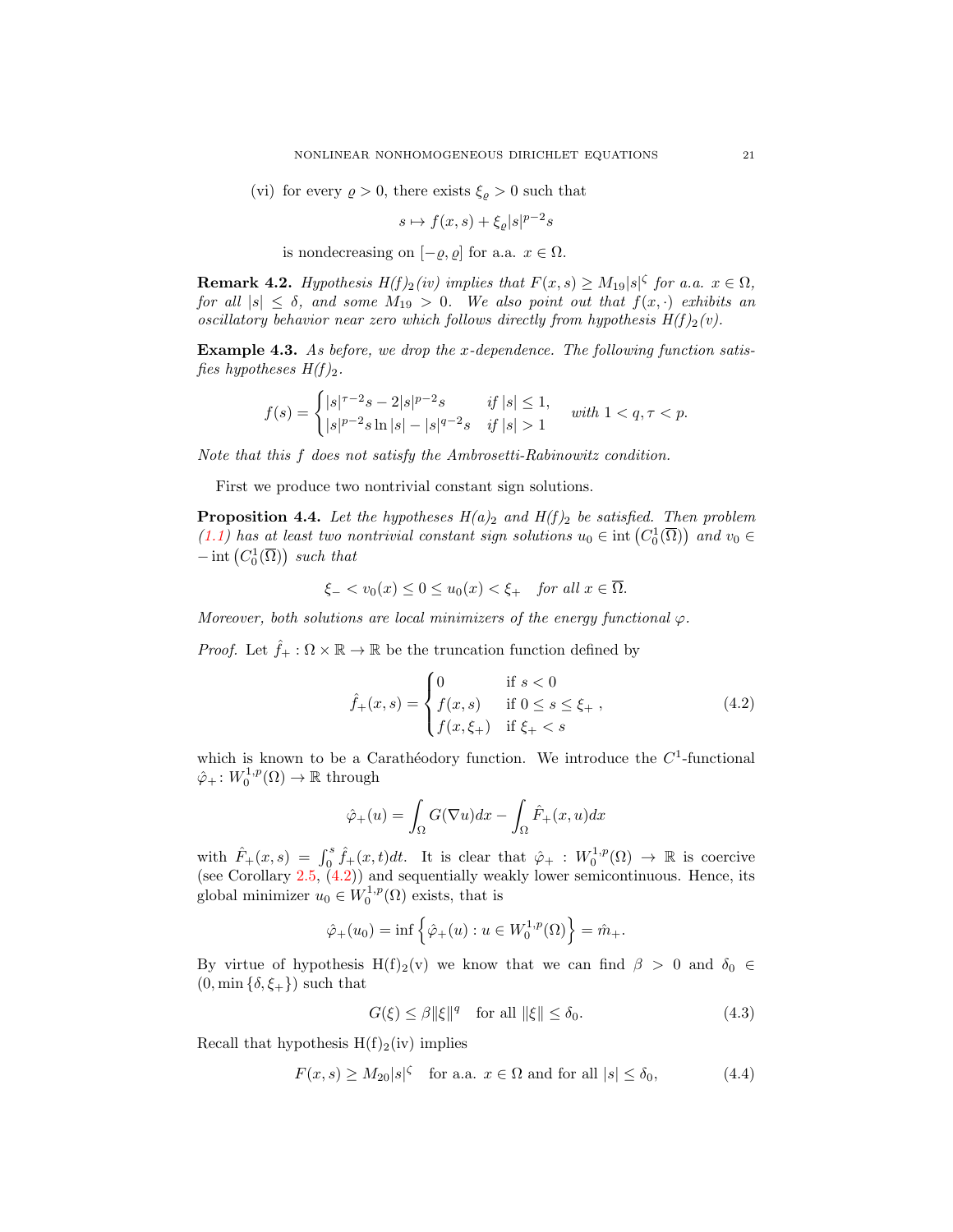with some  $M_{20} > 0$ . Since  $\hat{u}_1(q) \in \text{int}\left(C_0^1(\overline{\Omega})_+\right)$  we can choose  $t \in (0,1)$  sufficiently small such that  $t\hat{u}_1(q)(x) \in [0, \delta_0]$  for all  $x \in \overline{\Omega}$ . Taking into account [\(4.3\)](#page-20-1), [\(4.4\)](#page-20-2) and  $\|\hat{u}_1(q)\|_q = 1$ , we obtain

$$
\hat{\varphi}_{+}(t\hat{u}_{1}(q)) = \int_{\Omega} G\left(\nabla t\hat{u}_{1}\right) dx - \int_{\Omega} \hat{F}_{+}(x, t\hat{u}_{1}) dx \n\leq \beta t^{q} \|\nabla(\hat{u}_{1}(q))\|_{q}^{q} - M_{20} t^{\zeta} \|\hat{u}_{1}(q)\|_{\zeta}^{\zeta} \n= \beta t^{q} \hat{\lambda}_{1}(q) - M_{20} t^{\zeta} \|\hat{u}_{1}(q)\|_{\zeta}^{\zeta}.
$$
\n(4.5)

Since  $\zeta < q$ , choosing  $t \in (0,1)$  small enough,  $(4.5)$  gives

<span id="page-21-0"></span>
$$
\hat{\varphi}_+(t\hat{u}_1(q)) < 0,
$$

meaning

$$
\hat{\varphi}_+(u_0) = \hat{m}_+ < 0 = \hat{\varphi}_+(0).
$$

We conclude

<span id="page-21-3"></span><span id="page-21-1"></span>
$$
u_0 \neq 0. \tag{4.6}
$$

On the other hand, since  $u_0$  is a critical point of  $\hat{\varphi}_+$  there holds

$$
\langle Au_0, v \rangle = \left\langle N_{\hat{f}_+}(u_0), v \right\rangle \quad \text{for all } v \in W_0^{1,p}(\Omega). \tag{4.7}
$$

Choosing  $v = -u_0^-$  as test function in [\(4.7\)](#page-21-1) and applying Lemma [2.4\(](#page-3-0)c) as well as the definition of the truncation (see  $(4.2)$ ) yields

$$
\frac{c_1}{p-1} \left\| \nabla u_0^- \right\|_p^p \le 0.
$$

Hence,

<span id="page-21-4"></span><span id="page-21-2"></span>
$$
u_0 \ge 0. \tag{4.8}
$$

Now, making use of hypothesis  $H(f)_2(v)$  and taking  $(u_0 - \xi_+)^\perp \in W_0^{1,p}(\Omega)$  as test function in  $(4.7)$  one gets

$$
\int_{\Omega} \left( a(\nabla u_0), \nabla (u_0 - \xi_+)^\dagger \right)_{\mathbb{R}^N} dx = \int_{\Omega} \hat{f}_+(x, u_0) (u_0 - \xi_+)^\dagger dx
$$
\n
$$
= \int_{\Omega} f(x, \xi_+) (u_0 - \xi_+)^\dagger dx \tag{4.9}
$$
\n
$$
\leq 0.
$$

From  $(4.9)$  it follows

$$
\int_{\{u_0 > \xi_+\}} (a(\nabla u_0) - a(\nabla \xi_+), \nabla u_0 - \nabla \xi_+)_{\mathbb{R}^N} dx \le 0,
$$

and by virtue of Lemma  $2.4(a)$  $2.4(a)$ ,

<span id="page-21-5"></span>
$$
|\{u_0 > \xi_+\}|_N = 0.
$$

Hence,

$$
u_0(x) \le \xi_+ \quad \text{a.e. in } \Omega. \tag{4.10}
$$

Combining  $(4.6)$ ,  $(4.8)$  and  $(4.10)$  we have

 $0 \le u_0(x) \le \xi_+$  a.e. in  $\Omega$  and  $u_0 \neq 0$ .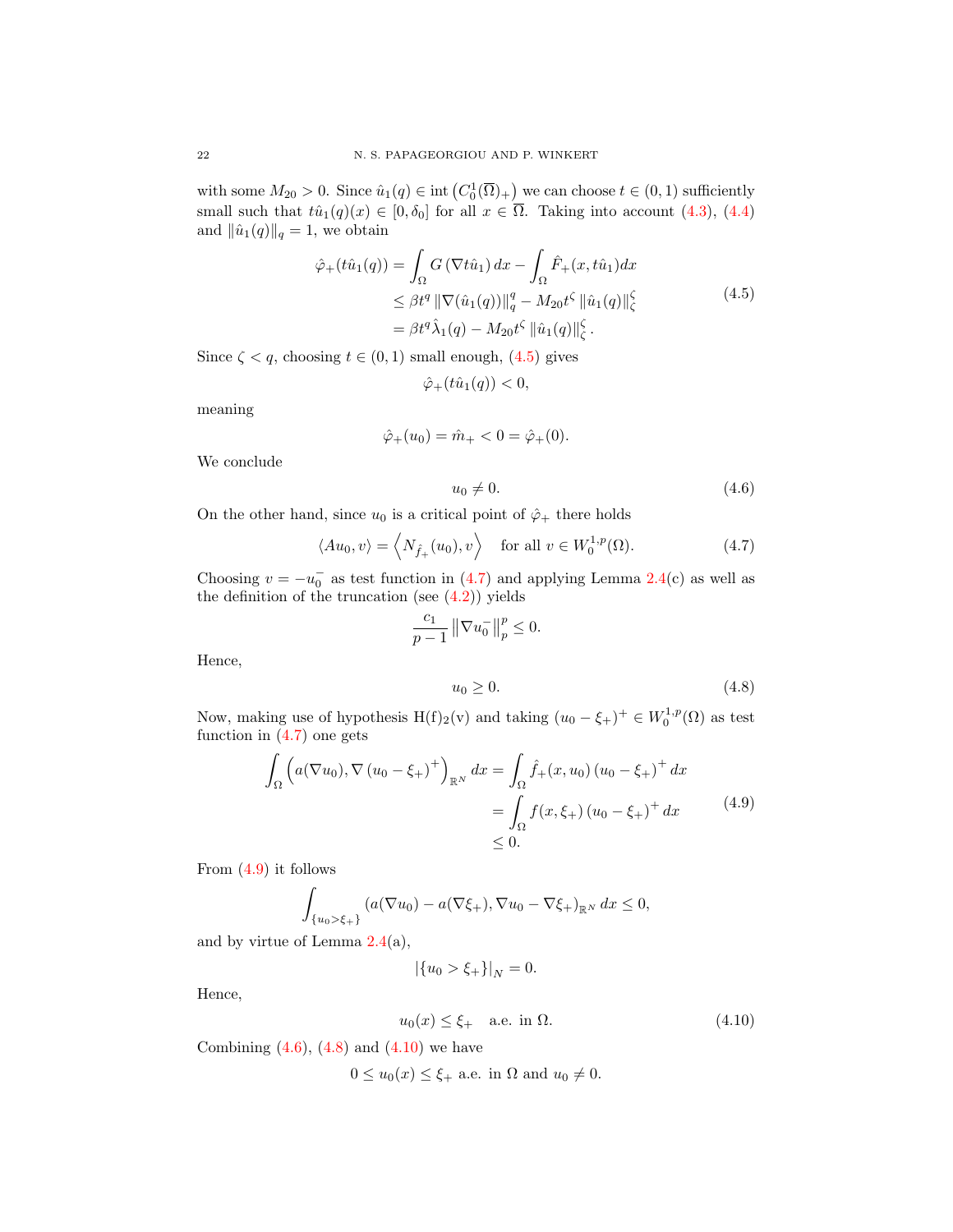Then, [\(4.7\)](#page-21-1) becomes

$$
\langle Au_0, v \rangle = \langle N_f(u_0), v \rangle
$$
 for all  $v \in W_0^{1,p}(\Omega)$ ,

meaning that

$$
-\operatorname{div} a(\nabla u_0) = f(x, u_0) \quad \text{in } \Omega,
$$
  

$$
u = 0 \quad \text{on } \partial\Omega.
$$

The nonlinear regularity theory ensures that  $u_0 \in C_0^1(\overline{\Omega})$  (see Ladyzhenskaya-Ural'tseva  $[26]$  and Lieberman  $[27, p. 320]$ .

Thanks to hypothesis H(f)<sub>2</sub>(vi) we find for  $\rho = \xi_{+}$  a constant  $\xi_{\varrho} > 0$  such that

$$
-\operatorname{div} a(\nabla u_0(x)) + \xi_\varrho u_0(x)^{p-1} = f(x, u_0(x)) + \xi_\varrho u_0(x)^{p-1} \ge 0 \quad \text{for a.a. } x \in \Omega.
$$

Hence,

$$
\operatorname{div} a(\nabla u_0(x)) \le \xi_{\varrho} u_0(x)^{p-1} \quad \text{for a.a. } x \in \Omega.
$$

Due to Hypothesis H(a)<sub>2</sub>(iv) the strong maximum principle implies that  $u_0 \in$ int  $(C_0^1(\overline{\Omega})_+)$  (see Pucci-Serrin [\[37,](#page-42-16) pp. 111 and 120]).

Now, let  $\delta > 0$  and set  $u_{\delta} = u_0 + \delta \in C^1(\overline{\Omega})$ . Recall that  $u_0(x) \leq \xi_+$  for all  $x \in \overline{\Omega}$ , by means of hypotheses  $H(f)_2(v)$ , (vi), we have

$$
-\operatorname{div} a(\nabla u_{\delta}(x)) + \xi_{\ell} u_{\delta}(x)^{p-1} \le -\operatorname{div} a(\nabla u_{0}(x)) + \xi_{\ell} u_{0}(x)^{p-1} + o(\delta)
$$
  
\n
$$
= f(x, u_{0}(x)) + \xi_{\ell} u_{0}(x)^{p-1} + o(\delta)
$$
  
\n
$$
\le f(x, \xi_{+}) + \xi_{\ell} \xi_{+}^{p-1} + o(\delta)
$$
  
\n
$$
\le \eta_{1} + \xi_{\ell} \xi_{+}^{p-1} + o(\delta).
$$
\n(4.11)

Recall that  $\eta_1 < 0$  (see H(f)<sub>2</sub>(v)) and  $o(\delta) \to 0^+$  as  $\delta \to 0^+$ . Then, for  $\delta > 0$ sufficiently small there holds  $\eta_1 + o(\delta) \leq 0$ . Hence, from [\(4.11\)](#page-22-0) we obtain

$$
-\operatorname{div} a(\nabla u_\delta(x)) + \xi_\ell u_\delta(x)^{p-1} v \le -\operatorname{div} a(\nabla \xi_+) + \xi_\ell \xi_+^{p-1}.
$$

Applying again Pucci-Serrin [\[37,](#page-42-16) p. 61] it follows

<span id="page-22-0"></span>
$$
u_{\delta}(x) \leq \xi_+
$$
 for all  $x \in \Omega$ ,

consequently,

$$
u(x) < \xi_+ \quad \text{for all } x \in \overline{\Omega}.
$$

Therefore, we have

$$
u_0 \in \inf_{C_0^1(\overline{\Omega})} [0, \xi_+].
$$

Since  $\varphi|_{[0,\xi_+]} = \hat{\varphi}_+|_{[0,\xi_+]}$  we conclude that  $u_0$  is a local  $C_0^1(\overline{\Omega})$ -minimizer of  $\varphi$ . So, Proposition [2.7](#page-4-3) implies that  $u_0$  is a local  $W_0^{1,p}(\Omega)$ -minimizer of  $\varphi$ .

For the nontrivial negative solution we introduce the following truncation of the nonlinearity  $f(x, \cdot)$ 

$$
\hat{f}_{-}(x,s) = \begin{cases} f(x,\xi_{-}) & \text{if } s < \xi_{-} \\ f(x,s) & \text{if } \xi_{-} \le s \le 0 \\ 0 & \text{if } 0 < s \end{cases}
$$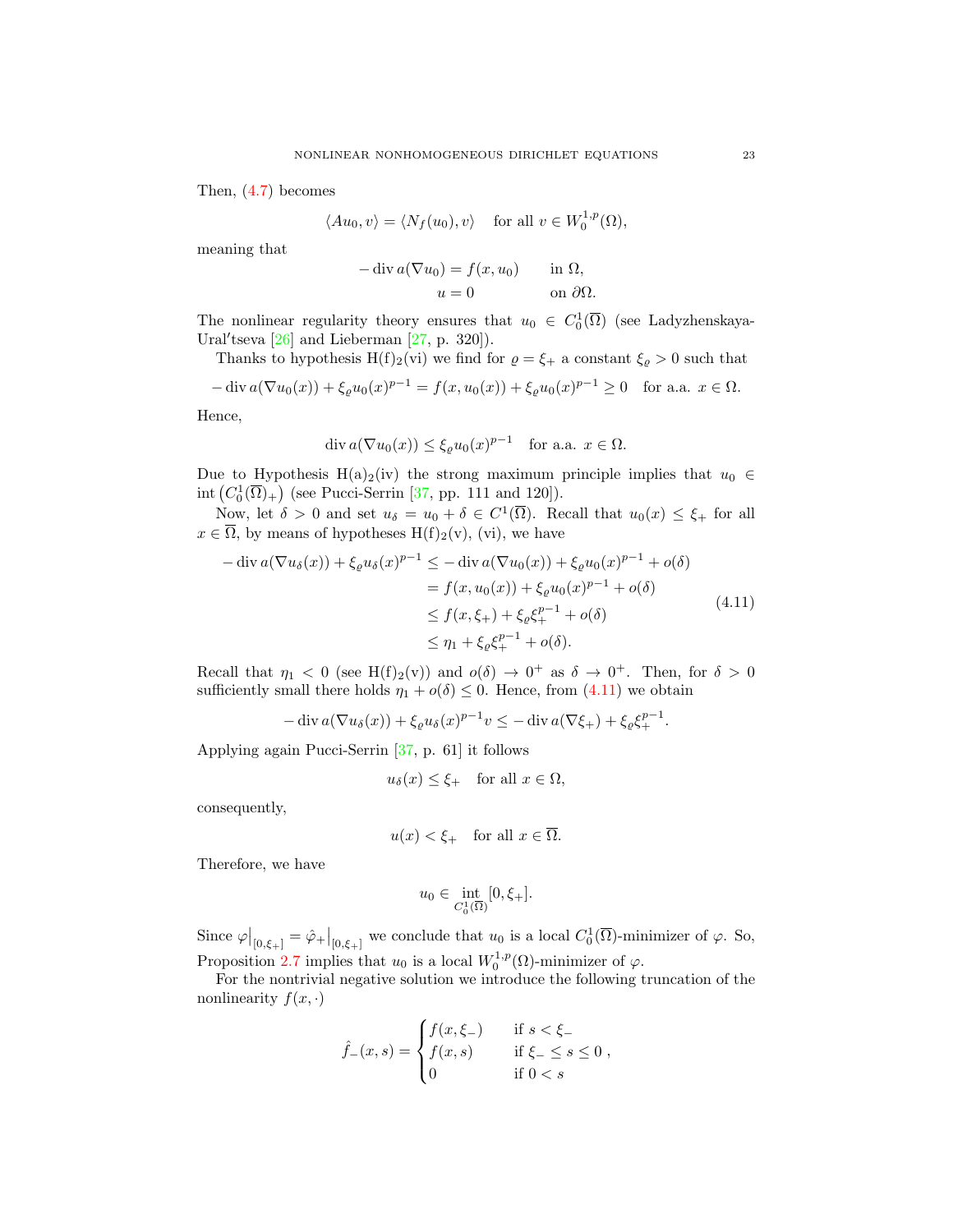which is a Carathéodory function. Setting  $\hat{F}_-(x, s) = \int_0^s \hat{f}_-(x, t)dt$  we consider the  $C^1$ -functional  $\hat{\varphi}_- : W_0^{1,p}(\Omega) \to \mathbb{R}$  defined by

$$
\hat{\varphi}_{-}(u) = \int_{\Omega} G(\nabla u) dx - \int_{\Omega} \hat{F}_{-}(x, u) dx.
$$

Working as above via the direct method we produce a solution  $v_0 \in - \text{int} (C_0^1(\overline{\Omega})_+)$ being a local minimizer of  $\varphi$ .

**Remark 4.5.** A careful inspection of the proof above reveals that we only needed hypotheses  $H(f)_2(iv)$ , (vi), i.e., the asymptotic conditions at  $\pm \infty$  (see  $H(f)_2(ii)$ , (iii)) are irrelevant. Moreover, the global growth condition  $H(f)_2(i)$  can be replaced by the following local one.

For every 
$$
\rho > 0
$$
 there exists  $a_{\rho} \in L^{\infty}(\Omega)$ <sup>+</sup> such that  
 $|f(x, s)| \le a_{\rho}(x)$  for a.a.  $x \in \Omega$  and for all  $|s| \le \rho$ .

Using these two nontrivial constant sign solutions we can produce two more precisely localized with respect to  $u_0$  and  $v_0$ . Now we need the asymptotic conditions at  $\pm\infty$ .

<span id="page-23-2"></span>**Proposition 4.6.** Under the hypotheses  $H(a)_2$  and  $H(f)_2$  problem [\(1.1\)](#page-0-0) possesses two more nontrivial constant sign solutions  $u_1 \in \text{int}\left(C_0^1(\overline{\Omega})_+\right)$  and  $v_1 \in -\text{int}\left(C_0^1(\overline{\Omega})_+\right)$ satisfying

$$
u_0(x) \le u_1(x)
$$
 and  $v_1(x) \le v_0(x)$  for all  $x \in \Omega$ 

with  $u_1 \neq u_0$  and  $v_1 \neq v_0$ .

*Proof.* We begin with the proof for the existence of  $u_1$ . For  $u_0 \in \text{int}\left(C_0^1(\overline{\Omega})_+\right)$  being the constant sign solution obtained in Proposition [4.4](#page-20-3) we define the truncation mapping  $e_+ : \Omega \times \mathbb{R} \to \mathbb{R}$  through

<span id="page-23-0"></span>
$$
e_{+}(x,s) = \begin{cases} f(x,u_{0}(x)) & \text{if } s < u_{0}(x), \\ f(x,s) & \text{if } u_{0}(x) \le s, \end{cases}
$$
(4.12)

which is again a Carathéodory function. Setting  $E_+(x, s) = \int_0^s e_+(x, t)dt$  we introduce the  $C^1$ -functional  $\sigma_+ : W_0^{1,p}(\Omega) \to \mathbb{R}$  by

$$
\sigma_+(u) = \int_{\Omega} G(\nabla u) dx - \int_{\Omega} E_+(x, u) dx.
$$

First we note that  $\sigma_+$  fulfills the C-condition which can be shown as in the proof of Proposition [3.4](#page-8-5) with minor modifications by applying [\(4.12\)](#page-23-0).

**Claim:** We may assume that  $u_0 \in \text{int}\left(C_0^1(\overline{\Omega})_+\right)$  is a local minimizer of the functional  $\sigma_{+}$ .

Recalling  $u_0(x) < \xi_+$  for all  $x \in \overline{\Omega}$  we introduce the subsequent Carathéodory truncation function

<span id="page-23-1"></span>
$$
\hat{e}_{+}(x,s) = \begin{cases} e_{+}(x,s) & \text{if } s \leq \xi_{+} \\ e_{+}(x,\xi_{+}) & \text{if } s > \xi_{+} \end{cases}
$$
(4.13)

and consider the  $C^1$ -functional  $\hat{\sigma}_+ : W_0^{1,p}(\Omega) \to \mathbb{R}$ 

$$
\hat{\sigma}_+(u) = \int_{\Omega} G(\nabla u) dx - \int_{\Omega} \hat{E}_+(x, u) dx
$$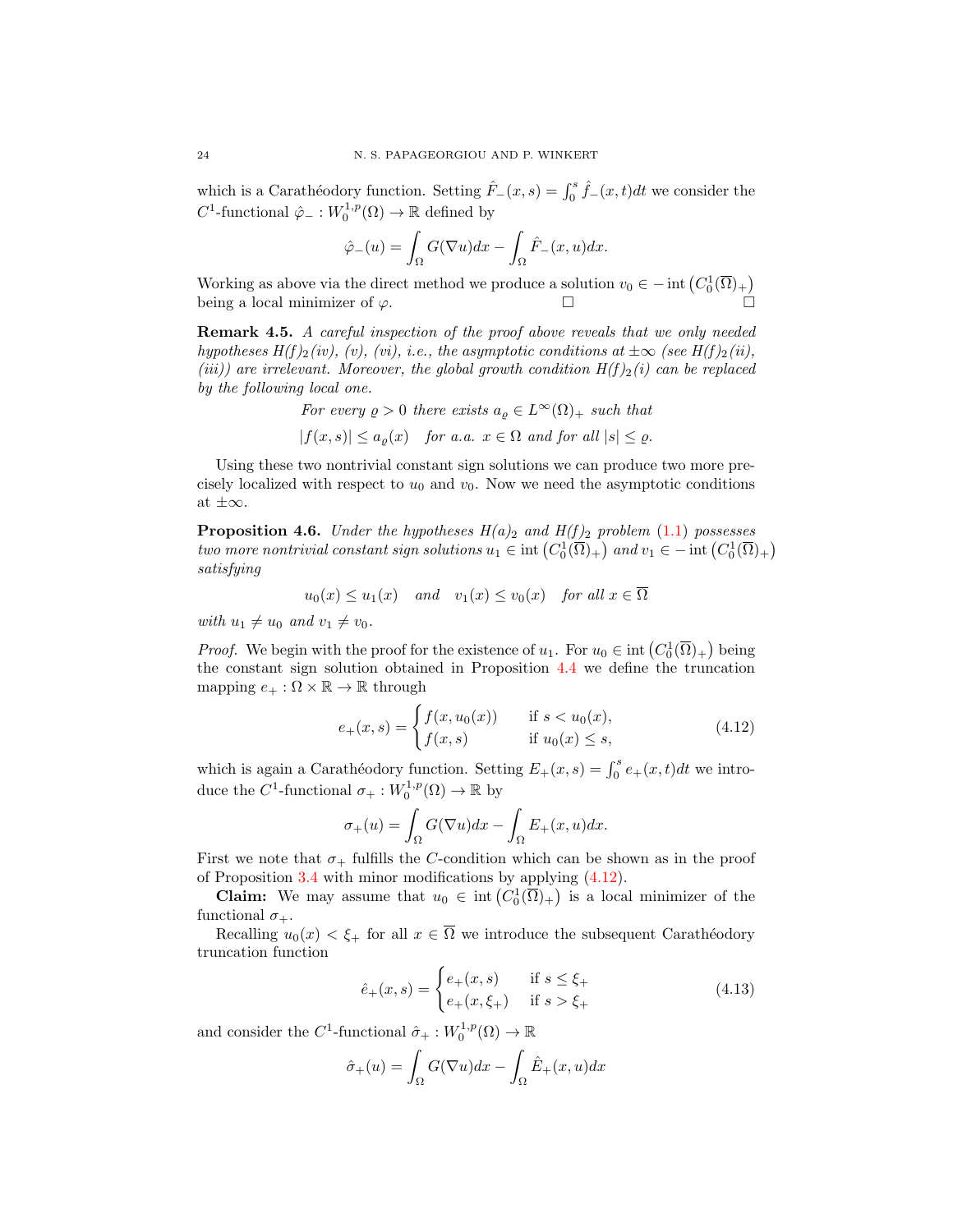with  $\hat{E}_+(x,s) = \int_0^s \hat{e}_+(x,t)dt$ . Obviously,  $\hat{\sigma}_+$  is coercive and sequentially weakly lower semicontinuous which implies due to the Weierstrass theorem that there is a global minimizer  $\hat{u}_0 \in W_0^{1,p}(\Omega)$  meaning

<span id="page-24-0"></span>
$$
\hat{\sigma}_+(\hat{u}_0)=\inf\left\{\hat{\sigma}_+(u):u\in W_0^{1,p}(\Omega)\right\}.
$$

In particular, this gives  $\hat{\sigma}'_+(\hat{u}_0) = 0$  and hence,

$$
\langle A(\hat{u}_0), v \rangle = \langle N_{\hat{e}_+}(\hat{u}_0), v \rangle \quad \text{for all } v \in W_0^{1,p}(\Omega). \tag{4.14}
$$

Taking  $v = (u_0 - \hat{u}_0)^+ \in W_0^{1,p}(\Omega)$  in the last equation and using [\(4.12\)](#page-23-0), [\(4.13\)](#page-23-1) we obtain

$$
\langle A(\hat{u}_0), (u_0 - \hat{u}_0)^+ \rangle = \int_{\Omega} \hat{e}_+(x, \hat{u}_0)) (u_0 - \hat{u}_0)^+ dx
$$
  
= 
$$
\int_{\Omega} f(x, u_0) (u_0 - \hat{u}_0)^+ dx
$$
  
= 
$$
\langle A(u_0), (u_0 - \hat{u}_0)^+ \rangle.
$$

It follows that

$$
\langle A(u_0) - A(\hat{u}_0), (u_0 - \hat{u}_0)^+ \rangle = 0,
$$

meaning

$$
\int_{\{u_0 > \hat{u}_0\}} (a(\nabla u_0) - a(\nabla \hat{u}_0), \nabla u_0 - \nabla \hat{u}_0)_{\mathbb{R}^N} dx = 0.
$$

Hence,  $|\{u_0 > \hat{u}_0\}|_N = 0$ , that is,  $u_0 \leq \hat{u}_0$ . Now, taking  $v = (\hat{u}_0 - \xi_+)^\dagger$  in [\(4.14\)](#page-24-0), applying [\(4.12\)](#page-23-0), [\(4.13\)](#page-23-1), H(f)<sub>2</sub>(v), and recalling  $u_0(x) < \xi_+$  for all  $x \in \Omega$ , we get

$$
\left\langle A(\hat{u}_0), (\hat{u}_0 - \xi_+)^\dagger \right\rangle = \int_{\Omega} \hat{e}_+(x, \hat{u}_0)) (\hat{u}_0 - \xi_+)^\dagger dx
$$
  
= 
$$
\int_{\Omega} f(x, \xi_+) (\hat{u}_0 - \xi_+)^\dagger dx
$$
  
\$\leq 0\$,

which implies

$$
\int_{\{\hat{u}_0>\xi_+\}} \|\nabla \hat{u}_0\|^p dx \le 0
$$

(see Lemma [2.4\(](#page-3-0)c)). As above we conclude that  $|\{\hat{u}_0 > \xi_+\}|_N = 0$ , i.e.,  $\hat{u}_0 \leq \xi_+$ . Then,  $\hat{u}_0 \in [u_0, \xi_+]$  and equation  $(4.14)$  becomes

$$
\langle A(\hat{u}_0), v \rangle = \langle N_f(\hat{u}_0), v \rangle \quad \text{for all } v \in W_0^{1,p}(\Omega),
$$

which means that  $\hat{u}_0$  solves our original problem [\(1.1\)](#page-0-0). Applying again the nonlinear regularity theory we obtain that  $\hat{u}_0 \in \text{int}\left(C_0^1(\overline{\Omega})_+\right)$  (see the proof of Proposition [4.4\)](#page-20-3). If  $\hat{u}_0 \neq u_0$ , then the assertion of the proposition is proved and we are done.

Let us suppose that  $\hat{u}_0 = u_0$ . By means of the truncations in  $(4.12),(4.13)$  $(4.12),(4.13)$  we have

$$
\sigma_+|_{[0,\xi_+]} = \hat{\sigma}_+|_{[0,\xi_+]}.
$$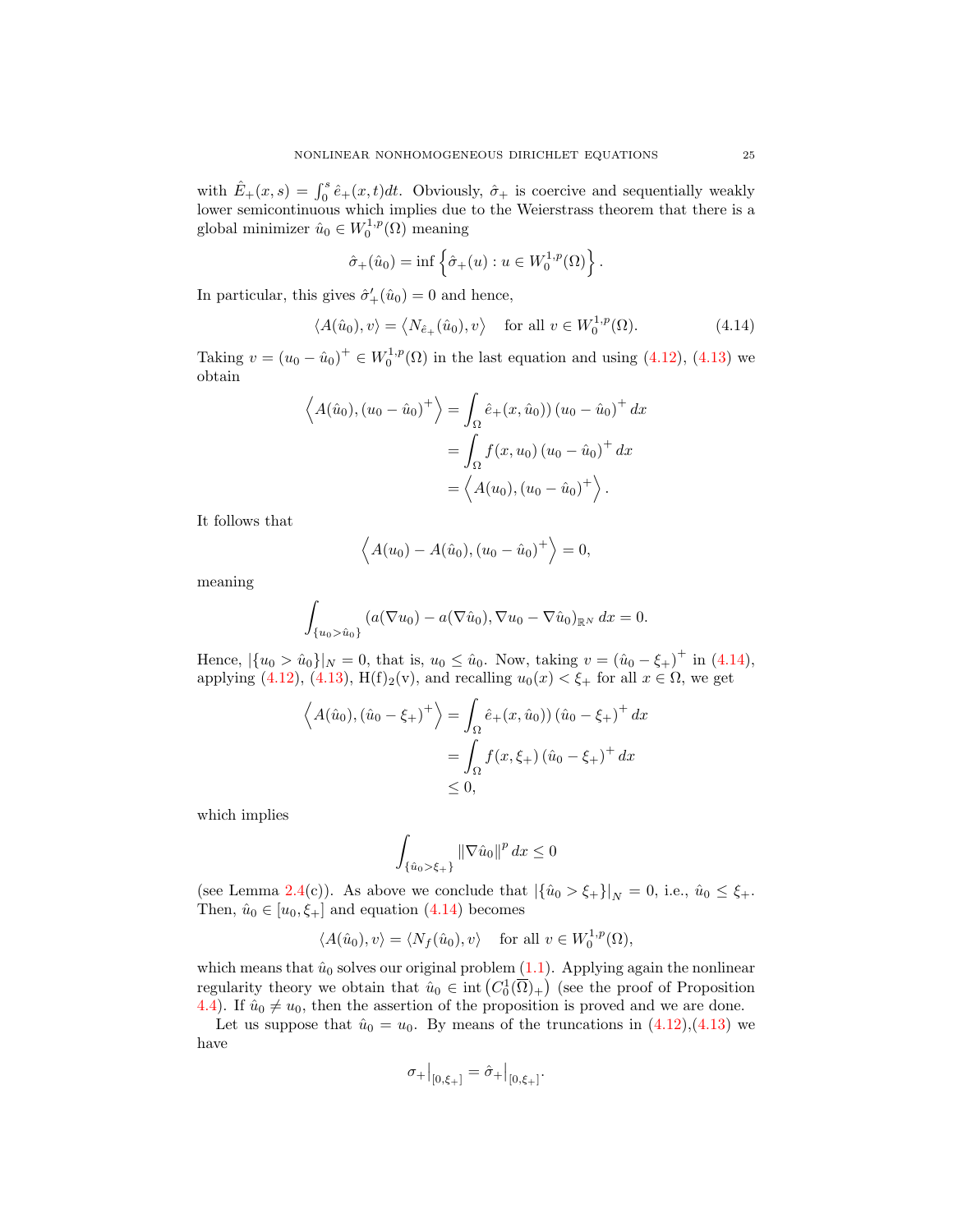Since  $\hat{u}_0 = u_0 \in \text{int}_{C_0^1(\overline{\Omega})}[0, \xi_+]$  we see that  $\hat{u}_0 = u_0$  is a local  $C_0^1(\overline{\Omega})$ -minimizer of  $\sigma_+$  and with regard to Proposition [2.7](#page-4-3) it is also a local  $W_0^{1,p}(\Omega)$ -minimizer of  $\sigma_+$ . This proves the claim.

We may also assume that  $u_0$  is an isolated critical point of  $\sigma_+$ , otherwise we would find a sequence  $(u_n)_{n\geq 1} \subseteq W_0^{1,p}(\Omega)$  such that

$$
u_n \to u_0
$$
 in  $W_0^{1,p}(\Omega)$  and  $\sigma'_+(u_n) = 0$  for all  $n \ge 1$ . (4.15)

It follows

<span id="page-25-1"></span><span id="page-25-0"></span>
$$
A(u_n) = N_{e_+}(u_n) \quad \text{for all } n \ge 1
$$

meaning that

$$
-\operatorname{div} a(\nabla u_n(x)) = e_+(x, u_n(x)) \quad \text{a.e. in } \Omega.
$$
 (4.16)

Then, from [\(4.15\)](#page-25-0), [\(4.16\)](#page-25-1) and Ladyzhenskaya-Ural'tseva [\[26\]](#page-42-14) we can find  $M_{21} > 0$ such that  $||u_n||_{L^{\infty}(\Omega)} \leq M_{21}$ . Applying the regularity results of Lieberman [\[27\]](#page-42-15) we find  $\gamma \in (0,1)$  and  $M_{22} > 0$  such that

$$
u_n \in C_0^{1,\gamma}(\overline{\Omega})
$$
 and  $||u_n||_{C_0^{1,\gamma}(\overline{\Omega})} \le M_{22}$  for all  $n \ge 1$ .

Exploiting the compact embedding of  $C^{1,\gamma}(\overline{\Omega})$  into  $C_0^1(\overline{\Omega})$  and by virtue of  $(4.15)$ one gets

<span id="page-25-2"></span>
$$
u_n \to u_0
$$
,  $u_n \ge u_0$  for all  $n \ge 1$ .

That means we have proved the existence of a whole sequence  $(u_n)_{n\geq 1} \subseteq \text{int}(C_0^1(\overline{\Omega})_+)$ of distinct nontrivial positive solutions of  $(1.1)$ . Hence, we are done. Therefore, we may consider  $u_0$  as an isolated critical point of  $\sigma_{+}$ .

Because of the claim there exists a number  $\rho \in (0,1)$  such that

$$
\sigma_+(u_0) < \inf \left\{ \sigma_+(u) : \|u - u_0\|_{W_0^{1,p}(\Omega)} = \varrho \right\} =: \eta_\varrho^+ \tag{4.17}
$$

(see Aizicovici-Papageorgiou-Staicu [\[1,](#page-41-9) Proof of Proposition 29]). Recall that  $\sigma_{+}$ satisfies the C-condition. Thanks to hypothesis H(f)<sub>2</sub>(ii) we verify that if  $u \in$  $\text{int}(C_0^1(\overline{\Omega})_+)$ , then  $\sigma_+(tu) \to -\infty$  as  $t \to +\infty$ . These facts combined with  $(4.17)$ permit the usage of the mountain pass theorem stated in Theorem [2.2.](#page-1-4) This provides the existence of  $u_1 \in W_0^{1,p}(\Omega)$  such that

<span id="page-25-3"></span>
$$
u_1 \in K_{\sigma_+}
$$
 and  $\eta_{\varrho}^+ \le e_+(u_1).$  (4.18)

With a view to [\(4.17\)](#page-25-2) and [\(4.18\)](#page-25-3) we see that  $u_0 \leq u_1, u_0 \neq u_1$  and  $u_1 \in \text{int}(C_0^1(\overline{\Omega})_+)$ solves problem [\(1.1\)](#page-0-0).

The case of a second nontrivial negative solution  $v_1 \in -\text{int}\left(C_0^1(\overline{\Omega})_+\right)$  with  $v_1 \le$  $v_0$  and  $v_1 \neq v_0$  can be shown using similar arguments.

Now we are interested to find a fifth solution of  $(1.1)$  being a sign-changing one. In order to produce the nodal solution we will use some tools from Morse theory. For this purpose we start by computing the critical groups at the origin of the  $C^1$ -energy functional  $\varphi: W_0^{1,p}(\Omega) \to \mathbb{R}^N$  defined by

$$
\varphi(u) = \int_{\Omega} G(\nabla u) dx - \int_{\Omega} F(x, u) dx.
$$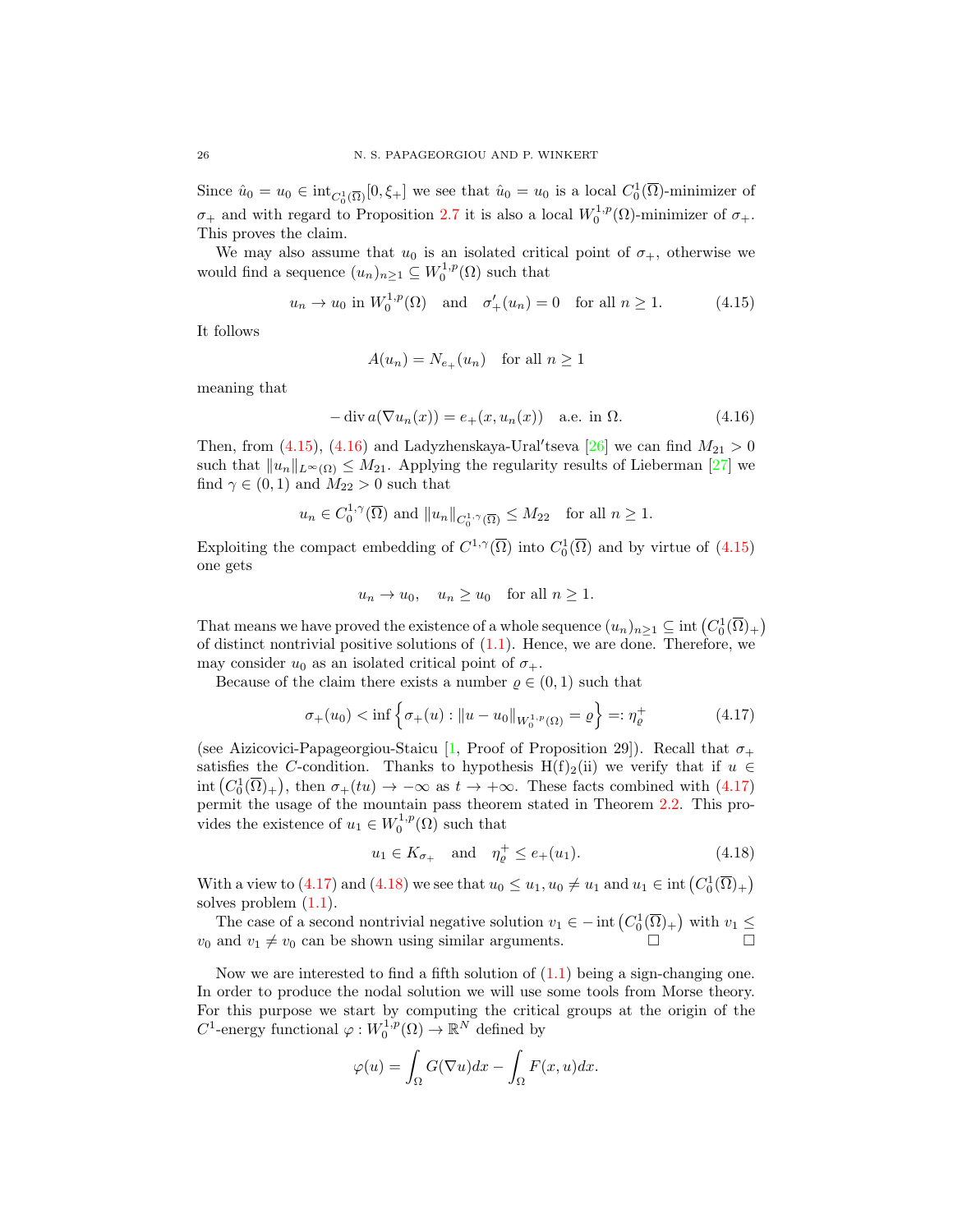Our proof uses ideas from Moroz [\[31\]](#page-42-18) in which  $G(\xi) = \frac{1}{2} ||\xi||^2$  for all  $\xi \in \mathbb{R}^N$ with more restrictive conditions on  $f : \Omega \times \mathbb{R} \to \mathbb{R}$  and from Jiu-Su [\[25\]](#page-42-19) where  $G(\xi) = \frac{1}{p} ||\xi||^p$  for all  $\xi \in \mathbb{R}^N$ .

<span id="page-26-5"></span>**Proposition 4.7.** Under the assumptions  $H(a)_2$  and  $H(f)_2(i)$ , (iv) there holds  $C_k(\varphi, 0) =$ 0 for all  $k \geq 0$ .

*Proof.* Note that from  $H(f)_2(i)$  and (iv) we have

$$
F(x,s) \ge M_{23}|s|^{\zeta} - M_{24}|s|^r \quad \text{for a.a. } x \in \Omega \text{ and for all } s \in \mathbb{R}
$$
 (4.19)

with positive constants  $M_{23}$ ,  $M_{24}$ . Recall that hypothesis  $H(a)_{2}(v)$  implies

<span id="page-26-1"></span><span id="page-26-0"></span>
$$
G(\xi) \le c_7(||\xi||^q + ||\xi||^p) \quad \text{for all } \xi \in \mathbb{R}^N \tag{4.20}
$$

(see also [\(4.1\)](#page-19-0)). Let  $u \in W_0^{1,p}(\Omega)$  and  $t > 0$ . Combining [\(4.19\)](#page-26-0) and [\(4.20\)](#page-26-1) gives

$$
\varphi(tu) = \int_{\Omega} G(\nabla(tu))dx - \int_{\Omega} F(x, tu)dx
$$
  

$$
\leq c_7 t^{q} \|\nabla u\|_{q}^{q} + c_7 t^{p} \|\nabla u\|_{p}^{p} - M_{23} t^{q} \|u\|_{q}^{q} + M_{24} t^{r} \|u\|_{r}^{r}.
$$

Since  $\zeta < q < p < r$  there exists a small number  $t_0 > 0$  such that

$$
\varphi(tu) < 0 \quad \text{for all } 0 < t < t_0.
$$

Now let  $u \in W_0^{1,p}(\Omega)$  be such that  $\varphi(u) = 0$ . Taking into account  $H(a)_2(v)$ ,  $H(f)_2(i)$ , (iv), and the Sobolev embedding theorem it follows

$$
\frac{d}{dt}\varphi(tu)\Big|_{t=1} = \langle \varphi'(tu), u \rangle \Big|_{t=1}
$$
\n
$$
= \int_{\Omega} (a(\nabla u), \nabla u)_{\mathbb{R}^N} dx - \int_{\Omega} f(x, u)u dx
$$
\n
$$
- \zeta \int_{\Omega} G(\nabla u) dx + \int_{\Omega} \zeta F(x, u) dx
$$
\n
$$
\geq \hat{\eta} \|\nabla u\|_{p}^{p} + \int_{\Omega} [\zeta F(x, u) - f(x, u)u] dx
$$
\n
$$
\geq \hat{\eta} \|u\|_{W_{0}^{1, p}(\Omega)}^{p} - M_{25} \|u\|_{W_{0}^{1, p}(\Omega)}^{r}
$$
\n(4.21)

with some  $M_{25} > 0$ . Since  $p < r$  we can find  $\varrho \in (0, 1)$  small enough such that

$$
\frac{d}{dt}\varphi(tu)\Big|_{t=1} > 0 \quad \forall u \in W_0^{1,p}(\Omega) \text{ with } \varphi(u) = 0 \text{ and } 0 < \|u\|_{W_0^{1,p}(\Omega)} \le \varrho. \tag{4.22}
$$

Now, let  $u \in W_0^{1,p}(\Omega)$  with  $0 < ||u||_{W_0^{1,p}(\Omega)} \le \varrho$  and  $\varphi(u) = 0$ . In the following we are going to show that

<span id="page-26-4"></span><span id="page-26-2"></span>
$$
\varphi(tu) \le 0 \quad \text{for all } t \in [0, 1]. \tag{4.23}
$$

Arguing by contradiction, suppose that we can find a number  $t_0 \in (0, 1)$  such that  $\varphi(t_0u) > 0$ . Since  $\varphi$  is continuous and  $\varphi(u) = 0$  there exists  $t_1 \in (t_0, 1]$  such that  $\varphi(t_1u) = 0$ . Let  $t_* = \min\{t \in [t_0,1]: \varphi(tu) = 0\}$ . It is clear that  $t_* > t_0 > 0$  and

<span id="page-26-3"></span>
$$
\varphi(tu) > 0 \quad \text{for all } t \in [t_0, t_*) \tag{4.24}
$$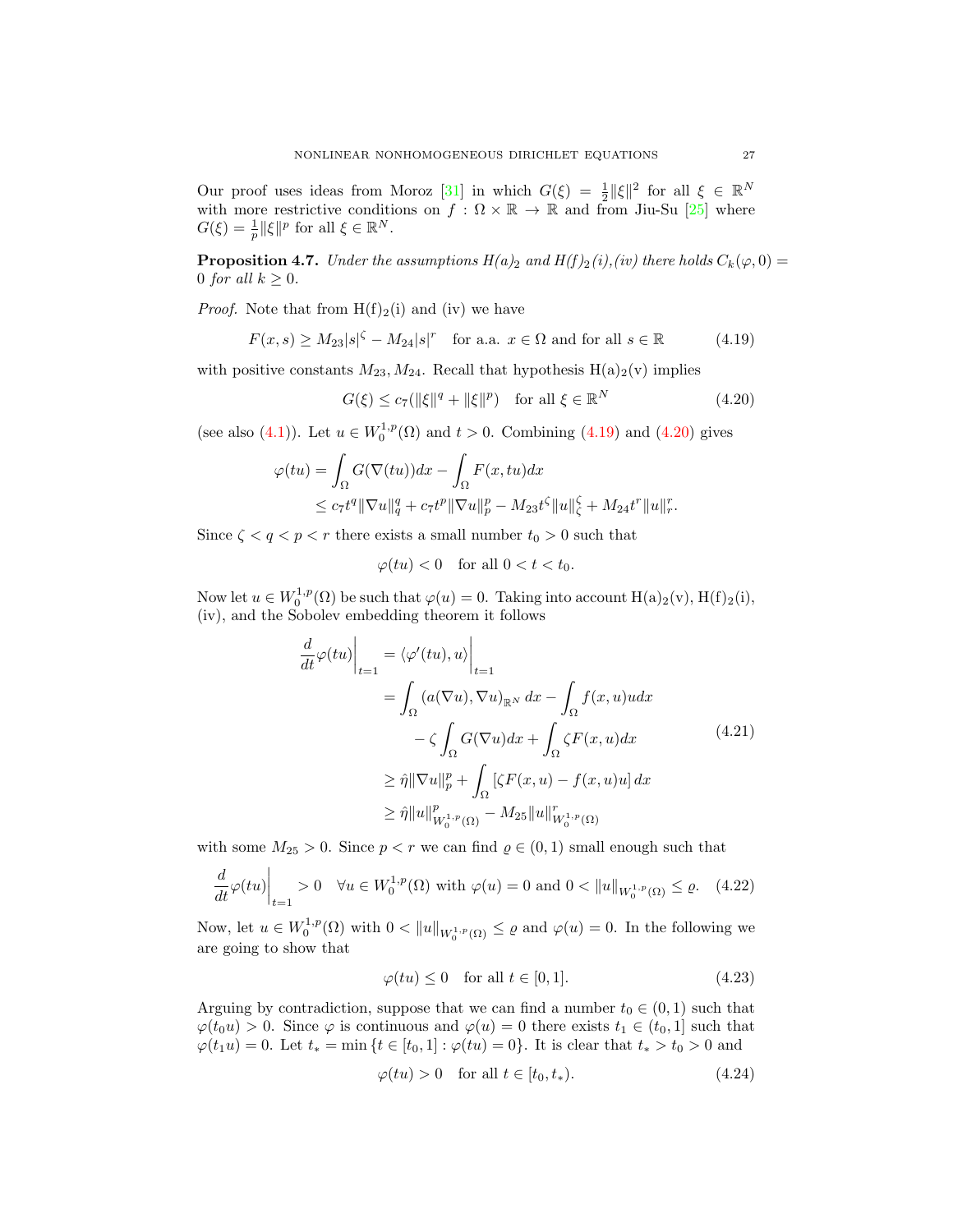Setting  $v = t_*u$  we have  $0 < ||v||_{W_0^{1,p}(\Omega)} \le ||u||_{W_0^{1,p}(\Omega)} \le \varrho$  and  $\varphi(v) = 0$ . Then, [\(4.22\)](#page-26-2) gives

<span id="page-27-1"></span><span id="page-27-0"></span>
$$
\left. \frac{d}{dt}\varphi(tv)\right|_{t=1} > 0. \tag{4.25}
$$

Moreover, from [\(4.24\)](#page-26-3) we obtain

$$
\varphi(v) = \varphi(t_*u) = 0 < \varphi(tu) \quad \text{for all } t \in [t_0, t_*).
$$

Hence,

$$
\frac{d}{dt}\varphi(tv)\Big|_{t=1} = t_*\frac{d}{dt}\varphi(tu)\Big|_{t=t_*} = t_*\lim_{t \to t_*^-}\frac{\varphi(tu)}{t-t_*} \le 0.
$$
\n(4.26)

Comparing  $(4.25)$  and  $(4.26)$  we reach a contradiction. This proves  $(4.23)$ .

By taking  $\rho \in (0, 1)$  even smaller if necessary we may assume that  $K_{\varphi} \cap \overline{B}_{\varrho} = \{0\}$ where  $\overline{B}_{\varrho} = \left\{ u \in W_0^{1,p}(\Omega) : ||u||_{W_0^{1,p}(\Omega)} \leq \varrho \right\}$ . Let  $h : [0,1] \times (\varphi^0 \cap \overline{B}_{\varrho}) \to \varphi^0 \cap \overline{B}_{\varrho}$ be the deformation defined by

$$
h(t, u) = (1 - t)u.
$$

Thanks to [\(4.23\)](#page-26-4) we verify that this deformation is well-defined and it implies that  $\varphi^0 \cap \overline{B}_{\varrho}$  is contractible in itself.

Fix  $u \in \overline{B}_{\varrho}$  with  $\varphi(u) > 0$ . We show that there exists an unique  $t(u) \in (0,1)$ such that

$$
\varphi(t(u)u) = 0.
$$

Since  $\varphi(u) > 0$  and the continuity of  $t \mapsto \varphi(tu)$ , [\(4.22\)](#page-26-2) ensures the existence of such a  $t(u) \in (0,1)$ . It remains to show its uniqueness. Arguing by contradiction, suppose that for  $0 < t_1^* = t(u)_1 < t_2^* = t(u)_2 < 1$  we have  $\varphi(t_1^*u) = \varphi(t_2^*u) = 0$ . Then, [\(4.23\)](#page-26-4) implies

$$
\gamma(t)=\varphi(tt_2^*u)\leq 0\quad\text{for all }t\in[0,1].
$$

Therefore  $\frac{t_1^*}{t_2^*} \in (0, 1)$  is a maximizer of  $\gamma$  and thus,

$$
\left. \frac{d}{dt}\gamma(t) \right|_{t=\frac{t_1^*}{t_2^*}} = 0,
$$

which implies that

$$
\left.\frac{t_1^*}{t_2^*}\frac{d}{dt}\varphi(tt_2^*u)\right|_{t=\frac{t_1^*}{t_2^*}}=\left.\frac{d}{dt}\varphi(tt_1^*u)\right|_{t=1}=0.
$$

But this is a contradiction to [\(4.22\)](#page-26-2) and the uniqueness of  $t(u) \in (0,1)$  is proved. This uniqueness implies that

$$
\varphi(tu) < 0 \quad \text{if } t \in (0, t(u)) \quad \text{and} \quad \varphi(tu) > 0 \quad \text{for all } t \in (t(u), 1].
$$

Let  $T_1 : \overline{B}_\rho \setminus \{0\} \to (0, 1]$  be defined by

$$
T_1(u) = \begin{cases} 1 & \text{if } \varphi(u) \le 0, \\ t(u) & \text{if } \varphi(u) > 0. \end{cases}
$$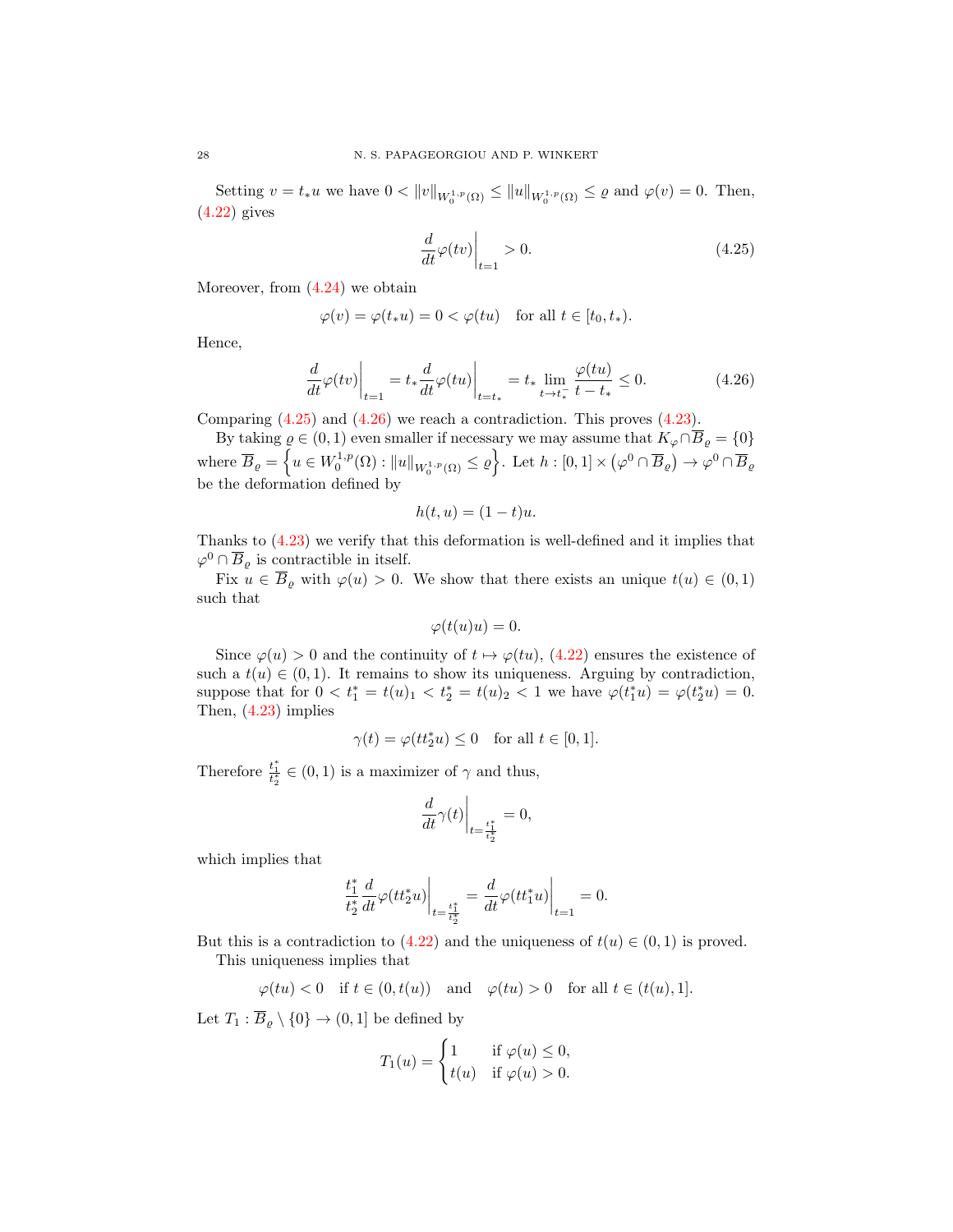$(\varphi^0 \cap \overline{B}_\varrho) \setminus \{0\}$  defined by It is easy to check that  $T_1$  is continuous. Next, we consider a map  $T_2 : \overline{B}_\rho \setminus \{0\} \to$ 

$$
T_2(u) = \begin{cases} u & \text{if } \varphi(u) \le 0, \\ T_1(u)u & \text{if } \varphi(u) > 0. \end{cases}
$$

Obviously,  $T_2$  is a continuous function. We observe that

$$
T_2\bigg|_{\left(\varphi^0\cap\overline{B}_e\right)\setminus\{0\}}=\mathrm{id}\bigg|_{\left(\varphi^0\cap\overline{B}_e\right)\setminus\{0\}},
$$

which proves that  $(\varphi^0 \cap \overline{B}_{\varrho}) \setminus \{0\}$  is a retract of  $\overline{B}_{\varrho} \setminus \{0\}$ . Note that  $\overline{B}_{\varrho} \setminus \{0\}$  is contractible in itself. Therefore, the same is true for  $(\varphi^0 \cap \overline{B}_\varrho) \setminus \{0\}$ . Previously, we proved that  $\varphi^0 \cap \overline{B}_\varrho$  is contractible in itself. From Granas-Dugundji [\[24,](#page-42-17) p. 389] it follows that

$$
H_k\left(\varphi^0\cap\overline{B}_{\varrho},\left(\varphi^0\cap\overline{B}_{\varrho}\right)\setminus\{0\}\right)=0\quad\text{for all }k\geq 0.
$$

Hence,

$$
C_k(\varphi, 0) = 0 \quad \text{for all } k \ge 0.
$$

(see Section [2\)](#page-1-5). This completes the proof.  $\Box$ 

Thanks to Proposition [4.7](#page-26-5) we can now establish the existence of extremal nontrivial constant sign solutions, that means, we will produce the smallest nontrivial positive solution and the greatest nontrivial negative solution of [\(1.1\)](#page-0-0).

To this end, let  $S_+$  (resp.  $S_-$ ) be the set of all nontrivial positive (resp. negative) solutions of problem  $(1.1)$ . As in Filippakis-Kristály-Papageorgiou  $[18]$  we can show that

- $S_+$  is downward directed, that means, if  $u_1, u_2 \in S_+$ , then there exists  $u \in \mathcal{S}_+$  such that  $u \leq u_1$  and  $u \leq u_2$ .
- $\mathcal{S}_-$  is upward directed, that means, if  $v_1, v_2 \in \mathcal{S}_-$ , then there exists  $v \in \mathcal{S}_$ such that  $v_1 \leq v$  and  $v_2 \leq v$ .

By virtue of these lattice properties of  $S_+$  and  $S_-$  we see that for the purpose of producing extremal nontrivial constant sign solutions and since  $S_+ \subseteq$  $\text{int}\left(C_0^1(\overline{\Omega})_+\right),\mathcal{S}_-\subseteq -\text{int}\left(C_0^1(\overline{\Omega})_+\right)$ , without any loss of generality, we may assume that there exists  $M_{26} > 0$  such that

 $||u||_{C(\overline{\Omega})} \leq M_{26}$  for all  $u \in \mathcal{S}_+$  and  $||v||_{C(\overline{\Omega})} \leq M_{26}$  for all  $v \in \mathcal{S}_-$ . (4.27)

Note that from hypotheses  $H(f)_2(i)$  and (iv) we find positive constants  $a_1, a_2$ such that

$$
f(x,s)s \ge a_1|s|^{\zeta} - a_2|s|^r \quad \text{for a.a. } x \in \Omega \text{ and for all } s \in \mathbb{R}.\tag{4.28}
$$

This unilateral growth estimate leads to the following auxiliary Dirichlet problem

<span id="page-28-0"></span>
$$
-\operatorname{div} a(\nabla u(x)) = a_1 |u|^{z-2}u - a_2 |u|^{r-2}u \qquad \text{in } \Omega,
$$
  
\n
$$
u = 0 \qquad \text{on } \partial\Omega.
$$
 (4.29)

We are going to prove the uniqueness of constant sign solutions of  $(4.29)$ .

<span id="page-28-1"></span>**Proposition 4.8.** If hypotheses  $H(a)_2$  hold, then problem [\(4.29\)](#page-28-0) admits a unique nontrivial positive solution  $u_* \in \text{int}\left(C_0^1(\overline{\Omega})_+\right)$  and since  $(4.29)$  is odd,  $v_* = -u_* \in$  $\text{int}\left(C_0^1(\overline{\Omega})_+\right)$  is the unique nontrivial negative solution of  $(4.29)$ .

<span id="page-28-3"></span><span id="page-28-2"></span>
$$
\Box
$$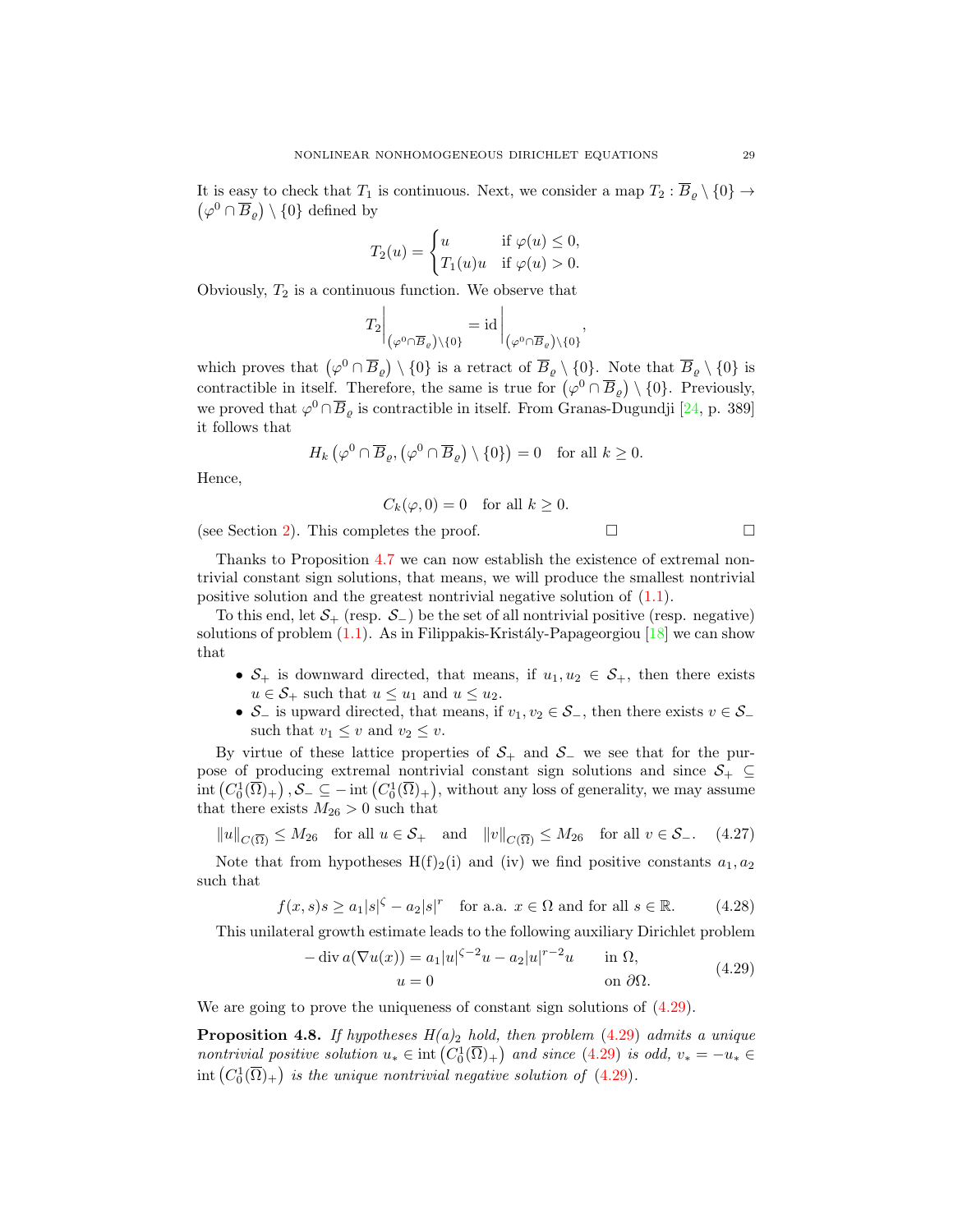*Proof.* Let  $\psi_+ : W_0^{1,p}(\Omega) \to \mathbb{R}$  be the  $C^1$ -functional defined by

$$
\psi_{+}(u) = \int_{\Omega} G(\nabla u) dx - \frac{a_1}{\zeta} ||u^{+}||_{\zeta}^{\zeta} + \frac{a_2}{\hat{r}} ||u^{+}||_{r}^{r}.
$$

Because of Corollary [2.5](#page-3-3) and due to  $\zeta < p < r$  we observe that  $\psi_+$  is coercive and in addition sequentially weakly lower semicontinuous. Then we find  $u_* \in W_0^{1,p}(\Omega)$ such that

$$
\psi_{+}(u_{*}) = \inf \left[ \psi_{+}(u) : u \in W_{0}^{1,p}(\Omega) \right] < 0 = \psi_{+}(0),
$$

since  $\zeta < p < r$  (see the proof of Proposition [4.4\)](#page-20-3). Hence,  $u_* \neq 0$ . Moreover, as  $u_*$ is the global minimizer of  $\psi_+$  it holds  $(\psi_+)'(u_*)=0$  which means

$$
A(u_*) = a_1 \left(u_*^+\right)^{\zeta - 1} - a_2 \left(u_*^+\right)^{r-1}.
$$
\n(4.30)

Acting on [\(4.30\)](#page-29-0) with  $-u_*^- \in W_0^{1,p}(\Omega)$  and using Lemma [2.4\(](#page-3-0)c), we see that  $u_* \ge 0$ and as before  $u_* \neq 0$ . Then, equation [\(4.30\)](#page-29-0) becomes

<span id="page-29-0"></span>
$$
A(u_*) = a_1 u_*^{\zeta - 1} - a_2 u_*^{r - 1}
$$

and  $u_*$  turns out to be a nontrivial positive solution of  $(4.29)$ . As before, the nonlin-ear regularity theory (see [\[26\]](#page-42-14), [\[27\]](#page-42-15)) implies that  $u_* \in C_0^1(\overline{\Omega})$  and the nonlinear max-imum principle of Pucci-Serrin [\[37,](#page-42-16) pp. 111 and 120] yields that  $u_* \in \text{int}(C_0^1(\overline{\Omega})_+)$ .

We will complete the proof of the proposition if we prove the uniqueness of this solution  $u_*$ . To this end, let  $\Psi_+ : L^1(\Omega) \to \mathbb{R} \cup {\infty}$  be the integral functional defined by

$$
\Psi_{+}(u) = \begin{cases} \int_{\Omega} G\left(\nabla u^{\frac{1}{q}}\right) dx & \text{if } u \ge 0, u^{\frac{1}{q}} \in W_0^{1,p}(\Omega), \\ +\infty & \text{otherwise.} \end{cases}
$$

Take  $u_1, u_2 \in \text{dom }\Psi_+$  and let  $u = (tu_1 + (1-t)u_2)^{\frac{1}{q}}$  for  $t \in [0,1]$ . Applying Lemma  $1$  of Díaz-Saá  $[15]$  results in

$$
\|\nabla u(x)\| \le \left(t\left\|\nabla u_1(x)^{\frac{1}{q}}\right\|^q + (1-t)\left\|\nabla u_2(x)^{\frac{1}{q}}\right\|^q\right)^{\frac{1}{q}} \quad \text{a.e. in } \Omega.
$$

As  $G_0$  is increasing and by means of  $H(a)_2(v)$  we conclude

$$
G_0(||\nabla u(x)||)
$$
  
\n
$$
\leq G_0 \left( \left( t \left\| \nabla u_1(x)^{\frac{1}{q}} \right\|^q + (1-t) \left\| \nabla u_2(x)^{\frac{1}{q}} \right\|^q \right)^{\frac{1}{q}} \right)
$$
  
\n
$$
\leq tG_0 \left( \left\| \nabla u_1(x)^{\frac{1}{q}} \right\| \right) + (1-t)G_0 \left( \left\| \nabla u_2(x)^{\frac{1}{q}} \right\| \right)
$$
 a.e. in  $\Omega$ .

Note that by definition  $G(\xi) = G_0(\|\xi\|)$  for all  $\xi \in \mathbb{R}^N$ . Hence

$$
G(\nabla u(x)) \leq tG\left(\nabla u_1(x)^{\frac{1}{q}}\right) + (1-t)G\left(\nabla u_2(x)^{\frac{1}{q}}\right) \quad \text{a.e. in } \Omega,
$$

which proves that  $\Psi_+$  is convex.

Now we take two nontrivial positive solutions  $v, w \in W_0^{1,p}(\Omega)$  of [\(4.29\)](#page-28-0). As mentioned before we know that  $v, w$  belong to int  $(C_0^1(\overline{\Omega})_+)$ . Therefore,  $v, w \in$ dom  $\Psi_+$ . For  $t \in (0,1)$  sufficiently small and  $h \in C_0^1(\overline{\Omega})$  we have  $v + th, w +$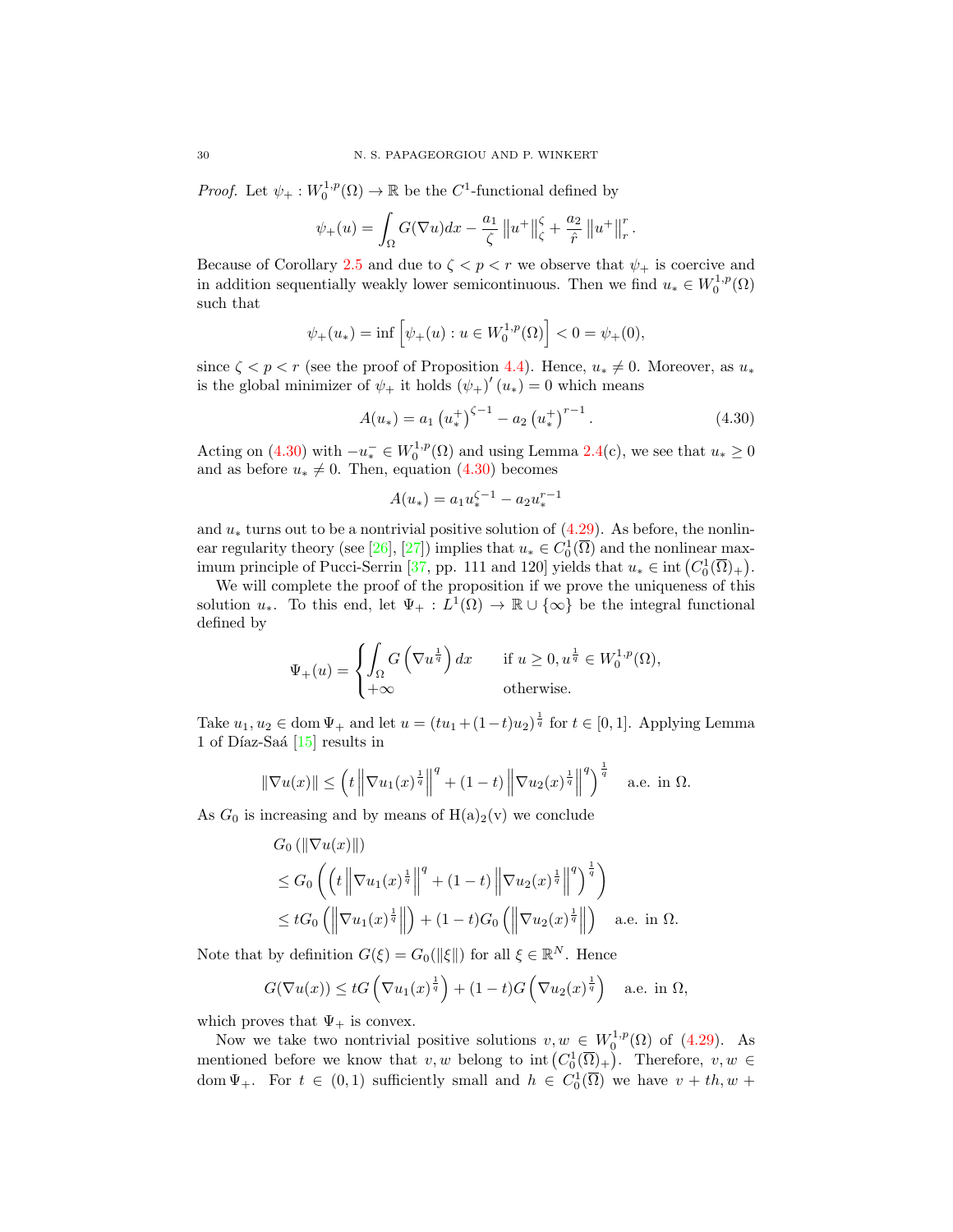$th \in \text{dom }\Psi_+$ . Hence,  $\Psi_+$  is Gateaux differentiable at v and w in the direction h. Furthermore, the chain rule yields

$$
\Psi'_{+}\left(v^{q}\right)(h) = \frac{1}{q} \int_{\Omega} \frac{-\operatorname{div} a(\nabla v)}{v^{q-1}} h dx, \tag{4.31}
$$

<span id="page-30-1"></span><span id="page-30-0"></span>
$$
\Psi'_{+}\left(w^{q}\right)(h) = \frac{1}{q} \int_{\Omega} \frac{-\operatorname{div} a(\nabla w)}{w^{q-1}} h dx. \tag{4.32}
$$

Note that  $\Psi'_{+}$  is monotone since  $\Psi_{+}$  is convex. Then, from [\(4.31\)](#page-30-0) and [\(4.32\)](#page-30-1), we derive

$$
0 \leq \langle \Psi'_{+} (v^{q}) - \Psi'_{+} (w^{q}), v^{q} - w^{q} \rangle_{L^{1}(\Omega)}
$$
  
\n
$$
= \frac{1}{q} \int_{\Omega} \left( \frac{-\operatorname{div} a(\nabla v)}{v^{q-1}} + \frac{\operatorname{div} a(\nabla w)}{w^{q-1}} \right) (v^{q} - w^{q}) dx
$$
  
\n
$$
= \frac{1}{q} \int_{\Omega} \left( \frac{a_{1}v^{\zeta-1} - a_{2}v^{r-1}}{v^{q-1}} - \frac{a_{1}w^{\zeta-1} - a_{2}w^{r-1}}{w^{q-1}} \right) (v^{q} - w^{q}) dx
$$
  
\n
$$
= \frac{a_{1}}{q} \int_{\Omega} \left( \frac{1}{v^{q-\zeta}} - \frac{1}{w^{q-\zeta}} \right) (v^{q} - w^{q}) dx + \frac{a_{2}}{q} \int_{\Omega} (w^{r-q} - v^{r-q}) (v^{q} - w^{q}) dx.
$$

Since  $s \mapsto \frac{1}{s^{q-\zeta}} - s^{r-q}$  is strictly decreasing in  $(0, \infty)$  we conclude that  $v = w$ and thus,  $u_* \in \text{int}(C_0^1(\overline{\Omega})_+)$  is the unique nontrivial positive solution of [\(4.29\)](#page-28-0). Obviously,  $v_* = -u_* \in -\text{int}\left(C_0^1(\overline{\Omega})_+\right)$  is the unique nontrivial negative solution of  $(4.29)$ .

<span id="page-30-4"></span>**Proposition 4.9.** If hypotheses  $H(a)_2$  and  $H(f)_2$  hold, then  $u_* \le u$  for all  $u \in S_+$ and  $v \leq v_*$  for all  $v \in S_+$  with  $u_*, v_*$  being the nontrivial unique constant sign solutions of problem  $(4.29)$  obtained in Proposition [4.8.](#page-28-1)

*Proof.* Let  $u \in \mathcal{S}_+$  and consider the Carathéodory function

$$
\vartheta_{+}(x,s) = \begin{cases} 0 & \text{if } s < 0, \\ a_1 s^{\zeta - 1} - a_2 s^{r - 1} & \text{if } 0 \le s \le u(x), \\ a_1 u(x)^{\zeta - 1} - a_2 u(x)^{r - 1} & \text{if } u(x) < s. \end{cases}
$$
(4.33)

We consider the  $C^1$ -functional  $\Phi_+ : W_0^{1,p}(\Omega) \to \mathbb{R}$  defined by

<span id="page-30-3"></span>
$$
\Phi_{+}(u) = \int_{\Omega} G(\nabla u) dx - \int_{\Omega} \Theta_{+}(x, u) dx
$$

with  $\Theta_+(x,s) = \int_0^s \vartheta_+(x,t)dt$ . By means of the truncation it is clear that  $\Phi_+$  is coercive and since it is also sequentially weakly lower semicontinuous there exists an element  $\hat{u}_* \in W_0^{1,p}(\Omega)$  such that

$$
\Phi_+(\hat{u}_*) = \inf \left[ \Phi_+(u) : u \in W_0^{1,p}(\Omega) \right] < 0 = \Phi_+(0).
$$

As before since  $\zeta < p < r$  (see the proof of Proposition [4.4\)](#page-20-3). Hence,  $\hat{u}_* \neq 0$ . Since  $\hat{u}_*$  is a critical point of  $\Phi_+$ , we have

<span id="page-30-2"></span>
$$
A(\hat{u}_*) = N_{\vartheta_+}(\hat{u}_*). \tag{4.34}
$$

Acting in [\(4.34\)](#page-30-2) with  $-\hat{u}_{*}^{-} \in W_0^{1,p}(\Omega)$  we derive by applying Lemma [2.4\(](#page-3-0)c) that  $\hat{u} \geq 0$ . On the other hand, acting with  $(\hat{u}_* - u)^+ \in W_0^{1,p}(\Omega)$  in [\(4.34\)](#page-30-2), there holds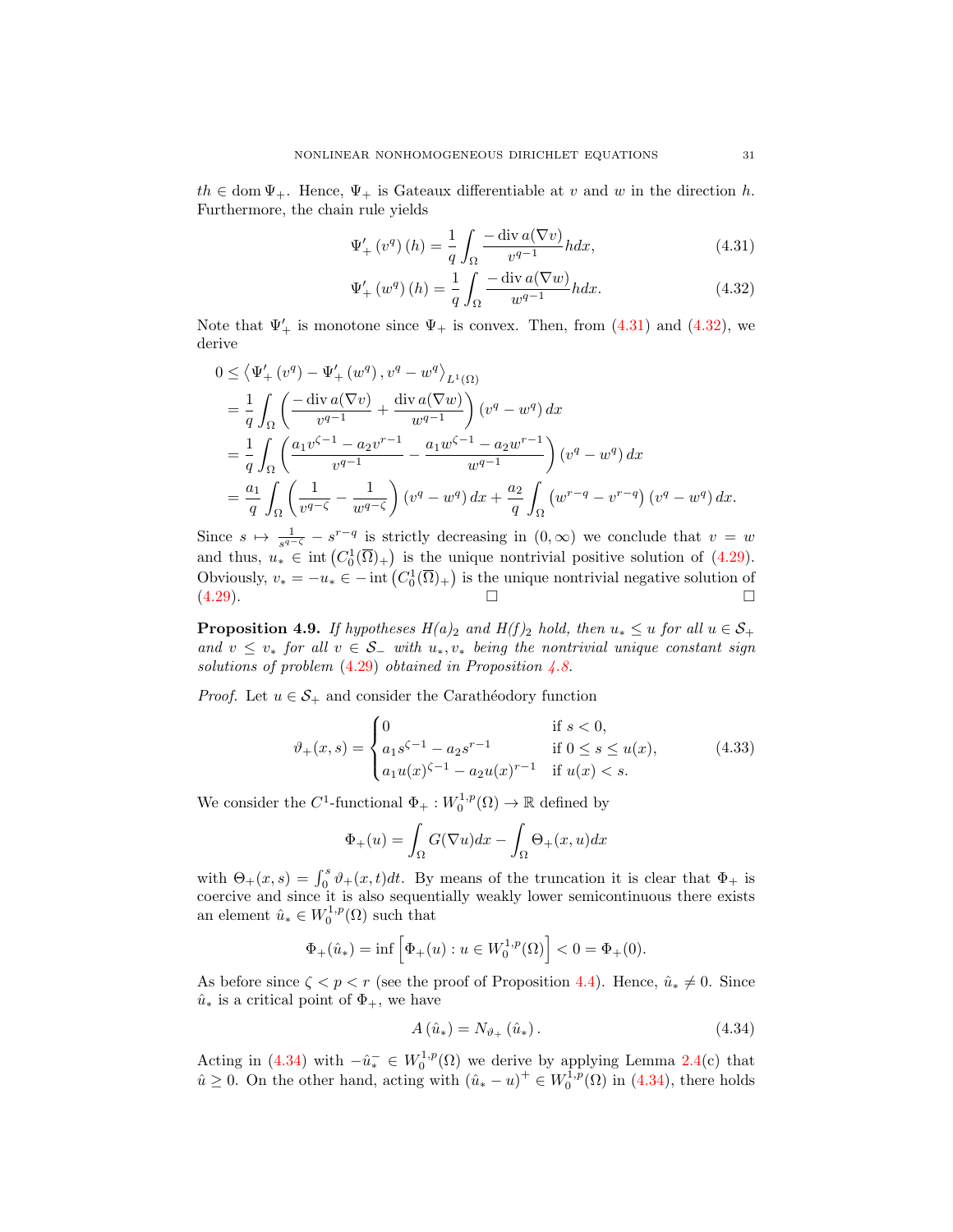thanks to [\(4.33\)](#page-30-3), [\(4.28\)](#page-28-2) and  $u \in S_+$ ,

$$
\left\langle A\left(\hat{u}_{*}\right),\left(\hat{u}_{*}-u\right)^{+}\right\rangle = \int_{\Omega}\vartheta_{+}\left(x,\hat{u}_{*}\right)\left(\hat{u}_{*}-u\right)^{+}dx
$$

$$
=\int_{\Omega}\left(a_{1}u^{\zeta-1}-a_{2}u^{r-1}\right)\left(\hat{u}_{*}-u\right)^{+}dx
$$

$$
\leq \int_{\Omega}f(x,u)\left(\hat{u}_{*}-u\right)^{+}dx
$$

$$
=\left\langle A\left(u\right),\left(\hat{u}_{*}-u\right)^{+}\right\rangle.
$$

This gives

$$
\int_{\{\hat{u}_* > u\}} \left( a\left(\nabla \hat{u}_*\right) - a\left(\nabla u\right), \nabla \hat{u}_* - \nabla u\right)_{\mathbb{R}^N} dx \leq 0.
$$

Since a is strictly monotone (see Lemma [2.4\(](#page-3-0)a)) we obtain  $|\{\hat{u}_* > u\}|_N = 0$ . To sum up, we have

$$
0 \neq \hat{u}_* \in [0, u] = \left\{ v \in W_0^{1, p}(\Omega) : 0 \le v(x) \le u(x) \text{ a.e. in } \Omega \right\}.
$$

By definition of the truncation in [\(4.33\)](#page-30-3) it follows  $\vartheta_+(x,\hat{u}_*) = a_1 \hat{u}_*^{\zeta-1} - a_2 \hat{u}_*^{r-1}$ . Therefore,  $\hat{u}_*$  solves the auxiliary problem [\(4.29\)](#page-28-0) but Proposition [4.8](#page-28-1) proved the uniqueness of constant sign solutions of [\(4.29\)](#page-28-0). We deduce that  $\hat{u}_* = u_* \in$  $\text{int}\left(C_0^1(\overline{\Omega})_+\right)$  and  $u_* \leq u$ . Since  $u \in \mathcal{S}_+$  was arbitrary we deduce that

$$
u_* \le u \quad \text{for all } u \in \mathcal{S}_+.
$$

Similarly, we prove that 
$$
v \leq v_*
$$
 for all  $v \in S_-$ .

Now we are ready to produce extremal nontrivial constant sign solutions of our original problem [\(1.1\)](#page-0-0).

<span id="page-31-3"></span>**Proposition 4.10.** Under the assumption  $H(a)_2$  and  $H(f)_2$  problem [\(1.1\)](#page-0-0) possesses a smallest positive solution  $u_+ \in \text{int}(C_0^1(\overline{\Omega})_+)$  and a greatest negative solution  $v_-\in$  - int  $(C_0^1(\overline{\Omega})_+).$ 

*Proof.* Let  $C \subseteq S_+$  be a chain, i.e., a totally ordered subset of  $S_+$ . Then there is a sequence  $(u_n)_{n\geq 1} \subseteq S_+$  such that

<span id="page-31-1"></span><span id="page-31-0"></span>
$$
\inf \mathcal{C} = \inf_{n \ge 1} u_n.
$$

(see Dunford-Schwartz [\[17,](#page-41-16) p. 336]). Since  $u_n \in \mathcal{S}_+$  we have

$$
A(u_n) = N_f(u_n) \quad \text{for all } n \ge 1.
$$
\n
$$
(4.35)
$$

Therefore, thanks to [\(4.27\)](#page-28-3), H(f)<sub>2</sub>(i) and Lemma [2.4,](#page-3-0) we observe that  $(u_n)_{n\geq 1} \subseteq$  $W_0^{1,p}(\Omega)$  is bounded and we may assume that

$$
u_n \rightharpoonup u \text{ in } W_0^{1,p}(\Omega) \quad \text{ and } \quad u_n \to u \text{ in } L^p(\Omega). \tag{4.36}
$$

Acting on [\(4.35\)](#page-31-0) with  $u_n - u \in W_0^{1,p}(\Omega)$  and making use of [\(4.36\)](#page-31-1) yields

$$
\lim_{n \to \infty} \langle A(u_n), u_n - u \rangle = 0.
$$

Therefore, the  $(S_+)$ -property of A (see Proposition [2.8\)](#page-4-2) gives  $u_n \to u$  in  $W_0^{1,p}(\Omega)$ . Passing to the limit in [\(4.35\)](#page-31-0) we get

<span id="page-31-2"></span>
$$
A(u) = N_f(u). \tag{4.37}
$$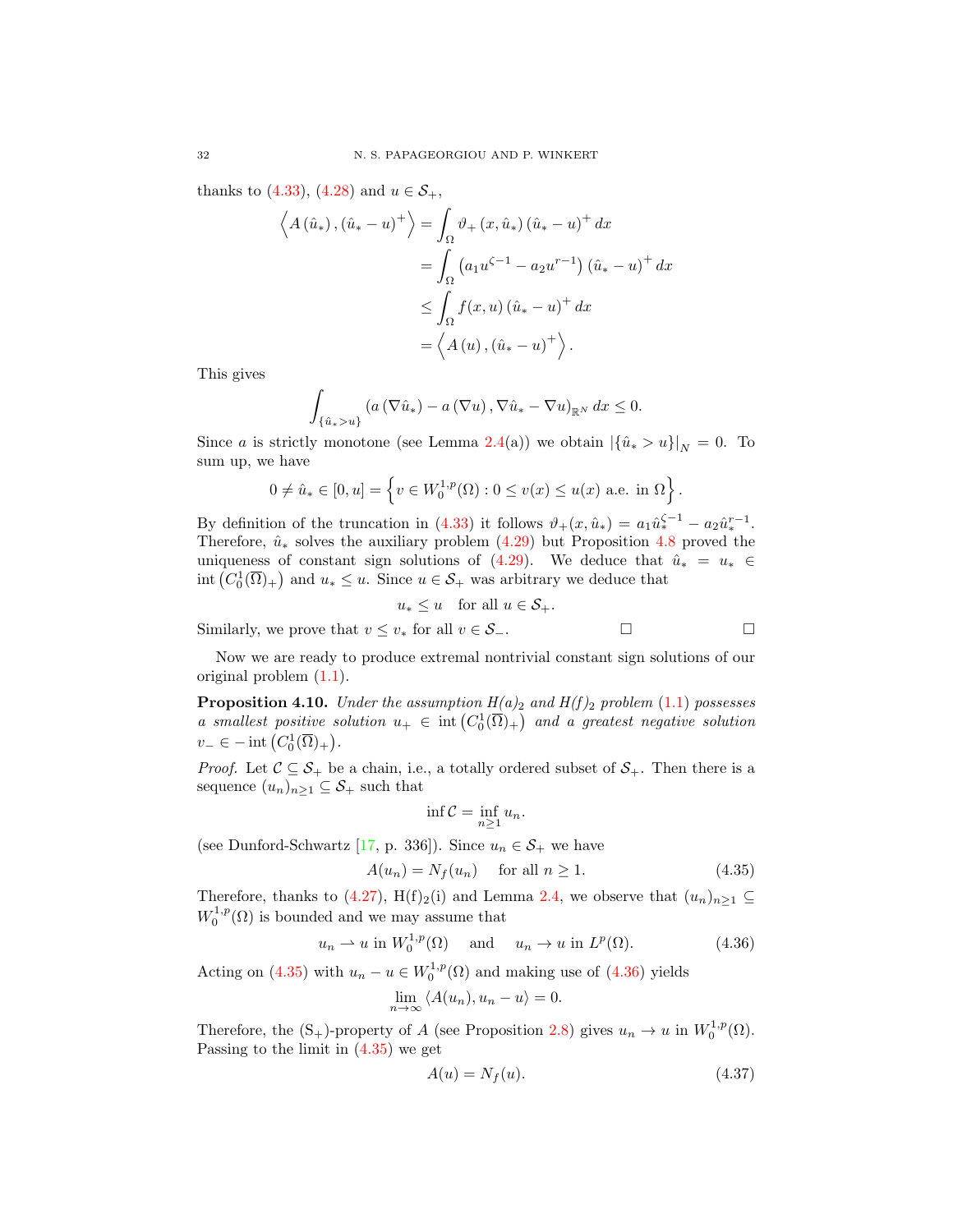Taking into account Proposition [4.9](#page-30-4) provides  $u_* \leq u_n$  for all  $n \geq 1$  which implies  $u_* \leq u$  and with regard to [\(4.37\)](#page-31-2)  $u \in S_+$ . Furthermore, we have  $u = \inf \mathcal{C}$ . Since C was arbitrarily chosen in  $S_+$  the Kuratowski-Zorn Lemma ensures that  $S_+$  has a minimal element  $u_+ \in \mathcal{S}_+$ . Since  $\mathcal{S}_+$  is downward directed we conclude that  $u_+ \in \text{int}\left(C_0^1(\overline{\Omega})_+\right)$  is the smallest nontrivial positive solution of  $(1.1)$ .

Working with  $\mathcal{S}_-$  instead of  $\mathcal{S}_+$  and applying again the Kuratowski-Zorn Lemma, we can show that  $v_-\in$  - int  $(C_0^1(\overline{\Omega})_+)$  is the greatest nontrivial negative solution of [\(1.1\)](#page-0-0). Recall that  $\mathcal{S}_-$  is upward directed.  $□$ 

Having these extremal nontrivial constant sign solutions, we are now in the position to produce a nodal (sign changing) solution of problem [\(1.1\)](#page-0-0).

<span id="page-32-2"></span>**Proposition 4.11.** Let  $H(a)_2$  and  $H(f)_2$  be satisfied. Then problem [\(1.1\)](#page-0-0) has a nodal solution  $y_0 \in [v_-, u_+] \cap C_0^1(\overline{\Omega})$ .

*Proof.* By reason of Proposition [4.10](#page-31-3) we know that  $u_+ \in \text{int}(C_0^1(\overline{\Omega})_+)$  and  $v_- \in$  $-\operatorname{int}(C_0^1(\overline{\Omega})_+)$  are the extremal nontrivial constant sign solutions of  $(1.1)$ . With the aid of these extremal solutions we introduce the cut-off function  $f_0 : \Omega \times \mathbb{R} \to \mathbb{R}$ 

$$
f_0(x,s) = \begin{cases} f(x,v_-(x)) & \text{if } s < v_-(x) \\ f(x,s) & \text{if } v_-(x) \le s \le u_+(x) \\ f(x,u_+(x)) & \text{if } u_+(x) < s \end{cases}
$$
(4.38)

which is clearly a Carathéodory function. For  $F_0(x, s) = \int_0^s f_0(x, t)dt$  we define the  $C^1$ -functional  $\varphi_0: W_0^{1,p}(\Omega) \to \mathbb{R}$  by

<span id="page-32-0"></span>
$$
\varphi_0(u) = \int_{\Omega} G(\nabla u) dx - \int_{\Omega} F_0(x, u) dx.
$$

For  $f_0^{\pm}(x,s) = f_0(x,\pm s^{\pm})$  we also consider the functionals  $\varphi_0^{\pm}: W_0^{1,p}(\Omega) \to \mathbb{R}$ 

$$
\varphi_0^{\pm}(u) = \int_{\Omega} G(\nabla u) dx - \int_{\Omega} F_0^{\pm}(x, u) dx
$$

with  $F_0^{\pm}(x, s) = \int_0^s f_0^{\pm}(x, t) dt$ .

As in the proof of Proposition [4.9](#page-30-4) it can be easily shown that

 $K_{\varphi_0} \subseteq [v_-, u_+], \quad K_{\varphi_0^+} \subseteq [0, u_+] \,, \quad K_{\varphi_0^-} \subseteq [v_-, 0] \,.$ 

Then, the extremality properties of  $u_+ \in \text{int}\left(C_0^1(\overline{\Omega})_+\right)$  and  $v_- \in -\text{int}\left(C_0^1(\overline{\Omega})_+\right)$ imply that

$$
K_{\varphi_0} \subseteq [v_-, u_+], \quad K_{\varphi_0^+} = \{0, u_+\}, \quad K_{\varphi_0^-} = \{v_-, 0\}.
$$
 (4.39)

**Claim:**  $u_+ \in \text{int}\left(C_0^1(\overline{\Omega})_+\right)$  and  $v_-\in \text{--}$  int  $\left(C_0^1(\overline{\Omega})_+\right)$  are local minimizers of  $\varphi_0$ .

First note that  $\varphi_0^+$  is coercive (see [\(4.38\)](#page-32-0)) and sequentially weakly lower semicontinuous. Then there exists  $\hat{u} \in W_0^{1,p}(\Omega)$  such that

<span id="page-32-1"></span>
$$
\varphi_0^+(\hat{u}) = \inf \left\{ \varphi_0^+(u) : u \in W_0^{1,p}(\Omega) \right\}.
$$

Similar to the proof of Proposition [4.4](#page-20-3) (see [\(4.5\)](#page-21-0)) we have  $\varphi_0^+(u) < 0 = \varphi_0^+(0)$ , hence  $\hat{u} \neq 0$ . Then, [\(4.39\)](#page-32-1) implies  $\hat{u} = u_+ \in \text{int}\left(C_0^1(\overline{\Omega})_+\right)$ . Since  $\varphi_0|_{C_0^1(\overline{\Omega})_+} =$  $\varphi_0^+|_{C_0^1(\overline{\Omega})_+}$  we deduce that  $u_+ \in \text{int}\left(C_0^1(\overline{\Omega})_+\right)$  is a local  $C_0^1(\overline{\Omega})$ -minimizer of  $\varphi_0$  and thanks to Proposition [2.7](#page-4-3) it follows that  $u_+$  is a local  $W_0^{1,p}(\Omega)$ -minimizer of  $\varphi_0$ .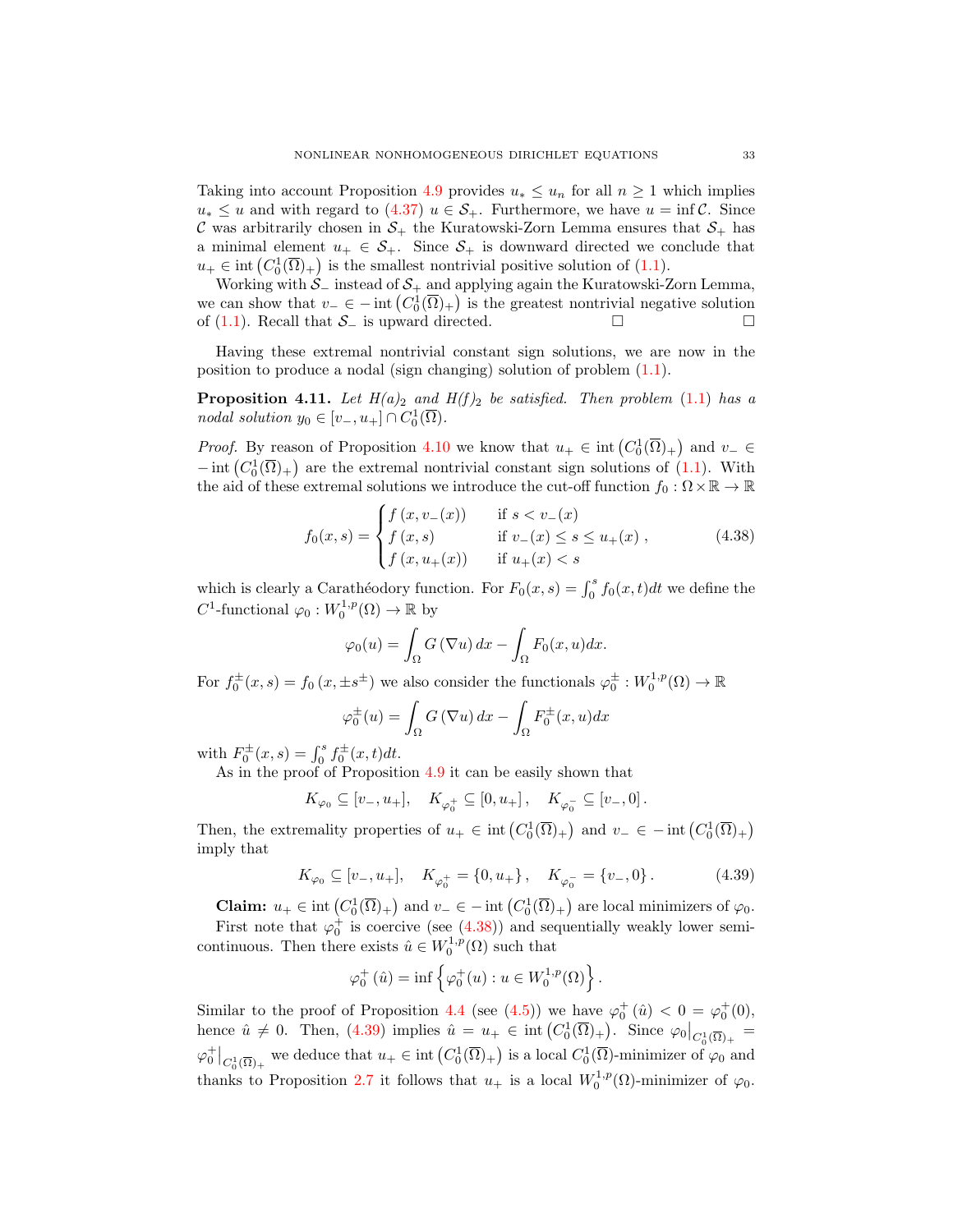The assertion for  $v_-\in$  - int  $(C_0^1(\overline{\Omega})_+)$  can be shown similarly, using  $\varphi_0^-$  instead of  $\varphi_0^+$ . This proves the claim.

We may assume, without loss of generality, that  $\varphi_0(v_-) \leq \varphi_0(u_+)$ . By virtue of the claim, we find a number  $\rho \in (0, 1)$  such that  $||v_ - - u_+||_{W_0^{1, p}(\Omega)} > \rho$  and

$$
\varphi_0(v_-) \le \varphi_0(u_+) < \inf \left[ \varphi_0(u) : \|u - u_+\|_{W_0^{1,p}(\Omega)} = \rho \right] = \eta_0. \tag{4.40}
$$

(see Aizicovici-Papageorgiou-Staicu [\[1,](#page-41-9) proof of Proposition 29]). Because of the definition of the truncation in  $(4.38)$  it is clear that  $\varphi_0$  is coercive and so it satisfies the C-condition. This fact in conjunction with [\(4.40\)](#page-33-0) permits the usage of the mountain pass theorem stated in Theorem [2.2.](#page-1-4) Therefore, we find  $y_0 \in W_0^{1,p}(\Omega)$ such that

$$
y_0 \in K_{\varphi_0} \subseteq [v_-, u_+] \quad \text{and} \quad \eta_0 \le \varphi_0(y_0) \tag{4.41}
$$

(see also  $(4.39)$ ). From  $(4.41)$ ,  $(4.38)$ , and  $(4.40)$  it follows that  $y_0$  is a solution of [\(1.1\)](#page-0-0) and  $y_0 \notin \{v_-, u_+\}$ . The nonlinear regularity theory implies that  $y_0 \in C_0^1(\overline{\Omega})$ .

Since  $y_0$  is a critical point of  $\varphi_0$  of mountain pass type, we have

<span id="page-33-3"></span><span id="page-33-2"></span><span id="page-33-1"></span><span id="page-33-0"></span>
$$
C_1(\varphi_0, y_0) \neq 0. \tag{4.42}
$$

On the other side Proposition [4.7](#page-26-5) amounts

$$
C_k(\varphi, 0) = 0 \quad \text{for all } k \ge 0.
$$

Moreover, [\(4.38\)](#page-32-0) implies  $\varphi|_{[v_-,u_+]} = \varphi_0|_{[v_-,u_+]}$  and since  $u_+ \in \text{int}(C_0^1(\overline{\Omega})_+)$ ,  $v_- \in$  $-\operatorname{int}(C_0^1(\overline{\Omega})_+)$  combined with the homotopy invariance of critical groups (cf. the proof of Proposition [3.10\)](#page-17-4) we infer that

$$
C_k(\varphi_0, 0) = C_k(\varphi, 0) = 0 \text{ for all } k \ge 0.
$$
 (4.43)

Comparing [\(4.42\)](#page-33-2) and [\(4.43\)](#page-33-3) we obtain that  $y_0 \in [v_-, u_+] \cap C_0^1(\overline{\Omega}) \setminus \{0\}$ . Due to the extremality of  $u_+$  and  $v_-$  the solution  $y_0$  must be nodal.  $\Box$ 

Summarizing this section we can state the following multiplicity theorem for problem  $(1.1)$ .

<span id="page-33-4"></span>**Theorem 4.12.** If hypotheses  $H(a)_2$  and  $H(f)_2$  hold, then problem [\(1.1\)](#page-0-0) has at least four constant sign solutions

\n- $$
\bullet u_0, u_1 \in \text{int}\left(C_0^1(\overline{\Omega})_+\right), u_0 \leq u_1, u_0 \neq u_1
$$
\n- $\bullet v_0, v_1 \in -\text{int}\left(C_0^1(\overline{\Omega})_+\right), v_1 \leq v_0, v_1 \neq v_0$
\n

and at least one sign-changing (nodal) solution

$$
y_0 \in [v_0, u_0] \cap C_0^1(\overline{\Omega}).
$$

*Proof.* The result follows from the Propositions [4.4,](#page-20-3) [4.6,](#page-23-2) and [4.11.](#page-32-2)  $\Box$ 

In the next section we will improve Theorem [4.12](#page-33-4) for a particular case of problem  $(1.1)$  and with stronger regularity conditions on the nonlinearity  $f(x, \cdot)$ . It will be shown the existence of a second nodal solution for a total of six nontrivial solutions given with complete sign information.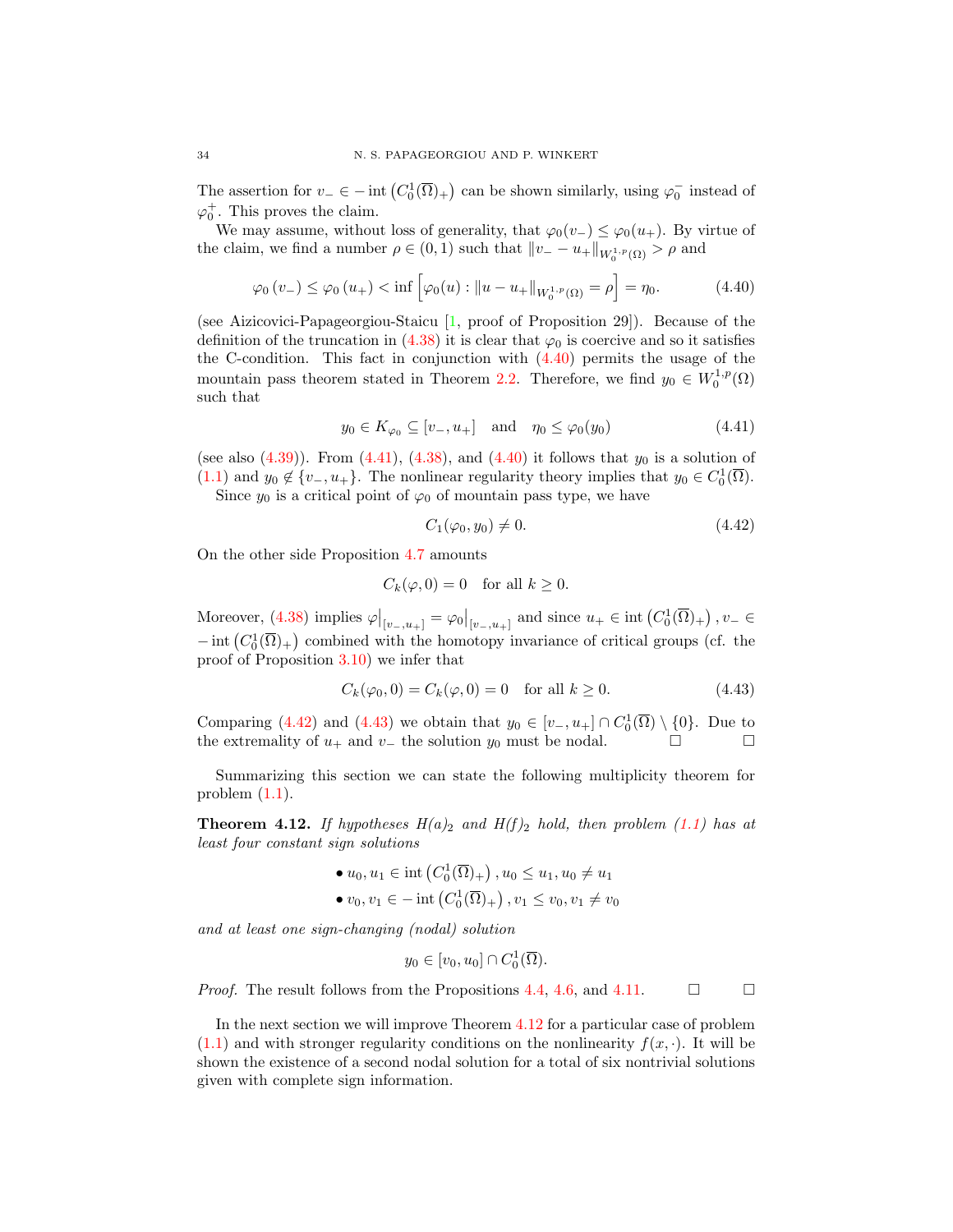## 5.  $(p, 2)$ -EQUATION

In this section we deal with a particular case of problem [\(1.1\)](#page-0-0). Namely, we assume that

$$
a(\xi) = \|\xi\|^{p-2}\xi + \xi \quad \text{for all } \xi \in \mathbb{R}^N \text{ with } 2 \le p < \infty.
$$

In this case the differential operator becomes the  $(p, 2)$ -Laplacian, that is

 $\operatorname{div} a(\nabla u) = \Delta_p u + \Delta u \quad \text{for all } u \in W_0^{1,p}(\Omega).$ 

This differential operator arises in problems of quantum physics in connection with Derick's model [\[14\]](#page-41-17) for the existence of solitons (see Benci-D'Avenia-Fortunato-Pisani [\[8\]](#page-41-3)).

Therfore, the problem under consideration is the following:

<span id="page-34-0"></span>
$$
-\Delta_p u - \Delta u = f(x, u) \quad \text{in } \Omega,
$$
  

$$
u = 0 \quad \text{on } \partial\Omega.
$$
 (5.1)

Under stronger regularity conditions on the nonlinearity  $f(x, \cdot)$  we will show that problem [\(5.1\)](#page-34-0) has a second nodal solution for a total of six nontrivial solutions (two positive, two negative, and two nodal).

We need to strengthen our hypotheses on the mapping  $f : \Omega \times \mathbb{R} \to \mathbb{R}$  in the following way.

- $H(f)_3$   $f : \Omega \times \mathbb{R} \to \mathbb{R}$  is a measurable function such that  $f(x, 0) = 0, f(x, \cdot) \in$  $C^1(\mathbb{R})$  for a.a.  $x \in \Omega$ , hypotheses H(f)<sub>3</sub>(ii), (iii), (v), (vi) are the same as the corresponding hypotheses  $H(f)_2(ii)$ , (iii), (v), (vi) and
	- (i)  $|f'_s(x,s)| \leq a(x) \left(1+|s|^{r-2}\right)$  for a.a.  $x \in \Omega$ , for all  $s \in \mathbb{R}$ , with  $a \in$  $L^{\infty}(\Omega)_{+}$ , and  $2 < r < p^*$ ;

(iv) 
$$
f'_s(x, 0) = \lim_{s \to 0} \frac{f(x, s)}{s}
$$
 uniformly for a.a.  $x \in \Omega$ ,  
 $f'_s(x, 0) \in \left[\hat{\lambda}_m(2), \hat{\lambda}_{m+1}(2)\right]$  a.e. in  $\Omega$  with  $m \ge 2$ ,

and  $f'_s(\cdot, 0) \neq \hat{\lambda}_m(2), f'_s(\cdot, 0) \neq \hat{\lambda}_{m+1}(2)$ .

**Remark 5.1.** Note that the asymptotic behavior of  $f(x, \cdot)$  at  $\pm \infty$  remains the same. The situation has changed near zero (see  $H(f)_3(iv)$ ) since the concave term has power equal to  $q = 2$  (i.e.  $\zeta = q = 2$ ). This changes the computation of the critical groups of the energy functional  $\varphi$  at the origin.

**Example 5.2.** The following function satisfies hypotheses  $H(f)_3$  (the x-dependence is dropped again):

$$
f(x) = \begin{cases} \lambda s - cs^2 & \text{if } |s| \le 1\\ \beta s \ln |s| - (\lambda - c)|s|^{\frac{1}{2}} & \text{if } |s| > 1 \end{cases}
$$

with  $\lambda \in \left(\hat{\lambda}_m(2), \hat{\lambda}_{m+1}(2)\right)$  for some  $m \geq 2$ ,  $\beta > 4\lambda$ , and  $c = \frac{2\beta - \lambda}{5} > 0$ .

We start with the computation of the critical groups at the origin.

<span id="page-34-1"></span>**Proposition 5.3.** Let hypotheses  $H(f)_3$  be satisfied. Then

$$
C_k(\varphi, 0) = \delta_{k, d_m} \mathbb{Z} \quad \text{for all } k \ge 0
$$

with  $d_m = \dim \bigoplus_{i=1}^m E\left(\hat{\lambda}_i(2)\right) \geq 2.$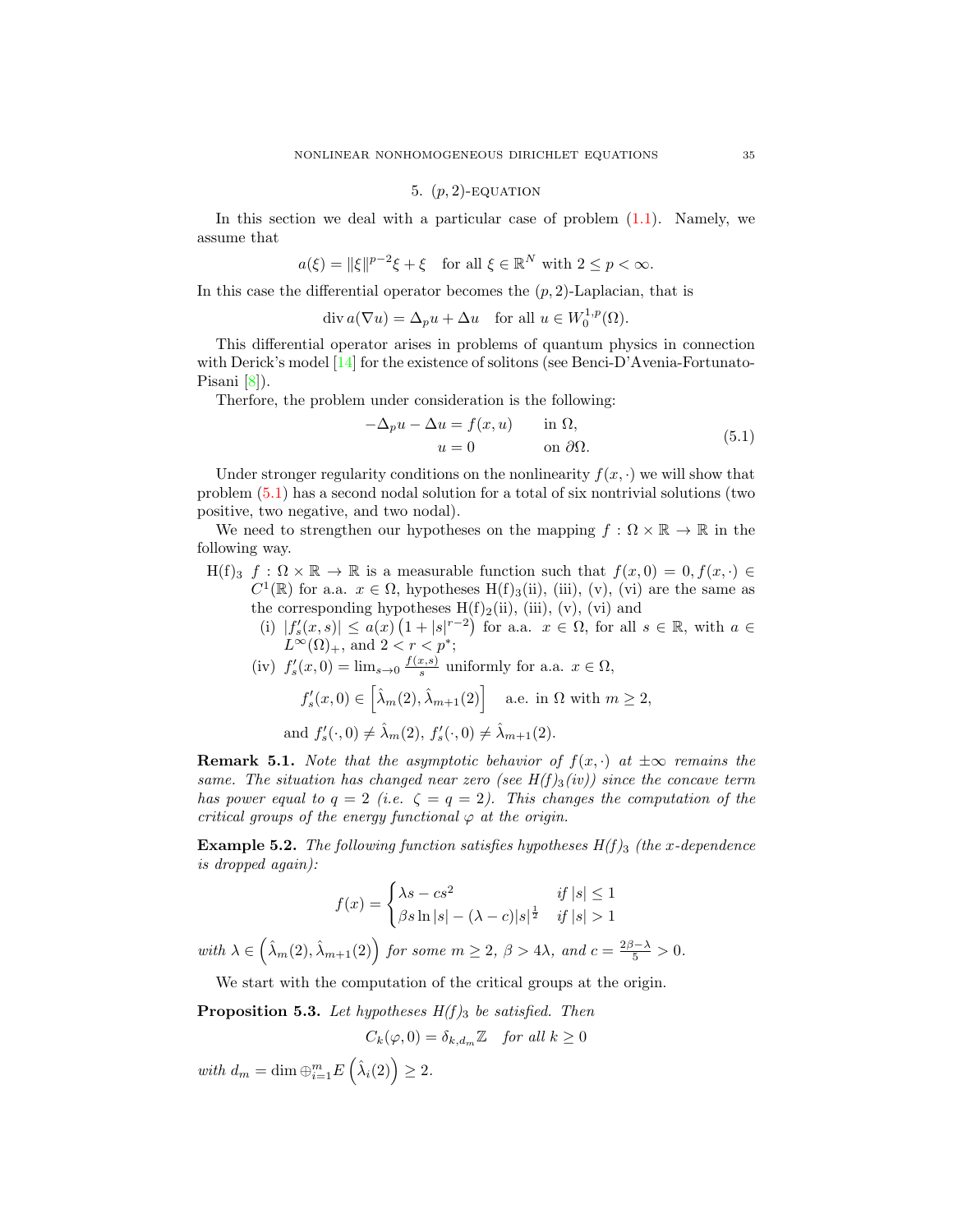*Proof.* Consider the  $C^2$ -functional  $\gamma : W_0^{1,p}(\Omega) \to \mathbb{R}$  defined by

$$
\gamma(u) = \frac{1}{p} \|\nabla u\|_p^p + \frac{1}{2} \|\nabla u\|_2^2 - \frac{1}{2} \int_{\Omega} f'_u(x,0) u^2 dx.
$$

By virtue of hypothesis H(f)<sub>3</sub>(iv), given  $\varepsilon > 0$ , there exists  $\delta = \delta(\varepsilon) \in (0,1)$  such that

$$
\left| \frac{f(x,s)}{s} - f'_s(x,0) \right| \le \varepsilon \quad \text{for a.a. } x \in \Omega \text{ and for all } 0 < |s| \le \delta,
$$

which implies that

$$
\left| F(x,s) - \frac{1}{2} f_s'(x,0)s^2 \right| \le \varepsilon \quad \text{for a.a. } x \in \Omega \text{ and for all } 0 < |s| \le \delta.
$$

Therefore, we find  $\rho \in (0,1)$  such that

<span id="page-35-0"></span>
$$
\|\varphi-\gamma\|_{C_0^1\left(\overline{B}_\varrho^C\right)}\leq\varepsilon,
$$

where  $\overline{B}_{\varrho}^C = \left\{ u \in C_0^1(\overline{\Omega}) : ||u||_{C_0^1(\overline{\Omega})} \leq \varrho \right\}$ . Choosing  $\varepsilon > 0$  sufficiently small gives

$$
C_k\left(\varphi\big|_{C_0^1(\overline{\Omega})},0\right) = C_k\left(\gamma\big|_{C_0^1(\overline{\Omega})},0\right) \text{ for all } k \ge 0
$$

(see Chang [\[11,](#page-41-8) p. 336]) and since  $C_0^1(\overline{\Omega})$  is dense in  $W_0^{1,p}(\Omega)$  it follows

$$
C_k(\varphi, 0) = C_k(\gamma, 0) \quad \text{for all } k \ge 0 \tag{5.2}
$$

(see Palais [\[33\]](#page-42-20)). Moreover, due to Cingolani-Vannella [\[13,](#page-41-18) Theorem 1], one has

$$
C_k(\gamma, 0) = \delta_{k, d_m} \mathbb{Z} \quad \text{for all } k \ge 0,
$$

which, because of  $(5.2)$ , results in

$$
C_k(\varphi, 0) = \delta_{k, d_m} \mathbb{Z} \quad \text{for all } k \ge 0.
$$

A careful inspection of the proofs in the previous section reveals that the results remain valid although we have a different geometry near zero (since  $\zeta = q = 2$  in the notation of Section [4\)](#page-19-1). In this case, by means of hypotheses  $H(f)_3(i)$ , (iv), we know that for given  $\varepsilon > 0$  there is a number  $M_{27} = M_{27}(\varepsilon) > 0$  such that

$$
f(x, s)s \ge (f'_s(x, 0) - \varepsilon) s^2 - M_{27}|s|^r
$$
 for a.a.  $x \in \Omega$  and for all  $s \in \mathbb{R}$ .

This unilateral growth estimate leads to the following auxiliary Dirichlet problem

<span id="page-35-1"></span>
$$
-\Delta_p u - \Delta u = (f'_u(x,0) - \varepsilon) u^2 - M_{27} |u|^{r-2} u(x) \quad \text{in } \Omega,
$$
  
 
$$
u = 0 \quad \text{on } \partial\Omega.
$$
 (5.3)

Choosing  $\varepsilon \in (0, \hat{\lambda}_m(2) - \hat{\lambda}_{m+1}(2))$  we can show that problem [\(5.3\)](#page-35-1) admits a unique nontrivial positive solution  $u_* \in \text{int}(C_0^1(\overline{\Omega})_+)$  and, by the oddness of  $(5.3)$ , we have that  $v_* = -u_* \in -\text{int}\left(C_0^1(\overline{\Omega})_+\right)$  is the unique nontrivial negative solution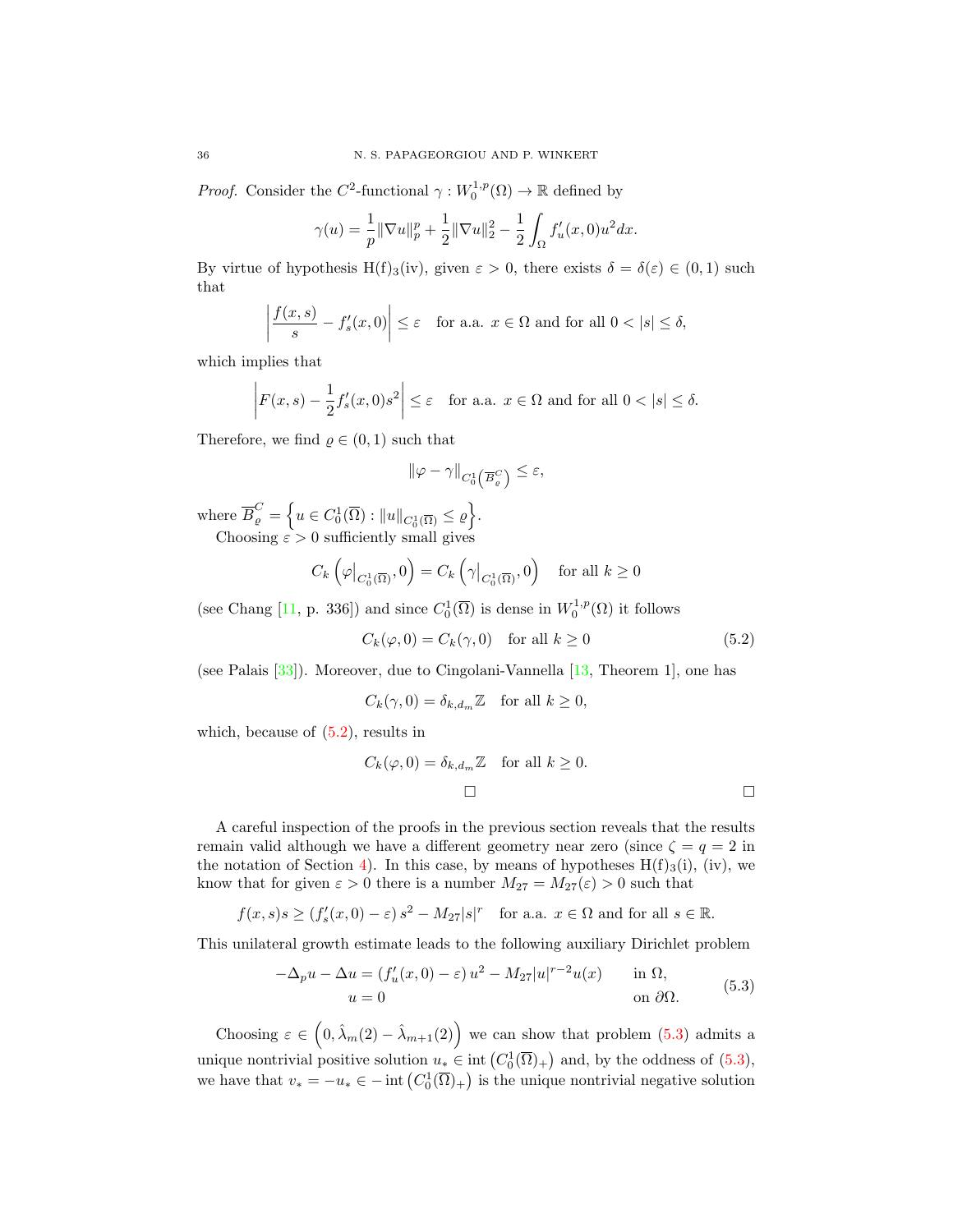of [\(5.3\)](#page-35-1). The proof can be done as the proof of Proposition [4.8.](#page-28-1) Therefore, the arguments of Section [4](#page-19-1) apply and we produce five nontrivial solutions

- $u_0, u_1 \in \text{int}\left(C_0^1(\overline{\Omega})_+\right), u_0 \leq u_1, u_0 \neq u_1;$ •  $v_0, v_1 \in -\text{int}\left(C_0^1(\overline{\Omega})_+\right), v_1 \le v_0, v_1 \ne v_0;$
- $y_0 \in [v_0, u_0] \cap C_0^1(\overline{\Omega})$  nodal.

Using these five solutions and Morse theory, we can produce a sixth nontrivial solution being nodal.

**Theorem 5.4.** Let hypotheses  $H(f)_3$  be satisfied. Then problem [\(5.1\)](#page-34-0) has at least six nontrivial solutions

> •  $u_0, u_1 \in \text{int}\left(C_0^1(\overline{\Omega})_+\right), u_0 \leq u_1, u_0 \neq u_1;$ •  $v_0, v_1 \in -\text{int}\left(C_0^1(\overline{\Omega})_+\right), v_1 \le v_0, v_1 \ne v_0;$ •  $y_0, y_1 \in \text{int}_{C_0^1(\overline{\Omega})} [v_0, u_0]$  nodal.

Proof. As we already remarked the conclusion of Theorem  $4.12$  remains valid in the present setting and thus we already have five nontrivial solutions

> •  $u_0, u_1 \in \text{int}\left(C_0^1(\overline{\Omega})_+\right), u_0 \leq u_1, u_0 \neq u_1;$ •  $v_0, v_1 \in -\text{int}\left(C_0^1(\overline{\Omega})_+\right), v_1 \le v_0, v_1 \ne v_0;$ •  $y_0 \in [v_0, u_0] \cap C_0^1(\overline{\Omega})$  nodal.

Without loss of generality we may assume that both,  $u_0$  and  $v_0$ , are extremal nontrivial constant sign solutions, i.e.,  $u_0 = u_+$  and  $v_0 = v_-$  in the notation of Proposition [4.10.](#page-31-3) We have

$$
-\Delta_p u_0 - \Delta u_0 - f(x, u_0) = 0 = -\Delta_p y_0 - \Delta y_0 - f(x, y_0) \text{ for a.a. } x \in \Omega,
$$

and  $y_0 \le u_0$ . As  $a(\xi) = ||\xi||^{p-2}\xi + \xi$  for all  $\xi \in \mathbb{R}^N$  we see that  $a \in C^1(\mathbb{R}^N, \mathbb{R}^N)$ . Hence,

$$
\nabla a(\xi) = ||\xi||^{p-2} \left( I + (p-2) \frac{\xi \otimes \xi}{||\xi||^2} \right) + I \quad \text{ for all } \xi \in \mathbb{R}^N \setminus \{0\},
$$

implying

$$
(\nabla a(\xi)y, y)_{\mathbb{R}^N} \ge ||y||^2 \quad \text{for all } \xi, y \in \mathbb{R}^N.
$$

This fact along with hypothesis  $H(f)_{3}(iv)$  permits the usage of the tangency prin-ciple of Pucci-Serrin [\[37,](#page-42-16) p. 35] to obtain  $y_0(x) < u_0(x)$  for all  $x \in \Omega$ . Similarly, one can prove  $v_0(x) < y_0(x)$  for all  $x \in \Omega$ .

Let  $\varrho = \max \{ ||u_0||_{C(\overline{\Omega})}, ||v_0||_{C(\overline{\Omega})} \}$  and let  $\xi_{\varrho}$  be as postulated in hypothesis H(f)<sub>3</sub>(vi). For  $\xi > \xi_{\varrho}$  we infer

$$
\begin{aligned}\n&-\Delta_p u_0(x) - \Delta u_0(x) + \xi u_0(x)^{p-1} \\
&= f(x, u_0(x)) + \xi u_0(x)^{p-1} \\
&= f(x, u_0(x)) + \xi_\varrho u_0(x)^{p-1} + (\xi - \xi_\varrho) u_0(x)^{p-1} \\
&\ge f(x, y_0(x)) + \xi_\varrho |y_0(x)|^{p-2} y_0(x) + (\xi - \xi_\varrho) u_0(x)^{p-1} \\
&> f(x, y_0(x)) + \xi_\varrho |y_0(x)|^{p-2} y_0(x) + (\xi - \xi_\varrho) |y_0(x)|^{p-2} y_0(x) \\
&= -\Delta_p y_0(x) - \Delta y_0(x) + \xi |y_0(x)|^{p-2} y_0(x) \quad \text{a.e. in } \Omega.\n\end{aligned}
$$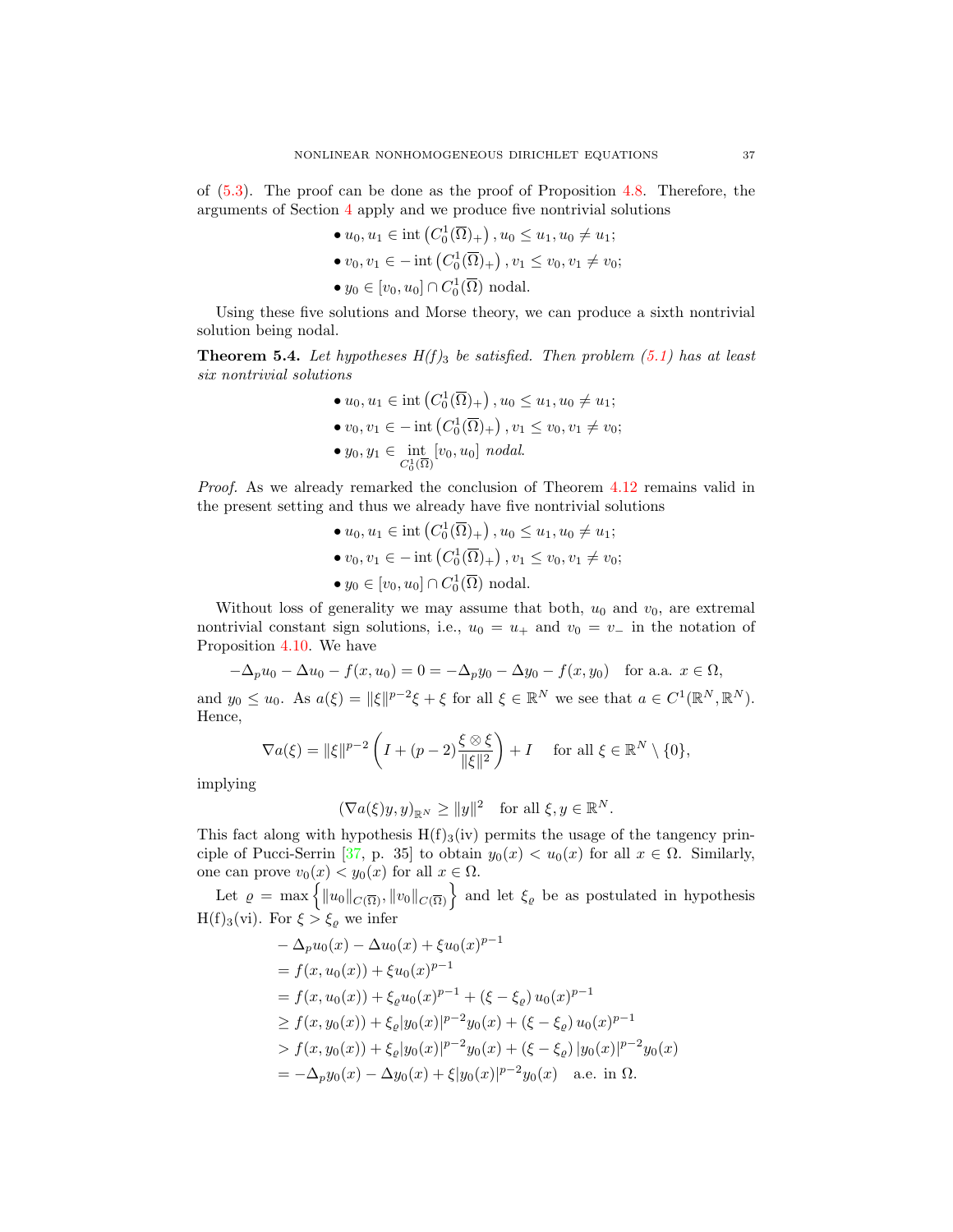Since  $u_0 \in \text{int}(C_0^1(\overline{\Omega})_+)$  and  $y_0 \in C_0^1(\overline{\Omega})$  we may apply the strong comparison principle of Papageorgiou-Smyrlis [\[36,](#page-42-21) Proposition 3] and deduce that  $u_0 - y_0 \in$ int  $(C_0^1(\overline{\Omega})_+)$ . In a similar fashion we show that  $y_0 - v_0 \in \text{int}(C_0^1(\overline{\Omega})_+)$ . Therefore, we have proved that

<span id="page-37-0"></span>
$$
y_0 \in \text{int}_{C_0^1(\overline{\Omega})} [v_0, u_0]. \tag{5.4}
$$

Let  $\varphi_0 \in C^{2-0} \left( W_0^{1,p}(\Omega) \right)$  be the functional introduced in the proof of Proposi-tion [4.11](#page-32-2) by truncating the nonlinearity  $f(x, \cdot)$  at  $\{v_0(x), u_0(x)\}\)$ . Recall that

<span id="page-37-1"></span>
$$
C_1(\varphi_0, y_0) \neq 0 \tag{5.5}
$$

(see  $(4.42)$ ). The homotopy invariance of critical groups along with  $(5.4)$  gives

$$
C_k(\varphi_0, y_0) = C_k(\varphi, y_0) \quad \text{for all } k \ge 0,
$$
\n
$$
(5.6)
$$

(see the proof of Proposition  $3.10$ ) which implies, due to  $(5.5)$ ,

<span id="page-37-3"></span><span id="page-37-2"></span>
$$
C_1(\varphi, y_0) \neq 0.
$$

Since  $\varphi \in C^2\left(W_0^{1,p}(\Omega)\right)$ , from Papageorgiou-Smyrlis [\[36,](#page-42-21) the proof of Proposition 12, Claim 2], we infer that

$$
C_k(\varphi, y_0) = \delta_{k,1} \mathbb{Z} \quad \text{for all } k \ge 0,
$$

which implies, because of  $(5.6)$ ,

$$
C_k(\varphi_0, y_0) = \delta_{k,1} \mathbb{Z} \quad \text{for all } k \ge 0.
$$
 (5.7)

Recall that  $u_0 \in \text{int}\left(C_0^1(\overline{\Omega})_+\right)$  and  $v_0 \in - \text{int}\left(C_0^1(\overline{\Omega})_+\right)$  are local minimizers of  $\varphi_0$ (see the claim in the proof of Proposition [4.11\)](#page-32-2). Hence, we get

$$
C_k(\varphi_0, u_0) = C_k(\varphi_0, v_0) = \delta_{k,0} \mathbb{Z} \quad \text{for all } k \ge 0.
$$
 (5.8)

Since  $\varphi_0|_{[v_0,u_0]} = \varphi|_{[v_0,u_0]}, u_0 \in \text{int}\left(C_0^1(\overline{\Omega})_+\right), v_0 \in -\text{int}\left(C_0^1(\overline{\Omega})_+\right)$ , Proposition [5.3,](#page-34-1) and the homotopy invariance of critical groups we see that

$$
C_k(\varphi_0, 0) = \delta_{k, d_m} \mathbb{Z} \quad \text{for all } k \ge 0.
$$
 (5.9)

Finally, by means of the truncation defined in [\(4.38\)](#page-32-0), it is easy to see that  $\varphi_0$  is coercive. Therefore

$$
C_k(\varphi_0, \infty) = \delta_{k,0}\mathbb{Z} \quad \text{for all } k \ge 0.
$$
 (5.10)

Now suppose that  $K_{\varphi_0} = \{0, u_0, v_0, y_0\}$ . Taking into account the Morse relation given in  $(2.7)$  by setting  $t = -1$  combined with  $(5.7)$ – $(5.10)$  results in

$$
(-1)^{d_m} + 2(-1)^0 + (-1)^1 = (-1)^0,
$$

which gives the contradiction  $(-1)^{d_m} = 0$ . Hence, we can find another  $y_1 \in K_{\varphi_0}$ satisfying  $y_1 \notin \{0, u_0, v_0, y_0\}$ . Due to  $(4.39)$  we know that  $K_{\varphi_0} \subseteq [u_0, v_0]$  and as we supposed that  $u_0, v_0$  are the extremal solutions of  $(5.1)$ , it follows that  $y_1$  is a nodal solution of  $(5.1)$  distinct from  $y_0$ . Finally, the usage of the nonlinear regularity theory implies that  $y_1 \in C_0^1(\overline{\Omega})$ . Moreover, similar to  $y_0$  (see [\(5.4\)](#page-37-0)), we can show that

$$
y_1 \in \text{int}_{C_0^1(\overline{\Omega})} [v_0, u_0].
$$

The proof is complete.  $\Box$ 

$$
\mathbb{Z}^2
$$

<span id="page-37-4"></span>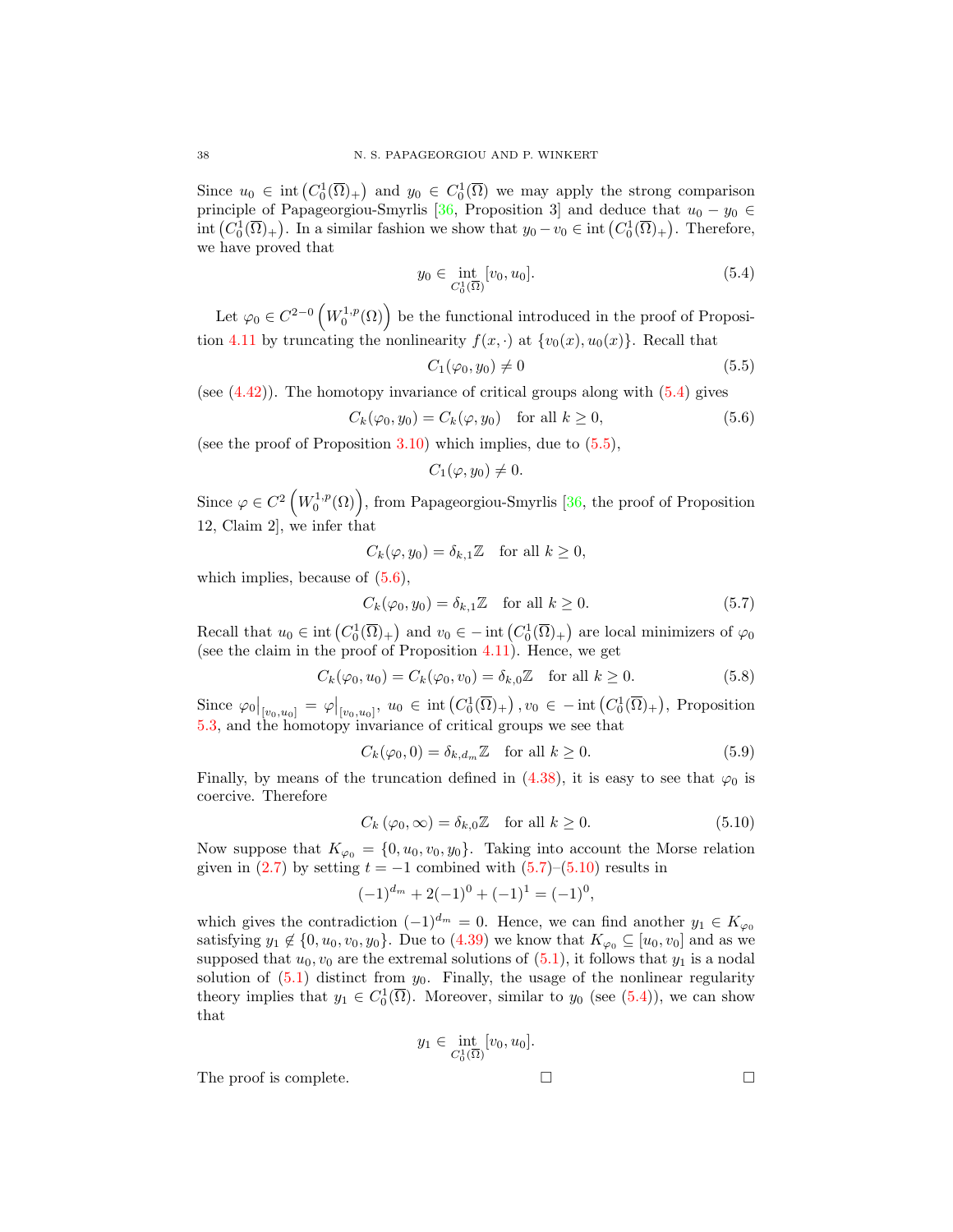#### 6. Nonlinear eigenvalue problem

In this section we deal with the following nonlinear eigenvalue problem

<span id="page-38-1"></span><span id="page-38-0"></span>
$$
- \operatorname{div} a(\nabla u) = \lambda f(x, u) \quad \text{in } \Omega,
$$
  

$$
u = 0 \quad \text{on } \partial \Omega.
$$
 (P<sub>\lambda</sub>)

As before, the nonlinearity  $f : \Omega \times \mathbb{R} \to \mathbb{R}$  is supposed to be a Carathéodory function which exhibits  $(p-1)$ -superlinear growth near  $\pm \infty$  without satisfying the Ambrosetti-Rabinowitz condition. Our aim is to prove that problem  $(P_{\lambda})$  admits at least two nontrivial solutions provided  $\lambda > 0$  is sufficiently small. Moreover, one of these solutions vanishes as  $\lambda \to 0^+$  and the other one blows up as  $\lambda \to 0^+$ , both in the Sobolev norm  $\|\cdot\|_{W_0^{1,p}(\Omega)}$ .

We suppose the following conditions on the nonlinearity  $f : \Omega \times \mathbb{R} \to \mathbb{R}$ .

H(f)<sub>4</sub>: 
$$
f : \Omega \times \mathbb{R} \to \mathbb{R}
$$
 is a Carathéodory function satisfying  $f(x, 0) = 0$ ,  $f(x, s) \ge 0$  for a.a.  $x \in \Omega$  and for all  $s \ge 0$  such that

- (i)  $|f(x,s)| \leq a(x) (1+|s|^{r-1})$  for a.a.  $x \in \Omega$ , for all  $s \geq 0$ , with  $a \in$  $L^{\infty}(\Omega)_{+}$ , and  $p < r < p^*$ ;
- (ii) if  $F(x, s) = \int_0^s f(x, t) dt$ , then

$$
\lim_{s \to +\infty} \frac{F(x, s)}{s^p} = +\infty \quad \text{uniformly for a.a. } x \in \Omega;
$$

(iii) there exist  $\tau \in \left( (r-p) \max \left\{ \frac{N}{p}, 1 \right\}, p^* \right)$  and  $\beta_0 > 0$  such that

$$
\liminf_{s \to +\infty} \frac{f(x,s)s - pF(x,s)}{s^{\tau}} \ge \beta_0 \quad \text{uniformly for a.a. } x \in \Omega;
$$

(iv) there exist  $\zeta \in (1, q)$  (q as in hypothesis H(a)<sub>2</sub>(v)) and  $\delta > 0$  such that  $\zeta F(x, s) \ge f(x, s) s > 0$  for a.a.  $x \in \Omega$ , for all  $0 < s \le \delta$ , and

$$
\operatorname*{ess\!inf}_{\Omega} F(\cdot,\delta) > 0;
$$

(v) for every  $\rho > 0$  there exists  $\xi_{\varrho} > 0$  such that

$$
s \mapsto f(x, s) + \xi_{\varrho} s^{p-1}
$$

is nondecreasing on [0,  $\varrho$ ] for a.a.  $x \in \Omega$ .

Remark 6.1. Since we are looking for positive solutions and as the hypotheses above concern the positive semiaxis  $\mathbb{R}_+ = [0, \infty)$ , without loss of generality, we may assume that  $f(x, s) = 0$  for a.a.  $x \in \Omega$  and for all  $s \leq 0$ .

We have the following existence theorem for problem  $(P_\lambda)$ .

**Theorem 6.2.** Assume  $H(a)_2$  and  $H(f)_4$ . Then there exists  $\lambda^* > 0$  such that problem  $(P_{\lambda})$  $(P_{\lambda})$  possesses at least two solutions  $u_{\lambda}, v_{\lambda} \in \text{int}(C_0^1(\overline{\Omega})_+)$  for all  $\lambda \in$  $(0, \lambda^*)$  satisfying

$$
||u_\lambda||_{W_0^{1,p}(\Omega)} \to \infty \quad \text{and} \quad ||v_\lambda||_{W_0^{1,p}(\Omega)} \to 0 \quad \text{as } \lambda \to 0^+.
$$

*Proof.* Let  $\varphi_\lambda: W_0^{1,p}(\Omega) \to \mathbb{R}$  be the C<sup>1</sup>-energy functional of problem  $(P_\lambda)$  defined by

$$
\varphi_{\lambda}(u) = \int_{\Omega} G(\nabla u) dx - \lambda \int_{\Omega} F(x, u) dx
$$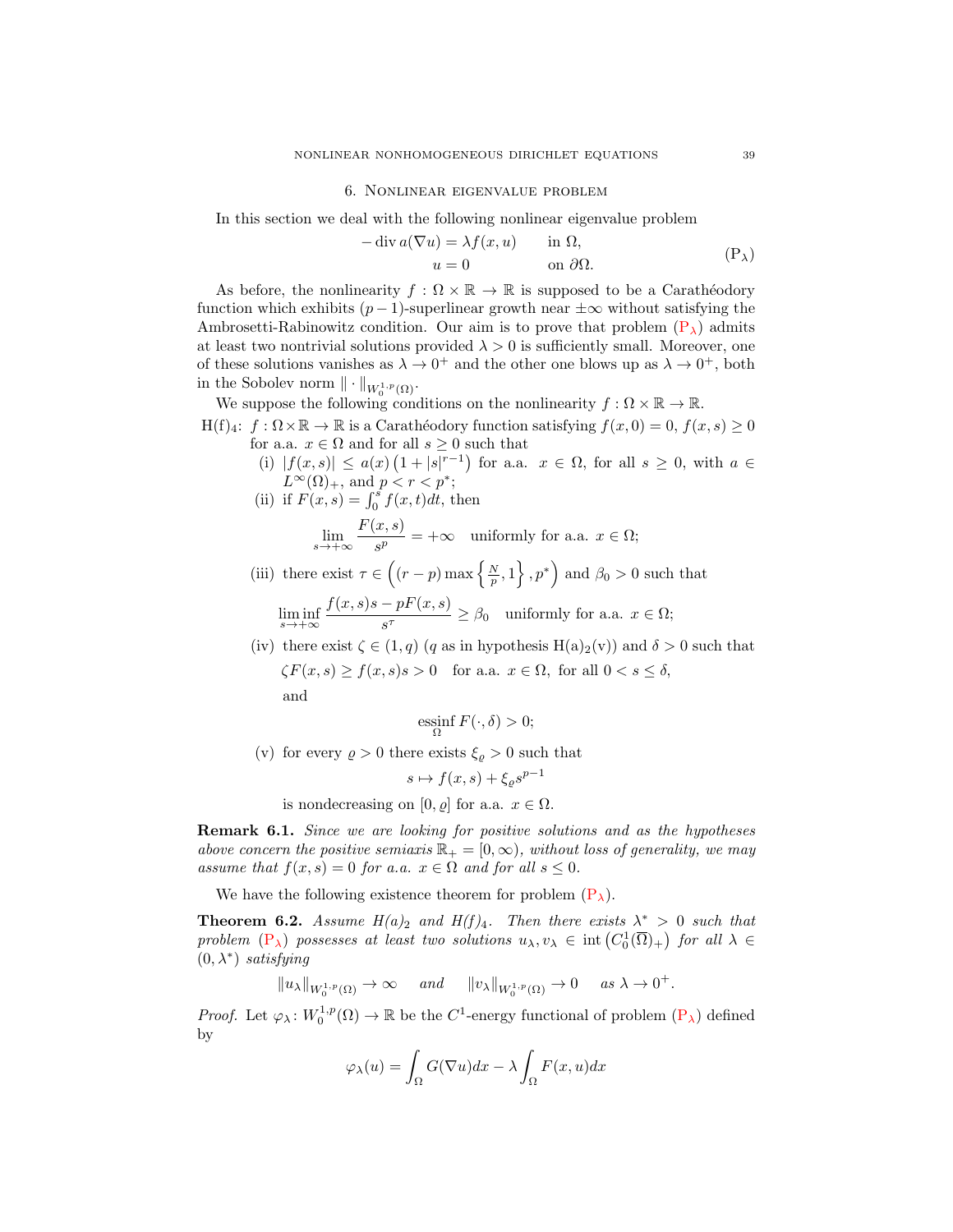with  $F(x, s) = \int_0^s f(x, t)dt$ . By means of  $H(f)_4(i)$  and (iv) we obtain the estimate

$$
|F(x,s)| \le \frac{M_{28}}{q} \left(s^+\right)^q + \frac{M_{29}}{r} \left(s^+\right)^r \quad \text{for a.a. } x \in \Omega \text{ and for all } s \in \mathbb{R} \tag{6.1}
$$

with positive constants  $M_{28}$  and  $M_{29}$ . Taking into account Corollary [2.5,](#page-3-3) [\(6.1\)](#page-38-1), and the Sobolev embedding theorem gives

$$
\varphi_{\lambda}(u) = \int_{\Omega} G(\nabla u) dx - \lambda \int_{\Omega} F(x, u) dx
$$
  
\n
$$
\geq \frac{c_1}{p(p-1)} \|u\|_{W_0^{1, p}(\Omega)}^p - \lambda \left[ \frac{M_{28}}{q} \|u\|_q^q + \frac{M_{29}}{r} \|u\|_r^r \right]
$$
  
\n
$$
\geq \frac{c_1}{p(p-1)} \|u\|_{W_0^{1, p}(\Omega)}^p - \lambda \left[ M_{30} \|u\|_{W_0^{1, p}(\Omega)}^q + M_{31} \|u\|_{W_0^{1, p}(\Omega)}^r \right]
$$
\n(6.2)

for all  $u \in W_0^{1,p}(\Omega)$  and with positive constants  $M_{30}, M_{31}$  both independent of  $\lambda > 0$ . Now let  $\alpha \in \left(0, \frac{1}{r-p}\right)$  and suppose that  $||u||_{W_0^{1,p}(\Omega)} = \lambda^{-\alpha}$ . Then,  $(6.2)$ reads as

$$
\varphi_{\lambda}(u) \ge \frac{c_1}{p(p-1)} \lambda^{-\alpha p} - M_{30} \lambda^{1-\alpha q} - M_{31} \lambda^{1-\alpha r} =: \xi(\lambda). \tag{6.3}
$$

Since  $\alpha < \frac{1}{r-p}$  there holds  $-\alpha p < 1 - \alpha r$  and recall  $q < p < r$ . Therefore,

<span id="page-39-6"></span><span id="page-39-1"></span><span id="page-39-0"></span>
$$
\xi(\lambda) \to +\infty \quad \text{as } \lambda \to 0^+.
$$
 (6.4)

Hence, there exists a number  $\lambda_1^* > 0$  such that  $\xi(\lambda) > 0$  for all  $\lambda \in (0, \lambda_1^*)$ . Then, from  $(6.3)$  one has

<span id="page-39-4"></span><span id="page-39-3"></span><span id="page-39-2"></span>
$$
\varphi_{\lambda}(u) \ge \xi(\lambda) > 0 = \varphi_{\lambda}(0) \tag{6.5}
$$

for all  $u \in W_0^{1,p}(\Omega)$  with  $||u||_{W_0^{1,p}(\Omega)} = \lambda^{-\alpha}$  and  $\lambda \in (0, \lambda_1^*)$ .

As before, thanks to hypotheses  $H(f)_4(i)$ , (ii), we derive

$$
\varphi_{\lambda}(t\hat{u}_1(p)) \to -\infty \quad \text{as } t \to +\infty \quad \text{for all } \lambda > 0. \tag{6.6}
$$

Finally, Proposition [3.4](#page-8-5) ensures that  $\varphi_{\lambda}$  satisfies the C-condition. This fact along with  $(6.5)$  and  $(6.6)$  allow us to apply the mountain pass theorem stated in Theorem [2.2.](#page-1-4) This yields an element  $u_{\lambda} \in W_0^{1,p}(\Omega)$  such that

$$
u_{\lambda} \in K_{\varphi_{\lambda}} \setminus \{0\} \quad \text{and} \quad \xi(\lambda) \le \varphi_{\lambda}(u_{\lambda}). \tag{6.7}
$$

Hence,  $u_{\lambda}$  is a nontrivial solution of  $(P_{\lambda})$ . As before, the nonlinear regularity theory (see  $[26]$ ,  $[27]$ ) and the nonlinear maximum principle (see  $[37]$  and hypothesis  $H(f)_4(v)$  imply that  $u_\lambda \in \text{int}(C_0^1(\overline{\Omega})_+)$ . Now, by applying [\(6.7\)](#page-39-4), Corollary [2.5](#page-3-3) and hypothesis  $H(f)_4(i)$ , it follows

$$
\xi(\lambda) \le \varphi_{\lambda}(u_{\lambda}) \le M_{32} \left( 1 + \|u_{\lambda}\|_{W_0^{1,p}(\Omega)}^r \right) \tag{6.8}
$$

for some  $M_{32} > 0$ . The statement in  $(6.8)$  along with  $(6.4)$  yields that

<span id="page-39-7"></span><span id="page-39-5"></span>
$$
||u_\lambda||_{W_0^{1,p}(\Omega)} \to \infty \quad \text{ as } \lambda \to 0^+.
$$

Now let us prove the second assertion of the theorem. To this end, recall that we have again

$$
\varphi_{\lambda}(u) \ge \frac{c_1}{p(p-1)} \|u\|_{W_0^{1,p}(\Omega)}^p - \lambda \left[ M_{30} \|u\|_{W_0^{1,p}(\Omega)}^q + M_{31} \|u\|_{W_0^{1,p}(\Omega)}^r \right] \tag{6.9}
$$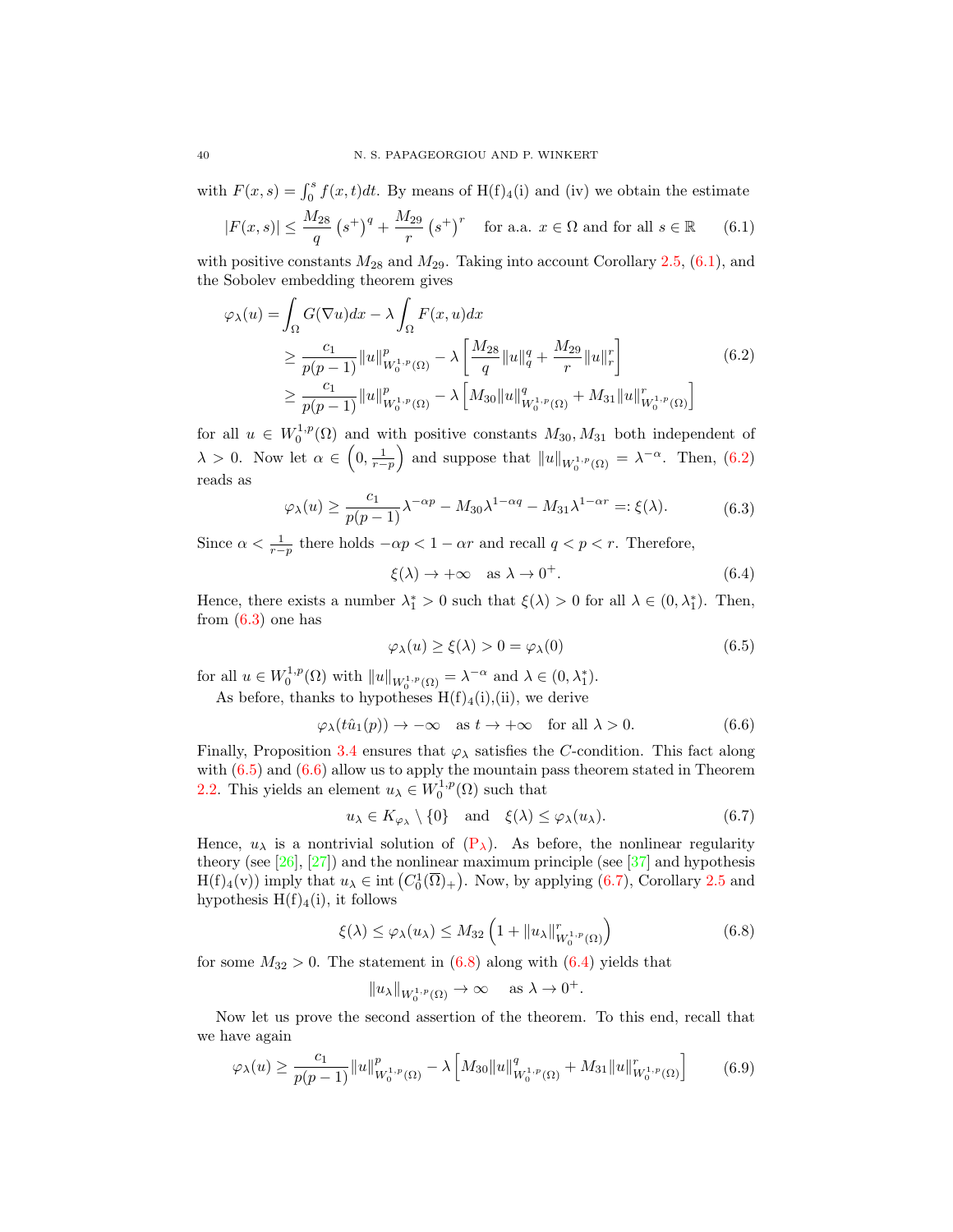for all  $u \in W_0^{1,p}(\Omega)$  (see [\(6.2\)](#page-39-0)). Let  $\beta \in \left(0, \frac{1}{p}\right)$  and set  $||u||_{W_0^{1,p}(\Omega)} = \lambda^{\beta}$ . Then, [\(6.9\)](#page-39-7) becomes

$$
\varphi_{\lambda}(u) \ge \frac{c_1}{p(p-1)} \lambda^{\beta p} - M_{30} \lambda^{1+\beta q} - M_{31} \lambda^{1+\beta r} =: \omega(\lambda).
$$

Since

$$
\omega(\lambda) = \lambda \left[ \frac{c_1}{p(p-1)} \lambda^{\beta p-1} - M_{24} \lambda^{\beta q} - M_{25} \lambda^{\beta r} \right]
$$

and  $\beta p - 1 < 0$ , we see that

$$
\omega(\lambda) \to +\infty \quad \text{as } \lambda \to 0^+.
$$

Therefore we find a number  $\lambda_2^* > 0$  such that

$$
\varphi_{\lambda}(u) \ge \omega(\lambda) > 0 = \varphi_{\lambda}(0) \tag{6.10}
$$

for all  $u \in W_0^{1,p}(\Omega)$  with  $||u||_{W_0^{1,p}(\Omega)} = \lambda^{\beta}$  and  $\lambda \in (0, \lambda_2^*)$ .

Let  $\overline{B}_\lambda = \left\{ u \in W_0^{1,p}(\Omega) : ||u||_{W_0^{1,p}(\Omega)} \leq \lambda^\beta \right\}$ . By means of hypotheses  $H(a)_2(v)$ and  $H(f)_4(iv)$  we obtain, for  $t \in (0,1)$  sufficiently small, that

$$
\varphi_{\lambda}(t\hat{u}_1(q)) < 0
$$

(cf. the proof of Proposition [4.4\)](#page-20-3). Therefore

$$
\inf_{\partial \overline{B}_{\lambda}} \varphi_{\lambda} \ge \omega(\lambda) > 0 \quad \text{and} \quad \inf_{\overline{B}_{\lambda}} \varphi_{\lambda} < 0.
$$

Set  $d_\lambda := \inf_{\partial \overline{B}_\lambda} \varphi_\lambda - \inf_{\overline{B}_\lambda} \varphi_\lambda$  and let  $\varepsilon \in (0, d_\lambda)$ . Taking into account the Ekeland variational principle (see, for example, Gasiński-Papageorgiou  $[20, p. 579]$ ) there exists  $u_{\varepsilon} \in \overline{B}_{\lambda}$  such that

<span id="page-40-0"></span>
$$
\varphi_{\lambda}\left(u_{\varepsilon}\right) \leq \inf_{\overline{B}_{\lambda}} \varphi_{\lambda} + \varepsilon \tag{6.11}
$$

and

$$
\varphi_{\lambda}(u_{\varepsilon}) \leq \varphi_{\lambda}(y) + \varepsilon \|y - u_{\varepsilon}\|_{W_0^{1,p}(\Omega)} \quad \text{for all } y \in \overline{B}_{\lambda}.
$$
 (6.12)

Since  $\varepsilon < d_{\lambda}$ , we infer from  $(6.11)$  that

<span id="page-40-1"></span> $\varphi_{\lambda}(u_{\varepsilon}) < \inf_{\partial \overline{B}_{\lambda}} \varphi_{\lambda},$ 

thus  $u_{\varepsilon} \in B_{\lambda} = \left\{ u \in W_0^{1,p}(\Omega) : ||u||_{W_0^{1,p}(\Omega)} < \lambda^{\beta} \right\}$ . This ensures that  $u_{\varepsilon} + th \in \overline{B}_{\lambda}$ for every  $h \in W_0^{1,p}(\Omega)$  and for all  $t > 0$  sufficiently small. Taking  $y = u_{\varepsilon} + th$  in [\(6.12\)](#page-40-1) for  $h \in W_0^{1,p}(\Omega)$  with such a small  $t > 0$ , then dividing by  $t > 0$  and letting  $t \to 0^+,$  we obtain

$$
-\varepsilon\|h\|_{W_{0}^{1,p}(\Omega)}\leq \left\langle \varphi_{\lambda}^{\prime}\left(u_{\varepsilon}\right),h\right\rangle .
$$

Since  $h \in W_0^{1,p}(\Omega)$  is arbitrary the last inequality gives  $\|\varphi_\lambda'(u_\varepsilon)\|_* \leq \varepsilon$ . Now, let  $\varepsilon_n \to 0^+$  and let  $u_n = u_{\varepsilon_n}$ . Hence,

$$
\left(1+\|u_n\|_{W_0^{1,p}(\Omega)}\right)\varphi_\lambda'(u_n)\to 0
$$

which in view of Proposition [3.4](#page-8-5) implies that  $u_n \to v_\lambda$  in  $W_0^{1,p}(\Omega)$  for some  $v_\lambda \in$  $W_0^{1,p}(\Omega)$ .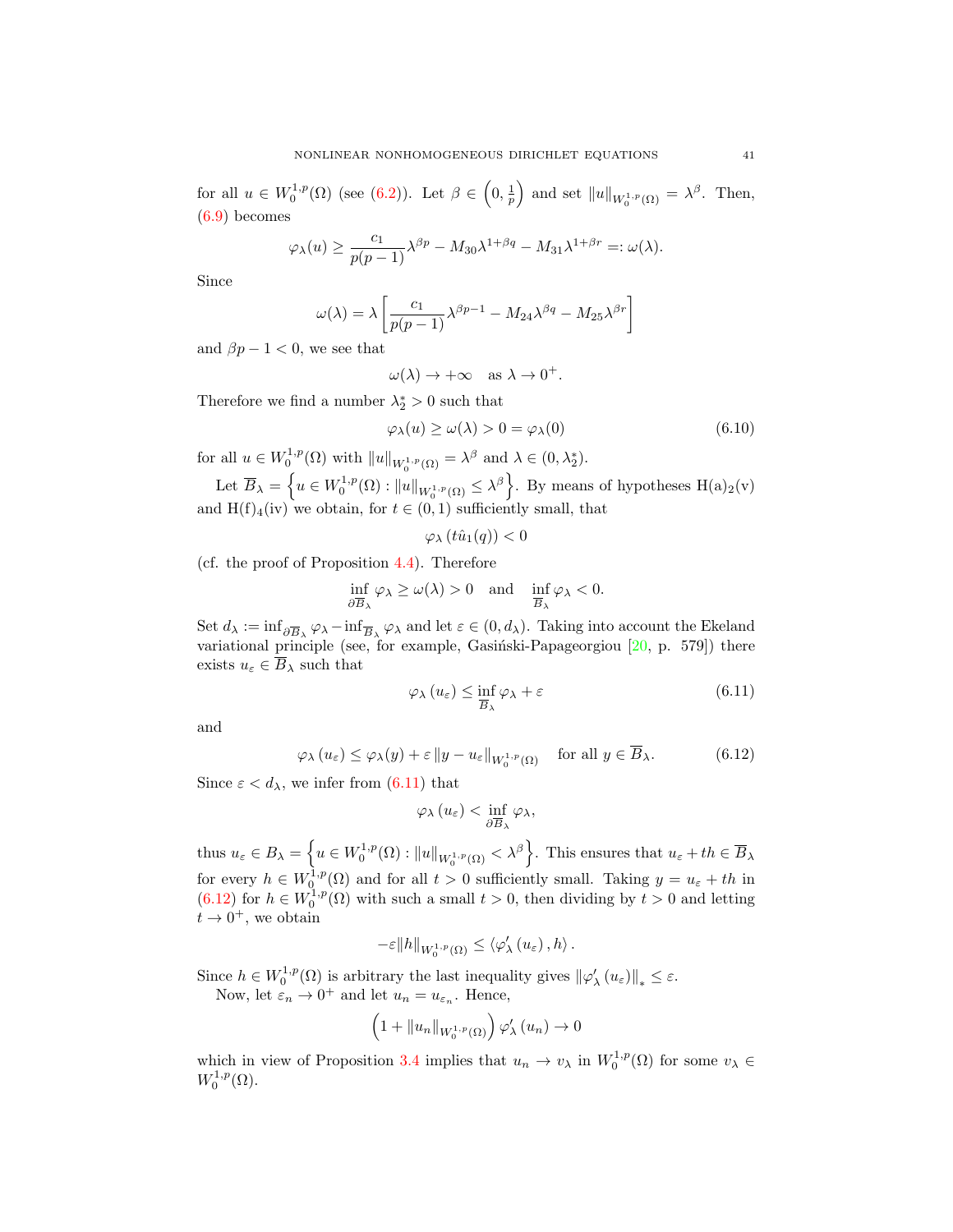Passing to the limit in  $(6.11)$  as  $n \to \infty$  we have

$$
\varphi_{\lambda}(v_{\lambda}) = \inf_{\overline{B}_{\lambda}} \varphi_{\lambda} < 0 = \varphi_{\lambda}(0)
$$

which means that  $v_{\lambda} \neq 0$  being a local minimizer of  $\varphi_{\lambda}$ . Therefore,  $v_{\lambda}$  is a solution of  $(P_\lambda)$  and  $v_\lambda \in \text{int}(C_0^1(\overline{\Omega})_+)$  (as before). Moreover, since  $u_\lambda$  is a critical point of  $\varphi_{\lambda}$  of mountain pass type, it follows that  $v_{\lambda} \neq u_{\lambda}$ . Finally, note that

$$
||v_\lambda||_{W_0^{1,p}(\Omega)} < \lambda^\beta
$$

.

Thus,  $||v_\lambda||_{W_0^{1,p}(\Omega)} \to 0$  as  $\lambda \to 0^+$ . Letting  $\lambda^* = \min \{\lambda_1^*, \lambda_2^*\}$  we have the conclusion of our theorem.

### **ACKNOWLEDGEMENT**

The authors wish to thank a knowledgeable referee for his/her corrections and remarks.

#### **REFERENCES**

- <span id="page-41-9"></span>[1] S. Aizicovici, N. S. Papageorgiou, V. Staicu, Degree theory for operators of monotone type and nonlinear elliptic equations with inequality constraints, Mem. Amer. Math. Soc. 196 (2008), no. 915, vi+70 pp.
- <span id="page-41-12"></span>[2] S. Aizicovici, N. S. Papageorgiou, V. Staicu, Existence of multiple solutions with precise sign information for superlinear Neumann problems, Ann. Mat. Pura Appl. (4) 188 (2009), no. 4, 679–719.
- <span id="page-41-13"></span>[3] S. Aizicovici, N. S. Papageorgiou, V. Staicu, On p-superlinear equations with a nonhomogeneous differential operator, NoDEA Nonlinear Differential Equations Appl. 20 (2013), no. 2, 151–175.
- <span id="page-41-2"></span>[4] A. Ambrosetti, P. H. Rabinowitz, Dual variational methods in critical point theory and applications, J. Functional Analysis 14 (1973), 349–381.
- <span id="page-41-7"></span>[5] T. Bartsch, and S. Li, Critical point theory for asymptotically quadratic functionals and applications to problems with resonance, Nonlinear Anal. 28 (1997), no. 3, 419–441.
- <span id="page-41-0"></span>[6] T. Bartsch, Z. Liu, On a superlinear elliptic p-Laplacian equation, J. Differential Equations 198 (2004), no. 1, 149–175.
- <span id="page-41-1"></span>[7] T. Bartsch, Z. Liu, T. Weth, Nodal solutions of a p-Laplacian equation, Proc. London Math. Soc. (3) 91 (2005), no. 1, 129–152.
- <span id="page-41-3"></span>[8] V. Benci, P. D'Avenia, D. Fortunato, L. Pisani, Solitons in several space dimensions: Derrick's problem and infinitely many solutions, Arch. Ration. Mech. Anal. **154** (2000), no. 4, 297-324.
- <span id="page-41-11"></span>[9] G. E. Bredon, "Topology and Geometry", Springer-Verlag, New York, 1997.
- <span id="page-41-5"></span>[10] H. Brezis and L. Nirenberg,  $H^1$  versus  $C^1$  local minimizers, C. R. Acad. Sci. Paris Sér. I Math. 317 (1993), no. 5, 465–472.
- <span id="page-41-8"></span>[11] K.-C. Chang, "Methods in Nonlinear Analysis", Springer-Verlag, Berlin, 2005.
- <span id="page-41-4"></span> $[12]$  L. Cherfils, Y. Il'yasov, On the stationary solutions of generalized reaction diffusion equations with p&q-Laplacian, Commun. Pure Appl. Anal. 4 (2005), no. 1, 9–22.
- <span id="page-41-18"></span>[13] S. Cingolani, G. Vannella, Critical groups computations on a class of Sobolev Banach spaces via Morse index, Ann. Inst. H. Poincaré Anal. Non Linéaire 20 (2003), no. 2, 271–292.
- <span id="page-41-17"></span>[14] G. H. Derrick, Comments on nonlinear wave equations as models for elementary particles, J. Mathematical Phys. 5 (1964), 1252–1254.
- <span id="page-41-15"></span>[15] J. I. Díaz, J. E. Saá, Existence et unicité de solutions positives pour certaines équations elliptiques quasilinéaires, C. R. Acad. Sci. Paris Sér. I Math. 305 (1987), no. 12, 521–524.
- <span id="page-41-10"></span>[16] J. Dugundji, "Topology", Allyn and Bacon Inc., Boston, 1966.
- <span id="page-41-16"></span>[17] N. Dunford, J. T. Schwartz, "Linear Operators I", Wiley-Interscience, New York, 1958.
- <span id="page-41-14"></span>[18] M. Filippakis, A. Kristály, N. S. Papageorgiou, Existence of five nonzero solutions with exact sign for a p-Laplacian equation, Discrete Contin. Dyn. Syst. 24 (2009), no. 2, 405–440.
- <span id="page-41-6"></span>[19] J. P. García Azorero, I. Peral Alonso, J. J. Manfredi, Sobolev versus Hölder local minimizers and global multiplicity for some quasilinear elliptic equations, Commun. Contemp. Math. 2 (2000), no. 3, 385–404.